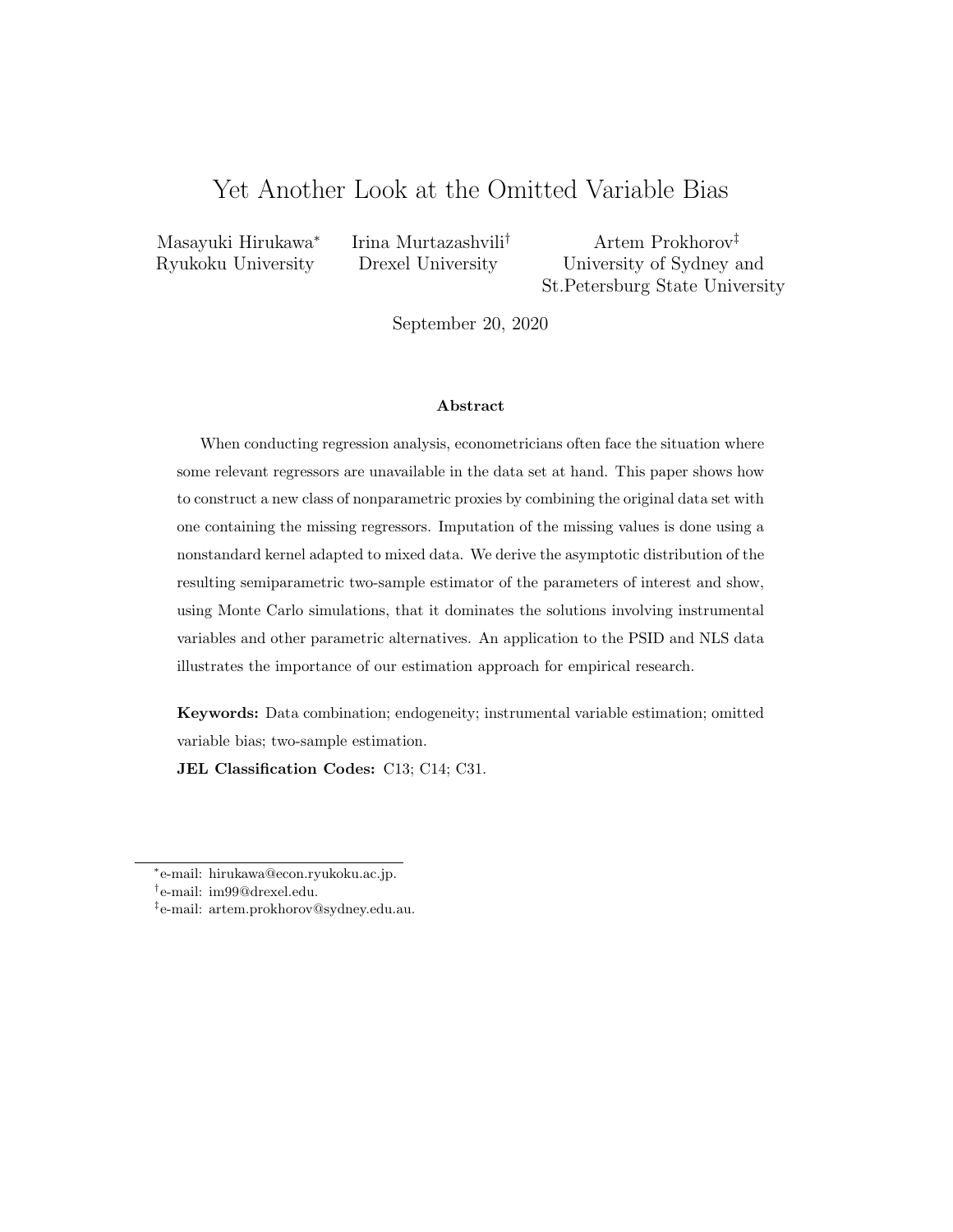### 1 Introduction

Omission of relevant variables leads to challenging problems in applied work. If the correlation between the omitted variable and included regressors is strong, least squares estimates are biased and inconsistent. This issue has a long history in economics.

A classic example of the missing regressor is an ability measure in Mincer's (1974) wage regression, where estimates suffer from the so called "ability bias" unless the regressors include a variable representing ability (see, e.g., Card, 1995, for details). Micro-level data sets such as the Current Population Survey (CPS) and the Panel Study of Income Dynamics (PSID) do not generally contain individual test scores that can be used as (a proxy for) ability.

Another example can be found in the study of gender wage gap (e.g., Zabalza and Arrufat, 1985; Black, Trainor, and Spencer, 1999). Work experience is an important regressor in the wage regression. Although the General Household Survey (GHS) and CPS contain wages and other predictors, they include no actual work experience.

This paper argues that availability of a suitable auxiliary sample offers an underexploited opportunity. We use the sample to construct a new semiparametric estimator and we study its properties. In a nutshell, our two-sample estimation procedure is to run the ordinary least squares (OLS) after replacing the missing regressor with a nonparametric estimate of its conditional mean, obtained using a new mixed-data kernel on the other sample.

Our approach is different from but not unrelated to the work on matched-sample estimators (see, e.g., Abadie and Imbens, 2006, 2011; Hirukawa and Prokhorov, 2018). One key advantage of our estimator is that the imputed proxy does not rely on a combined sample constructed via the nearest-neighbor matching (NNM) or another ad hoc matching scheme. Matching-free estimation is also the purpose of some well-known moment-based two-sample methods (e.g., Klevmarken, 1982; Angrist and Krueger, 1992, 1995; Arellano and Meghir, 1992; Inoue and Solon, 2010; Murtazashvili et al., 2015). Unfortunately, these approaches are not applicable in the setting of a linear regression where some regressors are missing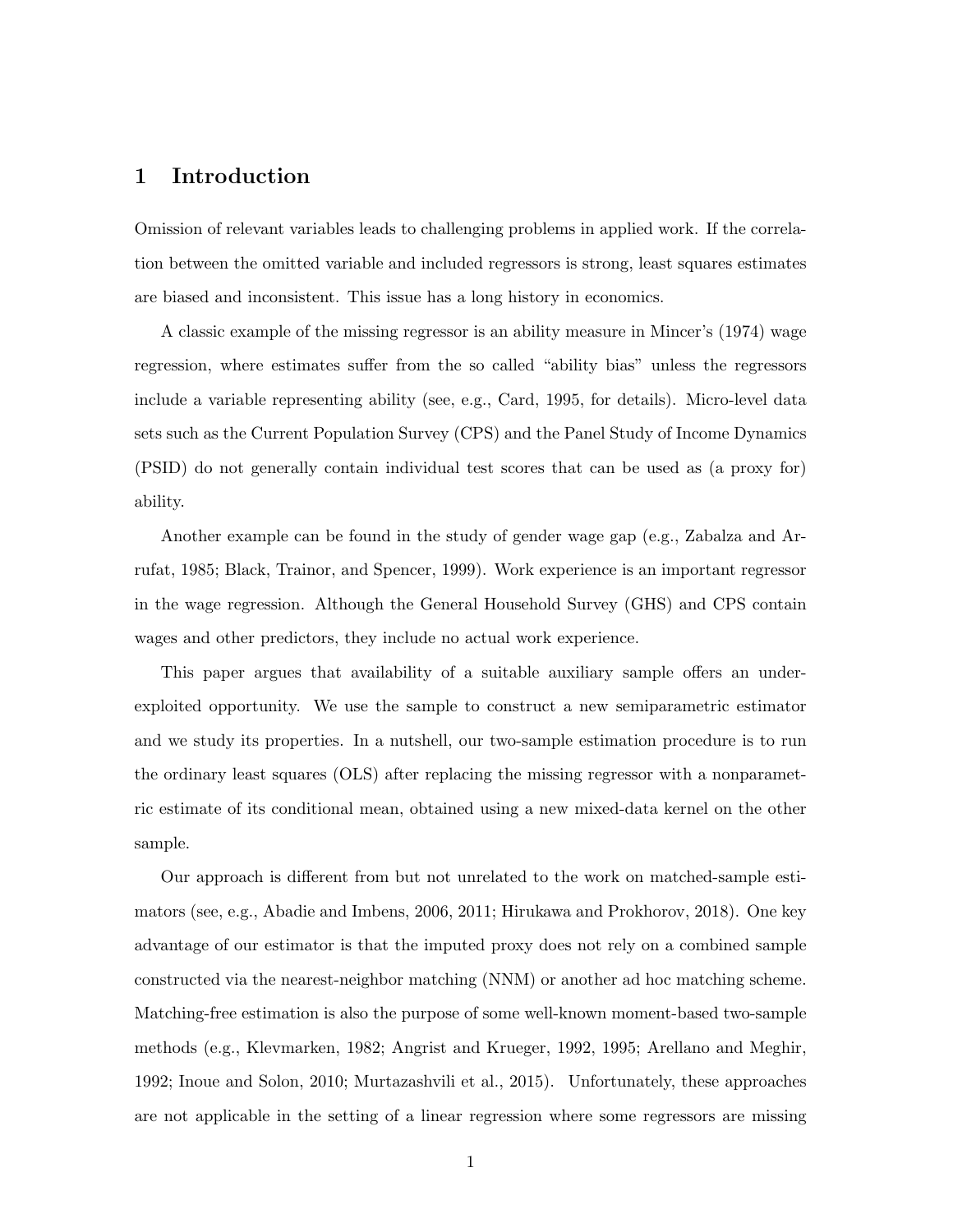in the primary sample, and two-sample moment-based estimation is infeasible. Our setup is closer to what is considered by Pacini (2019). However, his main focus is on relaxing identification conditions for two-sample estimation where missing regressors are imputed from the auxiliary sample.

We establish large-sample properties of the estimator we propose. Its finite-sample properties are examined through extensive Monte Carlo simulations, where we show that our estimator dominates the competitors, in particular, the linear and nonlinear instrumental variable (IV) estimation and the parametric two-sample alternative. In an empirical application, we look for a setting where we are able to obtain estimates based on both the IV estimator and proposed estimator at the same time. We do so for the return to schooling and offer new insights arising from the use of IVs based on one sample as well as from the use of proxies based on two samples.

The nonparametric imputation we propose is important in several practical dimensions. First, having access to a second sample, empirical economists quite commonly impute the variables that are necessary for estimation but missing in the first sample. For example, Fang, Keane, and Silverman (2008) impute medical expenditure of Health and Retirement Study (HRS) respondents using the information from the Medicare Current Beneficiary Survey (MCBS), and Flavin and Nakagawa (2008) impute the square footage of the homes of PSID respondents using data on housing from the American Housing Survey (AHS). Instead of estimating the conditional mean of the missing variable nonparametrically, these papers adopt a linear projection-based imputation. As a matter of course, if the functional form turns out to be incorrectly specified, then consistency of the estimators can no longer be guaranteed. Furthermore, estimation errors associated with imputation need to be explicitly accounted for, as imputed values cannot be treated as error-free and adjustments need to be made to the standard errors. A remarkable observation is that our nonparametric imputation approach performs no worse even under correct parametric specification. The result on inconsistency of the linear projection approach and the circumstances under which it still works may be of independent interest.

Second, our nonparametric imputation method is important in the context of the literature on two-step semiparametric regression estimation with a plug-in first-step nonpara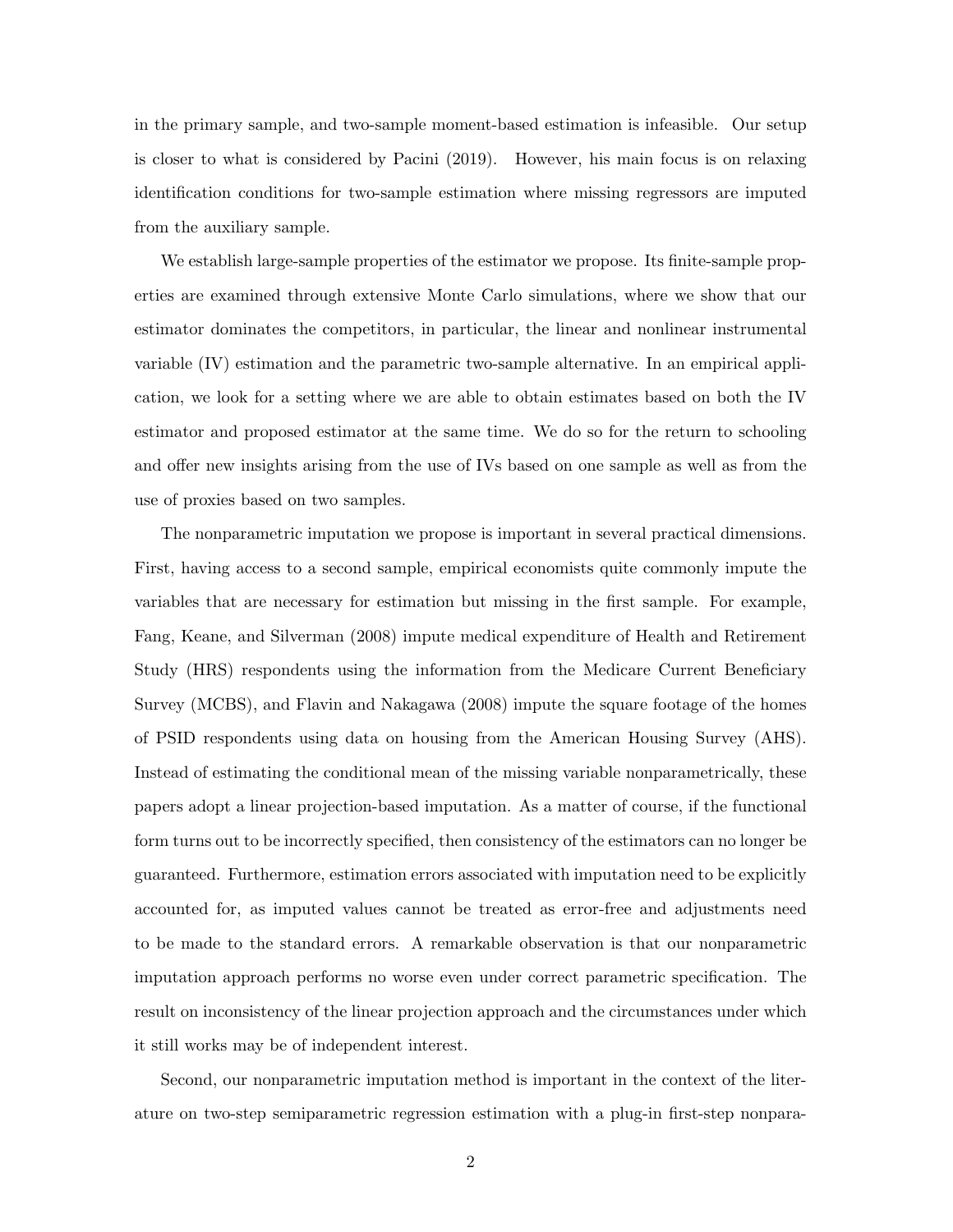metrically generated regressor (see, e.g., Rilstone, 1996; Stengos and Yan, 2001; Newey, 2009; Hsu, Liao and Lin, 2018). The literature explores statistical properties of regression estimators when the regressors that cannot be observed directly are estimated by nonparametric methods, similarly to Pagan's (1984) classical fully parametric case. However, these approaches are not directly applicable when imputation needs to be based on two samples or when there are no common observations in them.

Finally, we employ a new uniform consistency result for estimators based on a nonstandard kernel and mixed data, which is of independent interest. A key aspect of the result is compactness of the support of the kernel function, a feature that often arises in economics and finance either by construction or as a theoretical requirement. For example, such economic and financial variables as expenditure and budget shares, unemployment rates and default and recovery rates are typically bounded from above and below by construction. Theoretical compactness requirements are used in the context of partial linear regression models (see, e.g., Yatchew, 1997), the NNM (see, e.g., Abadie and Imbens, 2006), and estimation of first-price auctions (see, e.g., Guerre, Perrigne and Vuong, 2000), to name just a few examples. Interested readers may consult Hirukawa, Murtazashvili and Prokhorov (2020) for further details.

The remainder of this paper is organized as follows. Section 2 describes the model, defines the proposed estimator, derives and discusses its convergence properties. Section 3 presents results of selected Monte Carlo simulations to compare finite-sample properties of the proposed estimator with the IV and other alternatives. As an empirical example, in Section 4, we apply the two-sample estimator to a version of Mincer's (1974) wage regression. Both in simulations and application, we compare our estimator (a) with the IV approach, (b) with an approach where the missing variable is imputed using a fully parametric method and (c) with the approach of Hirukawa and Prokhorov (2018) based on NNM. Section 5 concludes with a few questions for future research. Technical proofs are provided in the Appendix. Moreover, the online Supplement contains details of the alternative estimators (a)-(c), comprehensive simulation results for a variety of designs, and additional discussions on the empirical example.<sup>[1](#page-3-0)</sup>

<span id="page-3-0"></span> $1^1$ Available at <https://sites.google.com/site/artembprokhorovv0/papers/Supplement.pdf>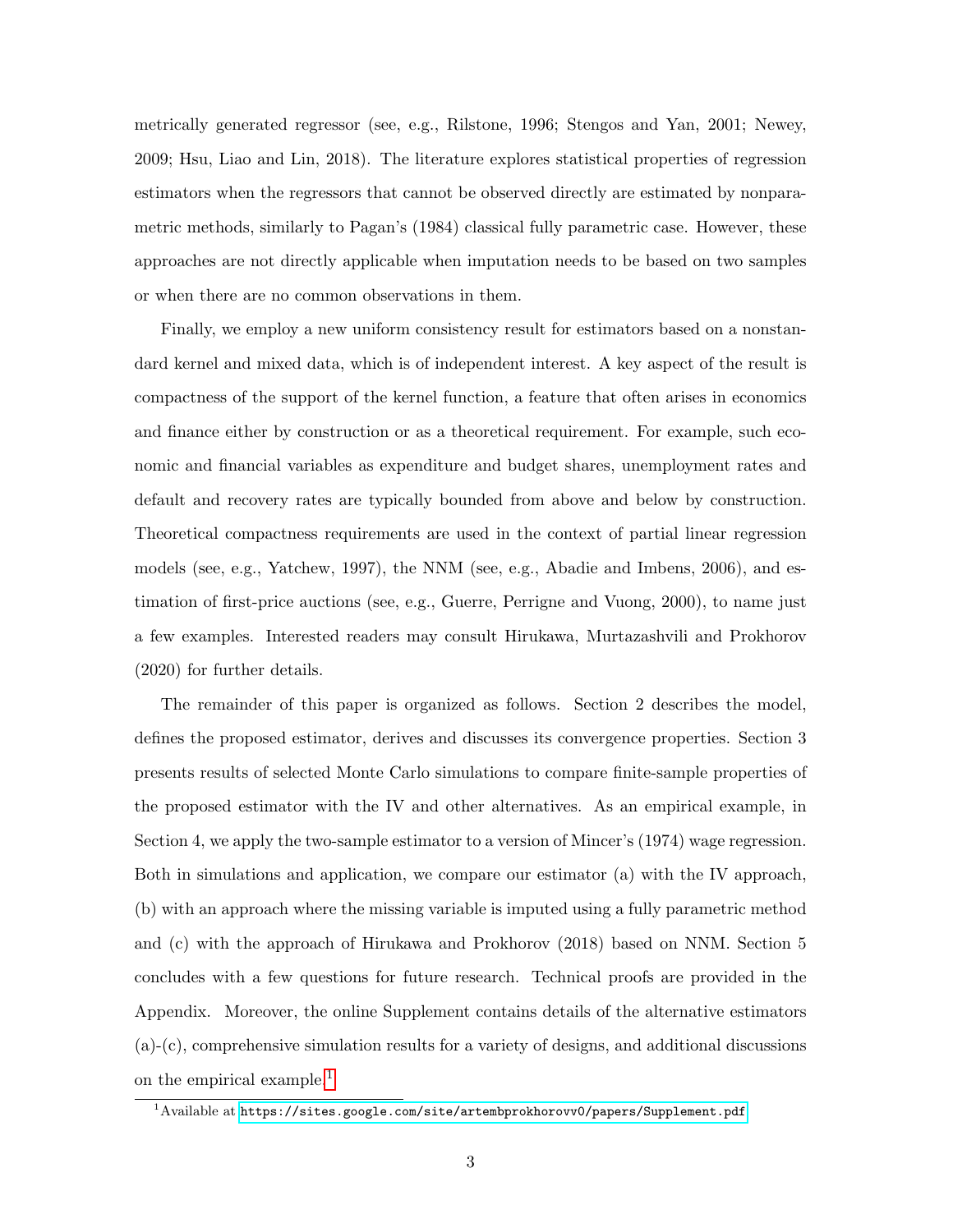The paper adopts the following notational conventions:  $||A|| = {tr (A'A)}^{1/2}$  is the Euclidean norm of matrix A; 1 $\{\cdot\}$  denotes an indicator function;  $0_{p \times q}$  signifies the  $p \times q$  zero matrix, where the subscript may be suppressed if  $q = 1$ ;  $B(p,q) = \int_0^1 y^{p-1} (1-y)^{q-1} dy$ for  $p, q > 0$  is the beta function; and the symbol  $>$  applied to matrices means positive definiteness.

### 2 Two-Sample Two-Step Estimation

#### 2.1 Model

We consider the following linear regression model

<span id="page-4-0"></span>
$$
Y = \beta_0 + X_1'\beta_1 + X_2'\beta_2 + X_{3I}'\beta_3 + u,\tag{1}
$$

where  $X_1 \in \mathbb{R}^{d_1}$ ,  $X_2 \in \mathbb{R}^{d_2}$ ,  $X_{3I} \in \mathbb{R}^{d_{3I}}$  (the distinction between these regressors will be made clear shortly). Throughout we assume that either  $\beta_1$  or  $\beta_3$  is the parameter of main interest. Let  $d := d_1 + d_2 + d_{3I}$ . When  $(1, X'_1, X'_2, X'_{3I})' \in \mathbb{R}^{d+1}$  is exogenous and a single random sample of  $(Y, X_1, X_2, X_{3I})$  is available, the OLS estimator of  $\beta = (\beta_0, \beta'_1, \beta'_2, \beta'_3)'$  is consistent under the usual assumptions.

Let  $S_1$  denote the data set at hand and let  $S_2$  denote a second data set which will be required for a two-sample estimation. We assume that  $S_1 = (Y, X_1, X_3)$  and  $S_2 = (X_2, X_3)$ , where  $X_3 := (X_{3I}, X_{3E})$  is the vector of common variables across the two samples that are partitioned into those included  $(X_{3I})$  and those excluded  $(X_{3E})$  from regression [\(1\)](#page-4-0). We note that  $X_2$  is missing in  $S_1$  although it is assumed to be relevant, i.e.,  $\beta_2 \neq 0$ . This setup was recently considered by Pacini (2019) but his focus was on relaxing the identification assumptions involving the joint distribution of  $(Y, X_1, X_2, X_{3I})$ .

The distinction between  $X_1$  and  $X_3$  will become important later. For now, we can think of  $X_3$  as variables that are common across  $S_1$  and  $S_2$ , enter as regressors and are used, due to their presence in both samples, for imputation of the missing regressors in  $X_2$ . On the other hand, when a common variable serves merely as a regressor but is not used for imputation, it is classified as  $X_1$ . The vector  $X_1$  can be empty; the vector  $X_3$  cannot.

Even though  $S_1$  and  $S_2$  contain common variables  $X_3$ , this does not mean they need to have common observations, i.e., the two samples do not have to overlap. Finally, denote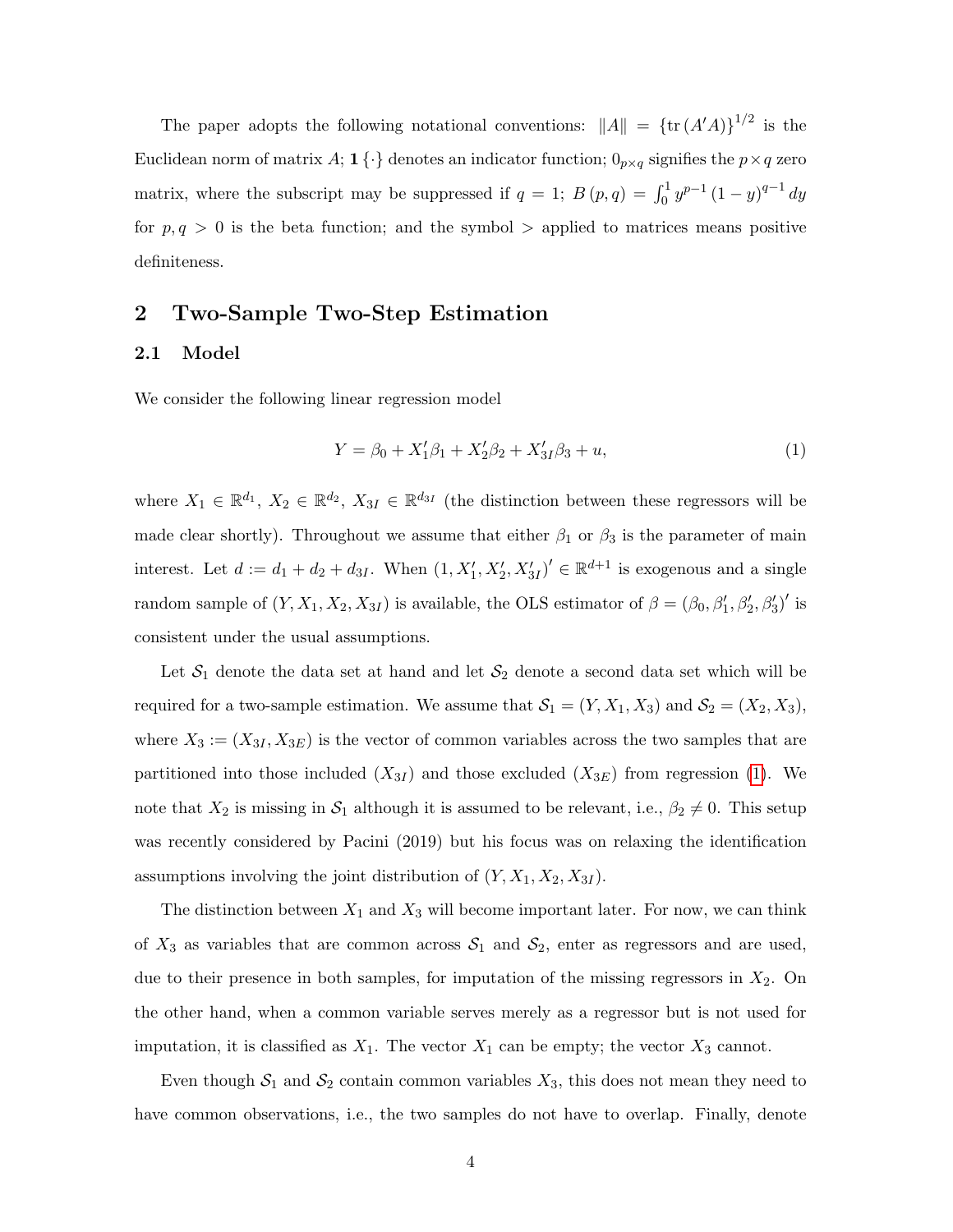$d_3 := \dim(X_3) = \dim(X_{3I}) + \dim(X_{3E}) := d_{3I} + d_{3E}$ , where  $d_3 > 0$  must be the case, and either  $d_{3I}$  or  $d_{3E}$  is allowed to be zero.

An example of this sampling arrangement is when a micro-level data set, e.g., CPS or PSID, can be complemented by an auxiliary data set which is focused on some important variables that are not available elsewhere, e.g., a psychometric data set with ability measures.

In such cases it is common to instrument for the unobserved variable (see Supplement for details of IV estimation). However, the IV estimation is unavailable if there are no valid instruments in the same sample and it may be desirable to avoid the IV estimation for a host of other reasons discussed in Section [2.5.](#page-13-0)

Denote  $S_1 = S_{1n} = \{(Y_i, X_{1i}, X_{3i})\}_{i=1}^n$  and  $S_2 = S_{2m} = \{(X_{2j}, X_{3j})\}_{j=1}^m$ . We now discuss how we construct a proxy for  $X_2$  using  $S_{2m}$ .

#### 2.2 Additional Notation

We start by introducing some additional notation that will help define the two-sample semiparametric estimator and derive its asymptotic properties. First, we allow for the vector of common variables  $X_3 = (X_{3I}, X_{3E})$  to consist of both continuous (C) and discrete (D) variables so that  $d_3 = \dim(X_3) = \dim(X_{3C}) + \dim(X_{3D}) =: d_{3C} + d_{3D}$ . While  $d_{3D} = 0$  is allowed,  $d_{3C} > 0$  must be the case for the subsequent asymptotic analysis. This distinction will be needed for the application of kernel smoothing to mixed continuous and discrete data. Second, let  $\mathbb{X}_3 := \mathbb{X}_{3C} \times \mathbb{X}_{3D}$ , where  $\mathbb{X}_{3C} := \text{supp}(X_{3C})$ and  $\mathbb{X}_{3D} := \text{supp}(X_{3D})$ . Third, denote  $g_2(X_3) := E(X_2 | X_3)$  and  $\eta_2 := X_2 - g_2(X_3)$ with  $E(\eta_2|X_3) = 0$ . The conditional expectation function  $g_2(\cdot)$  and the error term  $\eta_2$  will be determining the asymptotic adjustments required to account for the use of nonparametric proxies. Finally, for a pair of vectors  $(Z, W)$ , let  $\Phi_{Z, W} := E(Z_i W'_i)$ ,  $S_{n,Z,W} := (1/n) \sum_{i=1}^n Z_i W_i'$  and  $S_{m,Z,W} := (1/m) \sum_{j=1}^m Z_j W_j'$ , where summations for  $S_{n,Z,W}$  and  $S_{m,Z,W}$  are assumed to be taken within  $S_{1n}$  and  $S_{2m}$ , respectively.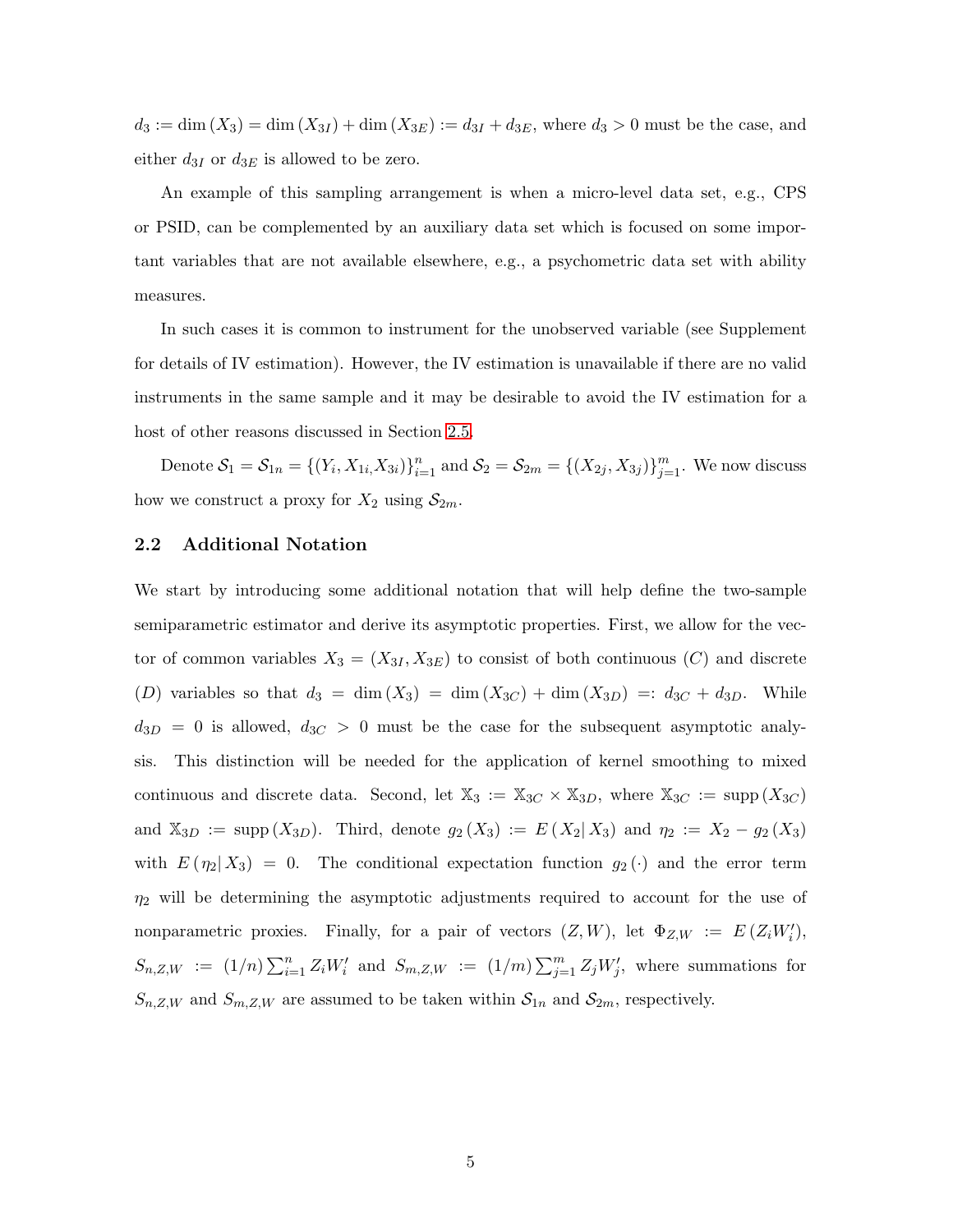### 2.3 Estimation of  $\beta$  and  $g_2(\cdot)$

We reformulate the long regression [\(1\)](#page-4-0) as

$$
Y = X'\beta + \epsilon,
$$

where  $X := (1, X'_1, g_2(X_3)', X'_{3I})'$  and  $\epsilon := u + \eta'_2 \beta_2$ .

In essence, we wish to obtain an estimator of the unknown function  $g_2(X_3)$  using  $S_2$ and construct a proxy for  $X_2$  using some distance measure between the common variables  $X_3$  in  $S_1$  and  $S_2$ . We will use a kernel function (as opposed to NNM or another matching scheme) to do that.

Let  $\hat{g}_2(\cdot)$  be some consistent nonparametric estimator of  $g_2(\cdot)$ . Then, the estimation procedure we propose has the following two steps:

**Step 1:** Regard  $\{(X_{2j}, X_{3j})\}_{j=1}^m$  in  $S_2$  and  $\{X_{3i}\}_{i=1}^n$  in  $S_1$  as m data points and n design points, respectively, and obtain n nonparametric estimates  $\{\hat{g}_2(X_{3i})\}_{i=1}^n$ .

**Step 2:** Run OLS for the regression of  $Y_i$  on  $\hat{X}_i := (1, X'_{1i}, \hat{g}_2(X_{3i})', X'_{3Ii})'$ .

The estimator of  $\beta$  is then

$$
\hat{\beta}_{PLS} := S_{n,\hat{X},\hat{X}}^{-1} S_{n,\hat{X},Y} = \left(\frac{1}{n} \sum_{i=1}^{n} \hat{X}_i \hat{X}_i'\right)^{-1} \frac{1}{n} \sum_{i=1}^{n} \hat{X}_i Y_i.
$$

Because this estimator is the OLS with  $\hat{g}_2(X_{3i})$  plugged in place of the missing regressor  $X_{2i}$ , we call it the *plug-in least squares* (PILS) estimator hereinafter.

At a first glance, this approach – just like its fully parametric counterpart discussed in the online Supplement – may be viewed as a variant of generated regressors, which have been extensively studied by many researchers. However, two samples and nonparametric imputation raise new and nontrivial issues, which require careful consideration. We study them in the next section.

A remaining task is to deliver a consistent estimator of  $g_2(\cdot)$ . Taking into consideration that  $g_2(\cdot)$  may depend on both continuous and discrete covariates, we choose the kernel regression smoother for mixed continuous and categorical data proposed by Racine and Li (2004). In this sense, PILS may be viewed as a partial mean estimator of Newey (1994),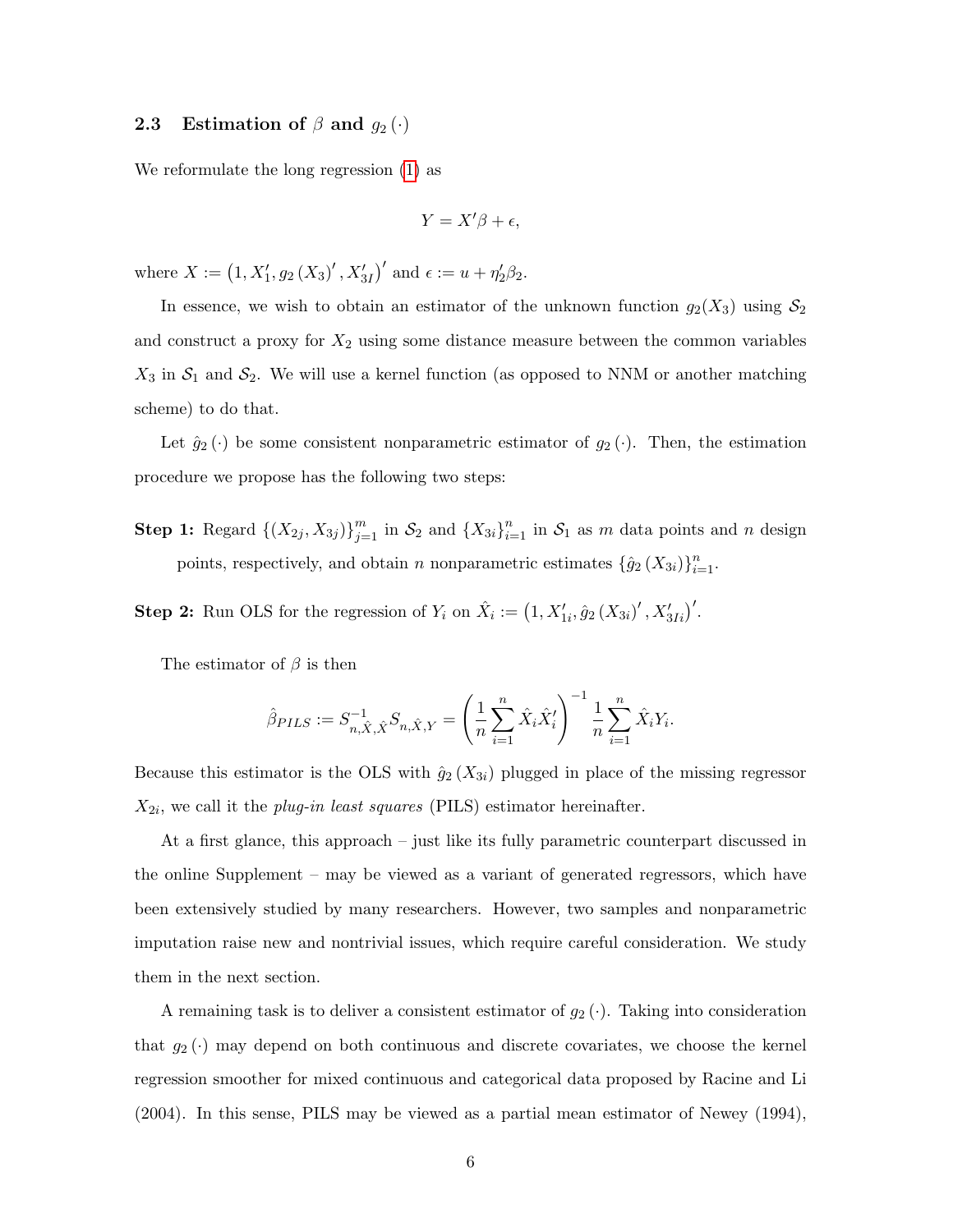although Newey (1994) does not consider the situation where design and data points for kernel smoothing come from different data sources.

A key part of the estimator is the construction of a multivariate kernel. Let  $\mathcal{K}(t_{3C}; x_{3C}, \mathbf{h})$ and  $\mathcal{L}(t_{3D}; x_{3D}, \lambda)$  denote product kernels for the continuous and discrete components of  $X_3$ , respectively, where  $t_3$  and  $x_3$  are data points and design points, and h and  $\lambda$  are vectors of bandwidths. We provide details of how these kernels are constructed in Appendix [A.1.](#page-28-0) Then, the product kernel for  $X_3$  is

$$
\mathcal{W}(t_3; x_3, \mathbf{h}, \lambda) := \mathcal{K}(t_{3C}; x_{3C}, \mathbf{h}) \mathcal{L}(t_{3D}; x_{3D}, \lambda).
$$

It follows that a nonparametric estimator of  $g_2(\cdot)$  can be defined as

$$
\hat{g}_2\left(X_{3i}\right) := \frac{\sum_{j=1}^m X_{2j} \mathcal{W}\left(X_{3j}; X_{3i}, \mathbf{h}, \lambda\right)}{\sum_{j=1}^m \mathcal{W}\left(X_{3j}; X_{3i}, \mathbf{h}, \lambda\right)}, i = 1, \dots, n.
$$

There are many conventional options for the specific univariate kernel to use for continuous variables due to the requirement for compactness of  $\mathbb{X}_{3C}$  (see Assumption 2 below). Assuming without loss of generality that the compact set is a  $d_{3C}$ -dimensional unit hypercube  $[0, 1]^{d_{3C}}$ , we propose to employ Chen's (1999) univariate beta kernel with support on  $[0, 1]$  as an attractive alternative to standard symmetric kernels. Our application of this kernel is based on a theoretical convergence result on a compact support which we prove in a companion paper (Hirukawa, Murtazashvili and Prokhorov, 2020) and which is, as far as we know, new. This asymmetric kernel is free of the boundary bias by construction and its shape varies across design points even under a fixed value of the smoothing parameter b. The latter property implies that the amount of smoothing by this kernel changes in an adaptive manner.

#### 2.4 Convergence Properties of PILS

#### 2.4.1 Regularity Conditions

Now we explore asymptotic properties of the PILS estimator as both  $n$  and  $m$  diverge. For this purpose, the following regularity conditions are imposed.

**Assumption 1.** The two random samples  $(S_1, S_2) = (S_{1n}, S_{2m})$  are drawn independently from the joint distribution of  $(Y, X_1, X_2, X_3)$  with finite fourth-order moments.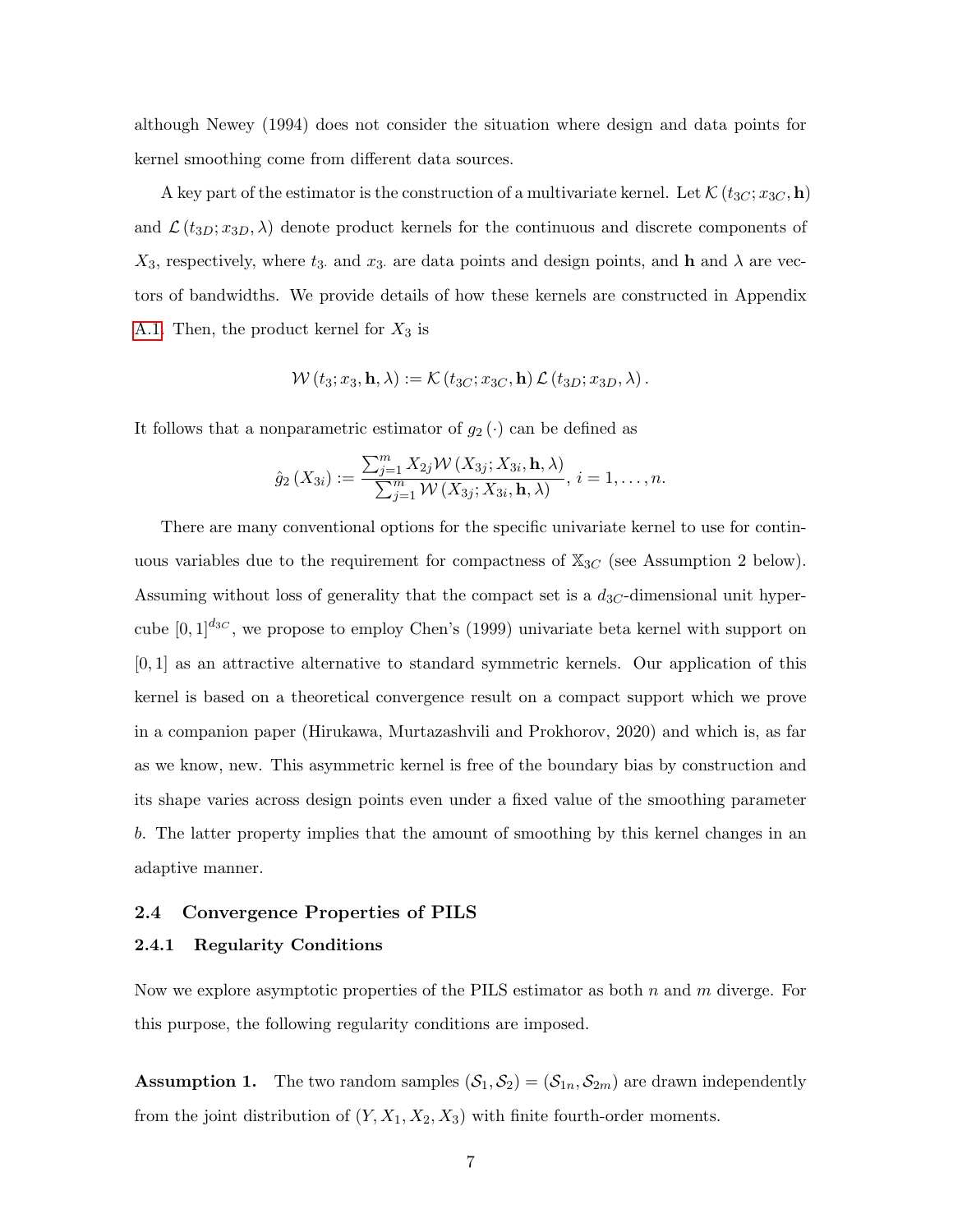**Assumption 2.**  $X_{3C}$  is continuously distributed with a convex and compact support  $\mathbb{X}_{3C}$ , and its density is bounded and bounded away from zero on  $\mathbb{X}_{3C}$ .

#### Assumption 3.

(i)  $E(u|X_1, X_3) = 0$  and  $\sigma_u^2(X_1, X_3) := E(u^2|X_1, X_3) \in (0, \infty)$ .

- (ii)  $(\eta_2 \perp X_1) | X_3$ .
- (iii)  $g_2(\cdot)$  is non-constant on  $\mathbb{X}_{3C}$  if  $X_{3E}$  contains at least one continuous variable, and  $g_2(\cdot)$  is strictly nonlinear on  $\mathbb{X}_{3C}$  otherwise.

#### Assumption 4.

- (i) Let  $f(\cdot)$  be the marginal pdf of  $X_{3C}$ . Then, for some integer  $\nu \geq 2$ , the *v*th-order derivatives of  $f(\cdot)$  and  $f(\cdot)g_2(\cdot)$  with respect to  $X_{3C}$  are continuous and bounded uniformly on  $\mathbb{X}_{3C}$ .
- (ii)  $\Phi_{X,X} := E(XX') > 0.$
- (iii) There exist some constants  $\gamma \in (0, \infty)$  and  $C \in [1, \infty)$  so that

$$
\sup_{x_3 \in \mathbb{X}_3} E\left(\left\|X_2\right\|^{2+\gamma} \middle| X_3 = x_3\right) \le C.
$$

**Assumption 5.** The univariate continuous kernel  $K$  is either: (a) a symmetric and bounded kernel function of order  $\nu$  that satisfies (i)  $\int K(t) dt = 1$ ,  $\int t^l K(t) dt = 0$  for  $l =$  $1,\ldots,\nu-1$ ,  $\int t^{\nu}K(t) dt \neq 0$ , (ii) the first-order Lipschitz condition, and (iii)  $\int |t|^k |K(t)| dt <$  $\infty$  for some  $k > 2\nu$ ; or (b) the beta kernel of Chen (1999).

**Assumption 6.** Sequences of smoothing parameters  $h_p (= h_p(m) > 0)$ ,  $b_p (= b_p(m) > 0)$ and  $\lambda_q$  (=  $\lambda_q$  (m)  $\in$  (0, 1)) and boundary parameters  $\theta_p$  (=  $\theta_p$  (m) > 0) for  $p = 1, ..., d_{3C}$ and  $q = 1, \ldots, d_{3D}$  satisfy one of the following conditions as  $m \to \infty$ : (a) for a symmetric *v*th-order kernel,  $h_p, \lambda_q \to 0$  and  $\log m / (m \prod_{p=1}^{d_{3C}} h_p) \to 0$ ; and (b) for the beta kernel,  $b_p, \lambda_q, \theta_p \to 0, b_p/\theta_p \to 0 \text{ and } \log m/ \left( m \sqrt{\prod_{p=1}^{d_{3C}} b_p \theta_p} \right) \to 0.$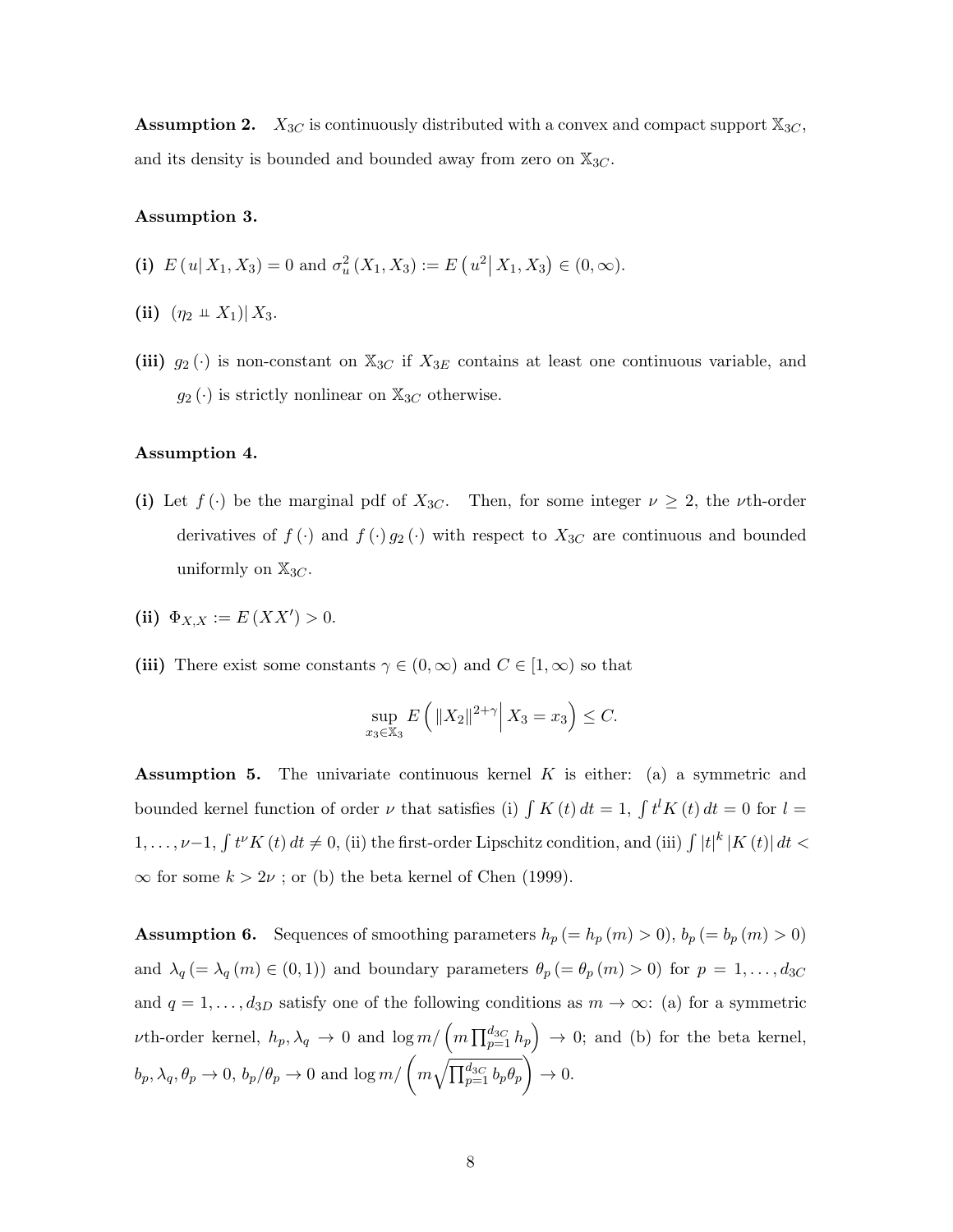The first three assumptions are often encountered in matching-based estimation (see, e.g., Hirukawa and Prokhorov, 2018) and are natural in our settings. In particular, it follows from Assumption 3(i) that even when some part of  $X_3$  does not enter regression [\(1\)](#page-4-0) due to an exclusion restriction,  $X_1$  and  $X_3$  are exogenous in the full model. Furthermore, Assumption 3(ii) implies that  $\eta_2 | X_1, X_3 \stackrel{d}{=} \eta_2 | X_3$ , where " $\stackrel{d}{=}$ " denotes equality in distribution. It seems difficult to avoid the conditional independence or a similar condition (e.g., Assumption c of Inoue and Solon, 2010; Assumption 4 of Hirukawa and Prokhorov, 2018); indeed, this condition helps derive the asymptotic variance of our estimator in a straightforward manner and makes the associated covariance estimation fully operational. Finally, nonlinearity of  $g_2(\cdot)$  in Assumption 3(iii) is required only when all continuous common variables are included as regressors in [\(1\)](#page-4-0). Otherwise, excluded continuous common variables introduce additional randomness in  $g_2(\cdot)$ , which helps identify  $\beta$ .

Along with compactness of  $X_{3C}$  in Assumption 2, Assumptions 4–6 are required to establish weak uniform consistency of the nonparametric regression estimator  $\hat{g}_2(\cdot)$  on  $\mathbb{X}_3$ . Similar conditions can be found, for instance, in Li and Ouyang (2005), Hansen (2008) and Su, Murtazashvili and Ullah (2013) for a symmetric kernel, and Hirukawa, Murtazashvili and Prokhorov (2020) for the beta kernel. Notice that the beta kernel is nonnegative so that the order  $\nu = 2$  is the case in Assumption 4(i).

Strictly speaking, uniform consistency holds on  $\mathbb{X}_3$  for a symmetric kernel. In contrast, for the beta kernel, the boundary parameters  $\theta_1, \ldots, \theta_{d_{3C}}$  play a key role in uniform consistency of  $\hat{g}_2(\cdot)$ . Specifically, uniform consistency in this case is established on  $\mathbb{S}_{X_{3C}} \times \mathbb{X}_{3D}$ , where  $\mathbb{S}_{X_{3C}} := \prod_{p=1}^{d_{3C}} [\theta_p, 1 - \theta_p]$  is a compact set expanding to  $\mathbb{X}_{3C} = [0, 1]^{d_{3C}}$  (more slowly than the smoothing parameters  $b_1, \ldots, b_{d_{3}C}$  so that  $\mathbb{S}_{X_{3}C} \times \mathbb{X}_{3}D$  is expanding to  $\mathbb{X}_3$  as  $m \to \infty$ . On the other hand, because the regression estimator  $\hat{g}_2(\cdot)$  is a Nadaraya-Watsontype estimator, it suffers from the so-called boundary bias when a symmetric kernel is employed. When the beta kernel is used,  $\hat{g}_2(\cdot)$  is free of this issue by construction.

Also observe that Assumption 5(a) allows for higher-order kernels (i.e.,  $\nu > 2$ ). In theory, such kernels could be a remedy for the curse of dimensionality implied by Corollary 1 below. In practice, however, it is well known that higher-order kernels are unlikely to dominate nonnegative ones for moderate sample sizes, and that the advantage, if any, is typically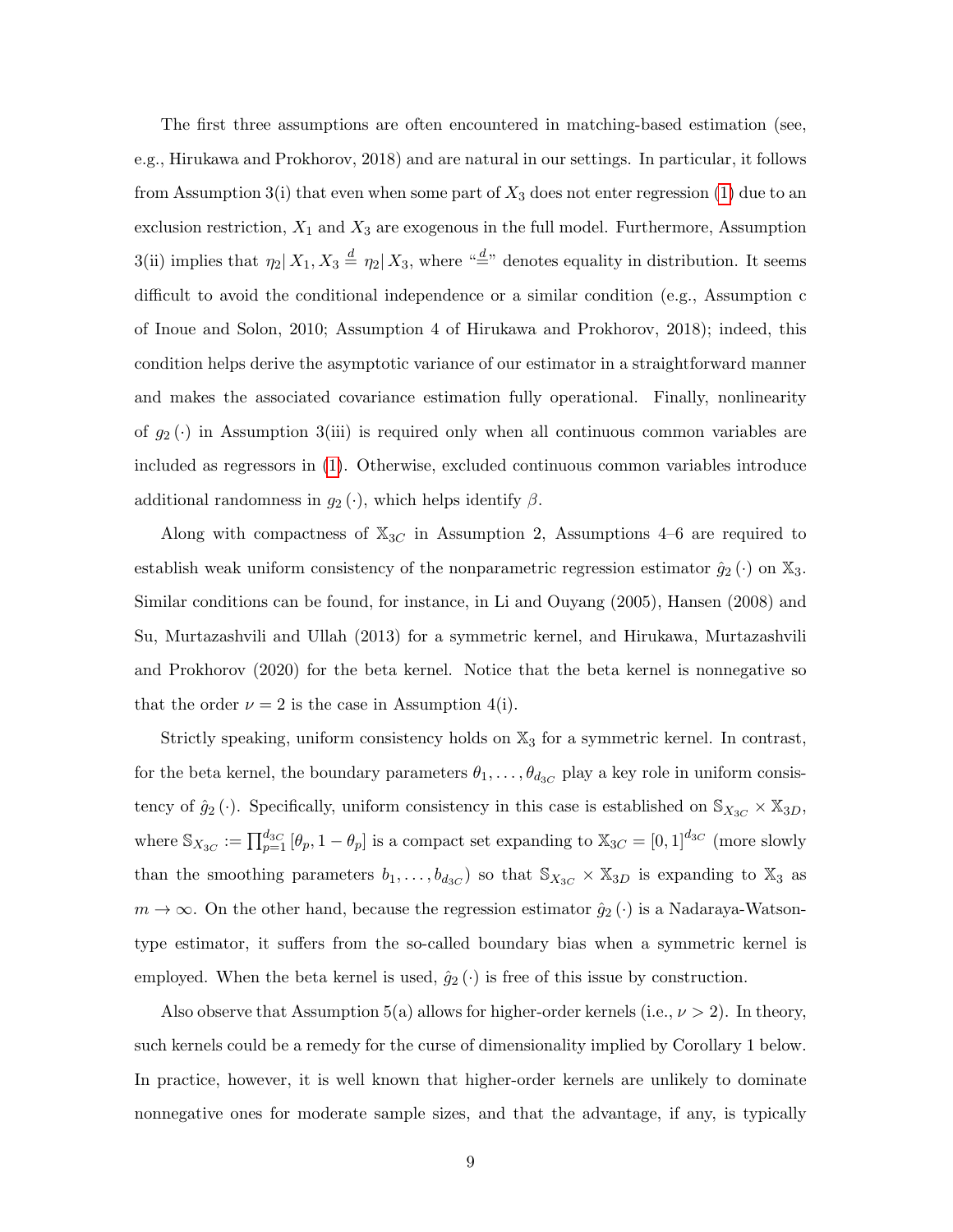marginal (see, e.g., Marron and Wand, 1992; Marron, 1994). In fact, our simulation results indicate poor finite-sample performance of PILS using higher-order kernels.

#### 2.4.2 Consistency and Asymptotic Normality of PILS

The next two theorems establish consistency and asymptotic normality of  $\hat{\beta}_{PLLS}$ . In particular, asymptotic normality of  $\hat{\beta}_{PLLS}$  is obtained after correcting for  $B_{g_2}$ , the bias term due to kernel smoothing. Each theorem holds regardless of the number of common variables and regardless of the divergence patterns in  $(n, m)$ .

**Theorem 1.** If Assumptions 1–6 hold, then  $\hat{\beta}_{PLLS} \stackrel{p}{\rightarrow} \beta$  as  $n, m \rightarrow \infty$ .

Theorem 2. If Assumptions 1–6 hold, then

$$
\sqrt{n}\left(\hat{\beta}_{PLLS} - \beta - B_{g_2}\right) \xrightarrow{d} N\left(0_{(d+1)\times 1}, V\right) := N\left(0_{(d+1)\times 1}, \Phi_{X,X}^{-1} \Omega \Phi_{X,X}^{-1}\right)
$$

as  $n, m \rightarrow \infty$ , where

$$
B_{g_2} := S_{n,\hat{X},\hat{X}}^{-1} S_{n,\hat{X},[g_2(X_3) - E{\hat{g}_2(X_3)|X_3}]'} \beta_2
$$
  
=  $\left(\frac{1}{n} \sum_{i=1}^n \hat{X}_i \hat{X}'_i\right)^{-1} \frac{1}{n} \sum_{i=1}^n \hat{X}_i [g_2(X_{3i}) - E{\hat{g}_2(X_{3i})|X_{3i}}]' \beta_2$   
=  $\left\{\begin{array}{l} O_p\left(\sum_{p=1}^{d_{3C}} h_p^{\nu} + \sum_{q=1}^{d_{3D}} \lambda_q\right) & \text{for a symmetric } \nu \text{th-order kernel} \\ O_p\left(\sum_{p=1}^{d_{3C}} b_p + \sum_{q=1}^{d_{3D}} \lambda_q\right) & \text{for the beta kernel} \end{array}\right., and$   
 $\Omega := \Omega_1 + \Omega_2 := E\left(XX'\epsilon^2\right) + E\left(XX'\beta'_2\eta_2\eta'_2\beta_2\right).$ 

As derived in the proof of Theorem 1, there is the asymptotically negligible bias term  $B_{g_2}$ , due to kernel smoothing. There are also two  $\sqrt{n}$ -asymptotically normal terms. One comes from the sampling error in regression [\(1\)](#page-4-0), and it has the asymptotic variance  $\Phi_{X,X}^{-1}\Omega_1\Phi_{X,X}^{-1}$ . The other is due to the approximation error of  $g_2$ , and its asymptotic variance is  $\Phi_{X,X}^{-1}\Omega_2\Phi_{X,X}^{-1}$ . As a consequence, the asymptotic variance  $\Omega$  in Theorem 2 has similar structure to that of the double kernel estimator by Stengos and Yan (2001, Theorem 1) and the two-step series estimator by Hsu, Liao and Lin (2018, Theorem 2.1). A difference from Stengos and Yan (2001) and Hsu, Liao and Lin (2018) is that the two terms are uncorrelated. Each of them can be obtained within two independent samples  $S_1$  and  $S_2$ , and thus  $\Omega$  is free of covariance terms.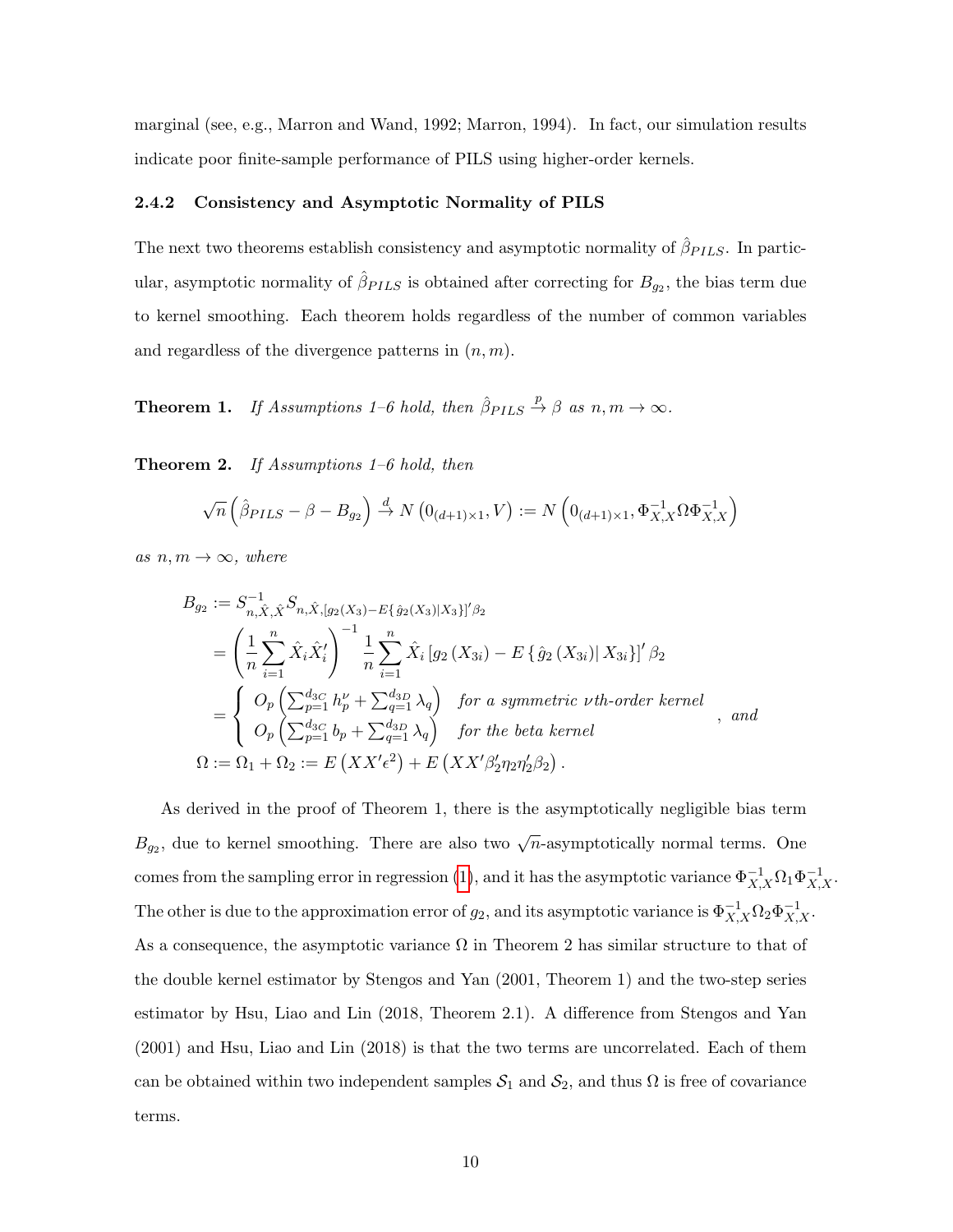#### 2.4.3 Covariance Estimation

Covariance estimation is essential for inference. The problem of estimating  $V$  consistently boils down to proposing consistent estimators of  $\Omega_1$  and  $\Omega_2$ . For the PILS residual  $\hat{\epsilon}_i$  :=  $Y_i - \hat{X}'_i \hat{\beta}_{PILS}$ , an estimator of  $\Omega_1$  is

$$
\hat{\Omega}_1 := \frac{1}{n} \sum_{i=1}^n \hat{X}_i \hat{X}_i' \hat{\epsilon}_i^2.
$$

Consistency of  $\hat{\Omega}_1$  can be established in the same manner as in the proofs of Theorems 1 and 2.

On the other hand,  $\ddot{\Omega}_2 := (1/n) \sum_{i=1}^n \hat{X}_i \hat{X}_i' \hat{\beta}_{2,PLLS}' \hat{\eta}_{2i} \hat{\beta}_{2,PLLS}$  might work as a consistent estimator for  $\Omega_2$ , where  $\hat{\beta}_{2,PILS}$  is the PILS estimator of  $\beta_2$  and  $\hat{\eta}_2 := X_2 - \hat{g}_2(X_3)$ . In reality, it turns out to be difficult to obtain  $\{\hat{\eta}_{2i}\}_{i=1}^n$  because of the absence of  $X_2$  in  $\mathcal{S}_1$ . Instead, using  $\eta_2 | X_1, X_3 \stackrel{d}{=} \eta_2 | X_3$  yields

$$
\Omega_2 = E\left\{XX'\beta'_2E\left(\eta_2\eta'_2\bigg|X_3\right)\beta_2\right\} =: E\left\{XX'\beta'_2\Sigma_2\left(X_3\right)\beta_2\right\}.
$$

Then, we can alternatively consider the estimator

$$
\hat{\Omega}_2 := \frac{1}{n} \sum_{i=1}^n \hat{X}_i \hat{X}_i' \hat{\beta}_{2,PILS}' \hat{\Sigma}_2 (X_{3i}) \hat{\beta}_{2,PILS},
$$

where

$$
\hat{\Sigma}_2(X_{3i}) := \frac{\sum_{j=1}^m \hat{\eta}_{2j} \hat{\eta}'_{2j} \mathcal{W}(X_{3j}; X_{3i}, \mathbf{h}, \lambda)}{\sum_{j=1}^m \mathcal{W}(X_{3j}; X_{3i}, \mathbf{h}, \lambda)}, i = 1, \dots, n,
$$

and the nonparametric regression residuals  $\{\hat{\eta}_{2j}\}_{j=1}^m = \{X_{2j} - \hat{g}_2(X_{3j})\}_{j=1}^m$  can be obtained within  $S_2$ . The estimation procedure of  $\hat{\Sigma}_2(\cdot)$  is inspired by the Algorithm in Section 2.4 of Fan and Yao (1998). To show consistency of  $\hat{\Omega}_2$ , we can see that a similar argument to the proof of Lemma A1 of Appendix A.2 establishes uniform consistency of  $\hat{\eta}_{2j}$  for  $\eta_{2j}$ , which in turn leads to uniform consistency of  $\hat{\Sigma}_2(X_{3i})$  for  $\Sigma_2(X_{3i})$ . Then,  $\hat{\Omega}_2 =$  $(1/n)\sum_{i=1}^n X_i X_i' \beta_2' \Sigma_2 (X_{3i}) \beta_2 + o_p(1) \stackrel{p}{\rightarrow} \Omega_2.$ 

In conclusion, V can be consistently estimated by

$$
\hat{V} := S_{n,\hat{X},\hat{X}}^{-1} \hat{\Omega} S_{n,\hat{X},\hat{X}}^{-1} := S_{n,\hat{X},\hat{X}}^{-1} \left( \hat{\Omega}_1 + \hat{\Omega}_2 \right) S_{n,\hat{X},\hat{X}}^{-1}.
$$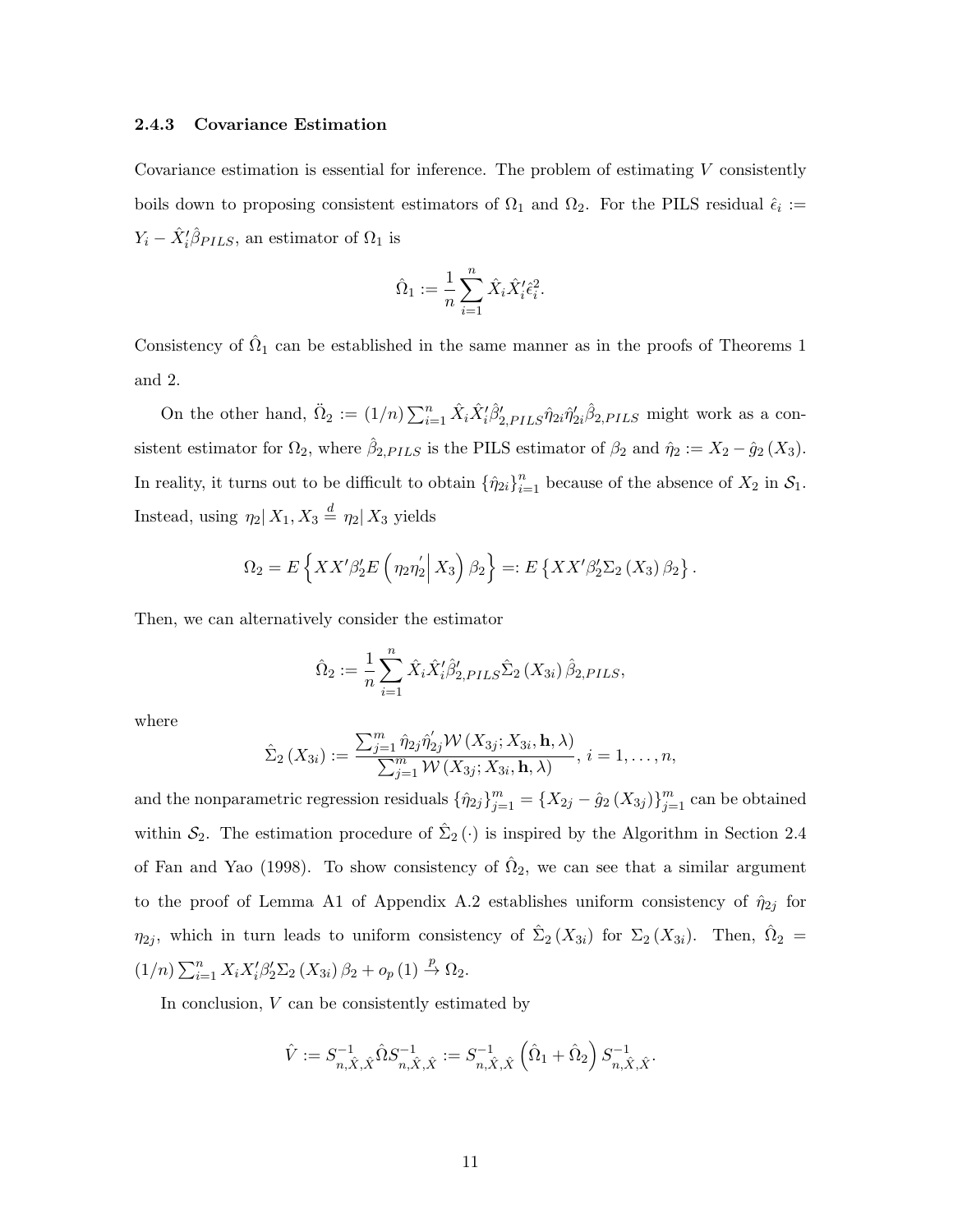#### 2.4.4 <sup>√</sup>  $\sqrt{n}$ -Consistency of PILS

Theorems 1 and 2 jointly imply that although PILS is consistent, its convergence is affected by the bias term  $B_{g_2}$  generated by kernel smoothing. For a large  $d_{3C}$ , the order of magnitude in the bias term dominates and the convergence rate of  $\hat{\beta}_{PLLS}$  becomes inferior. It appears that this problem is unavoidable in a regression that uses a nonparametric component. A similar phenomenon arises in the context of imputation bias correction (see, e.g., Hirukawa and Prokhorov, 2018).

However,  $\sqrt{n}$ -consistency of  $\hat{\beta}_{PLS}$  automatically holds for small values of  $d_{3C}$ . To illustrate such cases, we modify Assumption 6 in order to control the bias and variance convergence of  $\hat{g}_2(\cdot)$  more easily.

Assumption 6'. Sequences of the smoothing and boundary parameters satisfy one of the following conditions as  $m \to \infty$ : (a) for a *v*th-order symmetric kernel, there is a bandwidth  $h (= h(m) > 0)$  so that  $h_1, \ldots, h_{d_{3C}} \propto h, \lambda_1, \ldots, \lambda_{d_{3D}} \propto h^{\nu}, h \to 0$ , and  $\log m / (mh^{d_{3C}}) \to$ 0; and (b) for the beta kernel, there are a smoothing parameter  $b (= b(m) > 0)$  and a boundary parameter  $\theta = \theta(m) > 0$  so that  $b_1, \ldots, b_{d_{3C}} \propto b, \lambda_1, \ldots, \lambda_{d_{3D}} \propto b, \theta_1, \ldots, \theta_{d_{3C}} \propto \theta$ ,  $b, \theta \to 0, b/\theta \to 0$ , and  $\log m / \left\{ m (b\theta)^{d_{3C}/2} \right\} \to 0$ .

The corollary below describes the cases in which  $\hat{\beta}_{PLS}$  becomes  $\sqrt{n}$ -asymptotically normal.

**Corollary 1.** Let  $h \propto (\log m/m)^{\alpha}$  and  $b \propto (\log m/m)^{2\alpha}$  for some constant  $\alpha > 0$ . Also suppose that one of the following divergence patterns in  $(n, m)$  is true: (i)  $n/m \rightarrow \kappa \in$  $(0,\infty)$ ; (ii)  $n/m \to 0$ ; or (iii)  $n/m \to \infty$  and  $n/m^{4\alpha} \to 0$ . Then, under Assumptions 1-5 and 6', as  $n, m \to \infty$ ,  $\sqrt{n} \left( \hat{\beta}_{PLLS} - \beta \right) \stackrel{d}{\to} N \left( 0_{(d+1)\times 1}, V \right)$  holds either (a) if a vth-order symmetric kernel is employed and  $d_{3C} \leq 2\nu - 1$  or (b) if the beta kernel is employed and  $d_{3C} \leq 3$ .

Corollary 1 presents an upper bound of the number of continuous common variables for PILS to be  $\sqrt{n}$ -consistent. This is recognized as the curse of dimensionality in continuous common variables, and it can be relaxed, in theory, by using higher-order kernels. In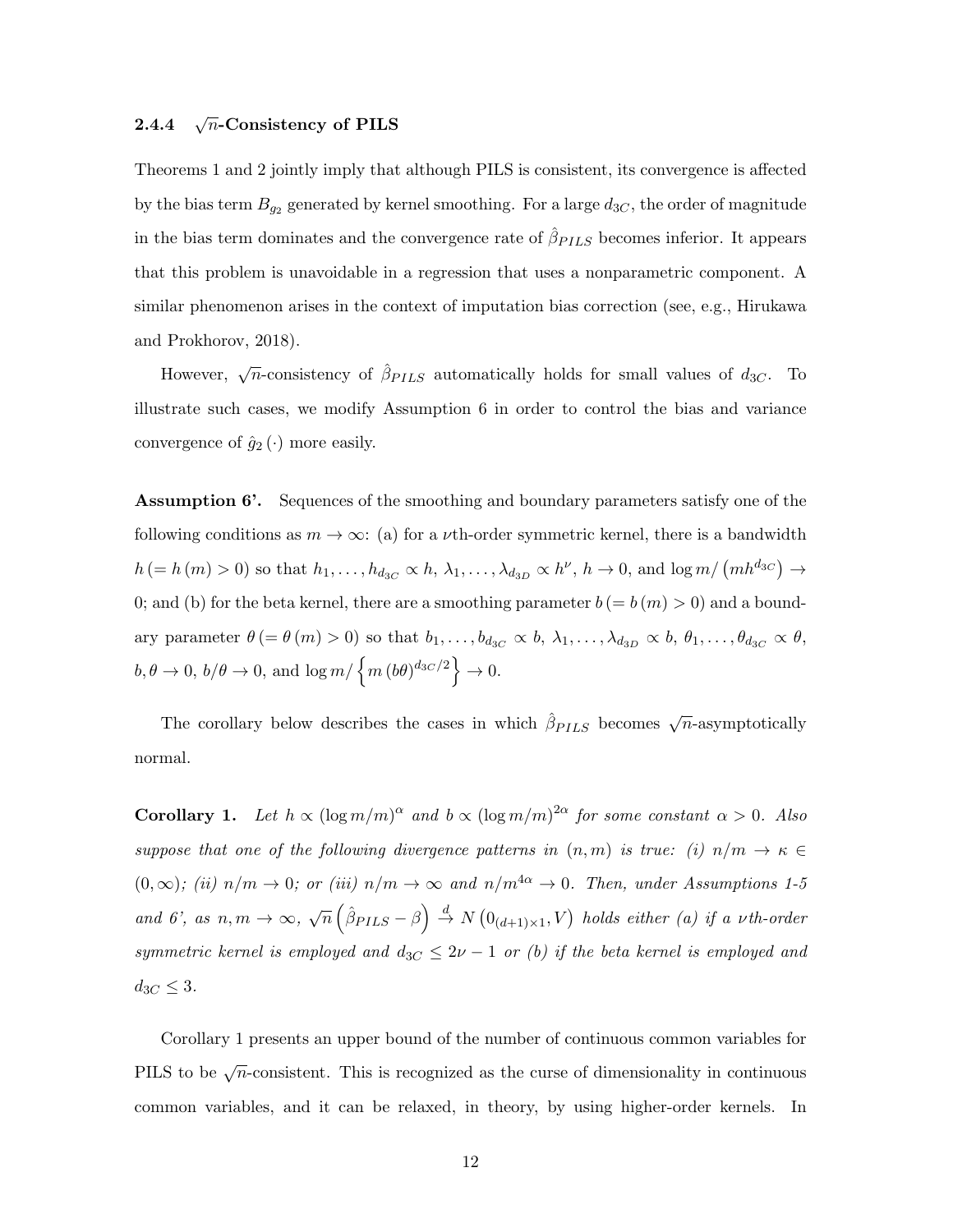particular, when employing a nonnegative kernel (which is either a symmetric pdf or the beta kernel), we must limit the number of continuous common variables to 3 or less to make PILS  $\sqrt{n}$ -consistent. To see this in more detail, note that for the most realistic case  $n/m \to \kappa$ , shrinkage rates of the smoothing parameters are  $h \propto (\log m/m)^{\alpha}$  and  $b \propto (\log m/m)^{2\alpha}$ for some  $\alpha \in (1/4, 1/d_{3C})$  (see Appendix [A.4\)](#page-32-0). These rates are faster than what yields Stone's (1982) optimal global rate of convergence, i.e.,  $h^* \propto (\log m/m)^{1/(4+d_{3C})}$  and  $b^* \propto$  $(\log m/m)^{2/(4+d_{3C})}$  that can be obtained through balancing the squared bias and variance of  $\hat{g}_2(\cdot)$ . This is because to attain  $\sqrt{n}$ -consistency we should keep the convergence rate of the dominant bias term in  $\hat{g}_2(\cdot)$  sufficiently large by undersmoothing, or more specifically, by setting the exponent  $\alpha$  within the aforementioned range. We give some examples of h and b that fulfill the rate requirement in Sections 3 and 4.

Finally, it may be the case that the missing regressor  $X_2$  can be observed with a measurement error. This issue occurs, for example, when an ability measure is unreliable in the wage regression. Suppose that we can observe  $\breve{X}_2 = X_2 + \upsilon$  at best, where  $\upsilon$  is the measurement error. As long as  $E(v|X_3) = 0_{d_2 \times 1}$ , the effect of v is filtered out via kernel smoothing and

$$
\breve{g}_2\left(X_{3i}\right) := \frac{\sum_{j=1}^m \breve{X}_{2j} \mathcal{W}\left(X_{3j}; X_{3i}, \mathbf{h}, \lambda\right)}{\sum_{j=1}^m \mathcal{W}\left(X_{3j}; X_{3i}, \mathbf{h}, \lambda\right)} = \hat{g}_2\left(X_{3i}\right) + o_p\left(1\right), i = 1, \dots, n
$$

holds. In the end, consistency of PILS is maintained.

#### <span id="page-13-0"></span>2.5 Comparison of PILS with Competing Estimators

We conclude this section by comparing PILS with competing estimators. What we mean by competing estimators is the linear and nonlinear IV, a fully parametric alternative to PILS (called PARA hereinafter), and the matched-sample indirect inference (MSII) and fully-modified MSII (MSII-FM) estimators. PARA is often a method of choice (see, e.g., Fang, Keane, and Silverman, 2008). MSII(-FM) was proposed by Hirukawa and Prokhorov (2018) as an alternative to the inconsistent OLS estimator using the matched sample (called MSOLS hereinafter). Definitions and statistical properties of these estimators are reviewed in the online Supplement. Finite-sample properties of all the estimators will be assessed against PILS in the next section.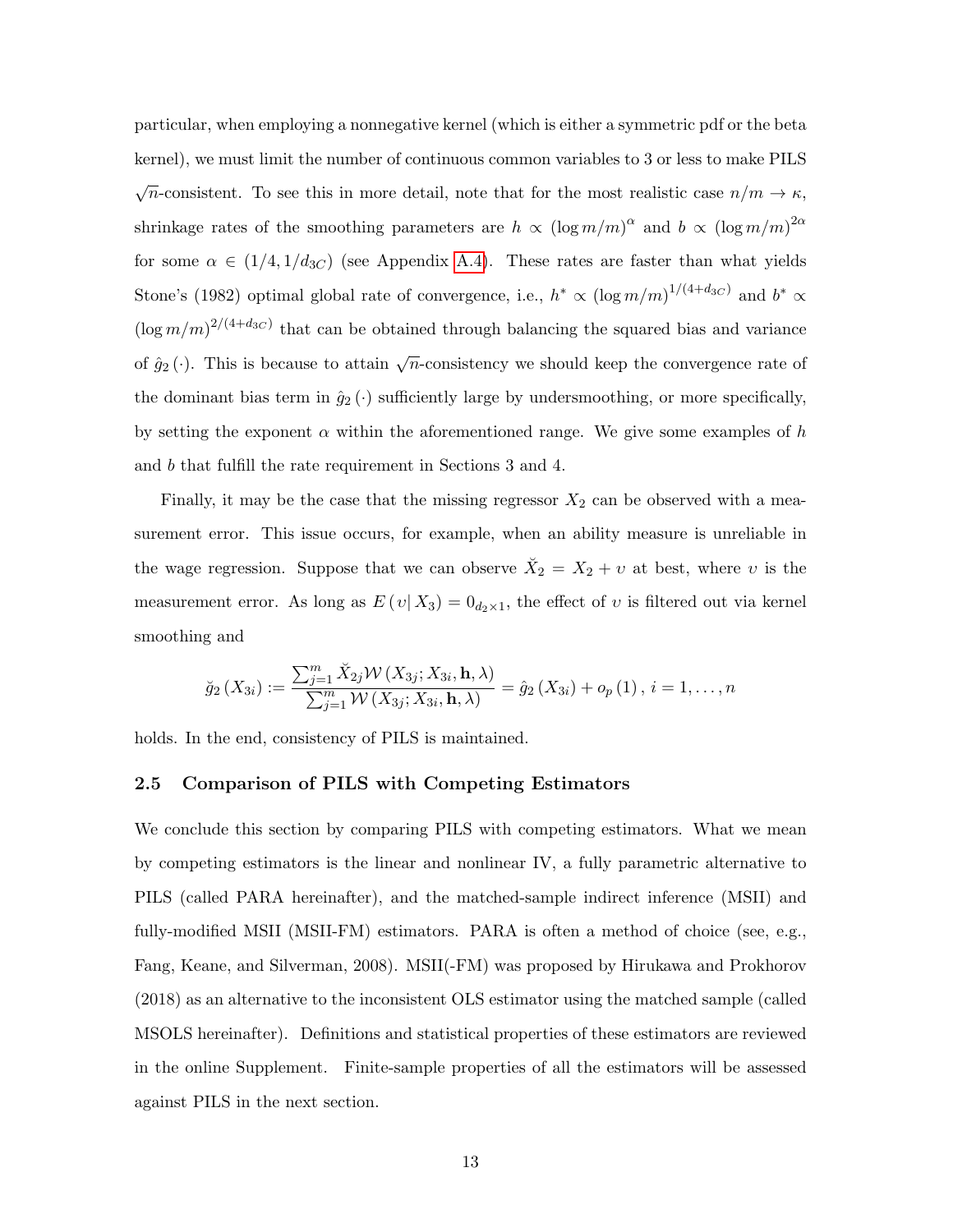#### 2.5.1 Comparison with IV

The use of IVs has been associated with at least two problems. First, instruments that are not strongly correlated with the endogenous variables – weak instruments – lead to large inconsistencies in the IV estimators even if only a weak correlation exists between the instruments and the structural equation error, i.e., even if the instruments only slightly violate the validity assumption (see, e.g., Bound, Jaeger, and Baker, 1995).

When we are ready to assume that the IVs are valid, the weak instrument problem results in large asymptotic and finite-sample biases and, when many such instruments are available, the distribution of IV estimators is known to deviate substantially from the largesample approximation (see, e.g., Bekker, 1994; Chao and Swanson, 2005).

Second, finite-sample properties of IV estimators are known to be generally poor, especially when the instruments are weak (see, e.g., Flores-Lagunes, 2007). Various bias reduction techniques have had limited success and even very inventive uses of instruments have, for these reasons, been criticized in terms of their validity, strength and finite-sample performance.

Furthermore, valid and strong instruments may be unavailable in the same sample. A number of ingenious methods have been proposed to combine data from more than one source in such cases (see, e.g., Klevmarken, 1982; Angrist and Krueger, 1992, 1995; Arellano and Meghir, 1992; Inoue and Solon, 2010; Murtazashvili et al., 2015). However, the twosample IV estimators inherit the same problems as their single-sample counterparts (see, e.g., Choi, Gu and Shen, 2018).

The identification strategy is different for our estimator. The central identification conditions are that  $g_2(\cdot)$  either depends on additional exogenous variables  $X_{3E}$  or is nonlinear. If there are excluded exogenous and relevant variables, then we could use them as IVs. We return to this possibility in the simulations and application. If there are no additional exogenous variables, then identification relies on nonlinearity in the first step. We can exploit this nonlinearity in the first step with IV as we do in the simulation and application. The weak identification issue, similar to the weak IV, can appear in our setting if  $g_2(\cdot)$  depends very weakly on  $X_{3E}$ , or if  $g_2(\cdot)$  is weakly nonlinear. We consider these cases in the extensive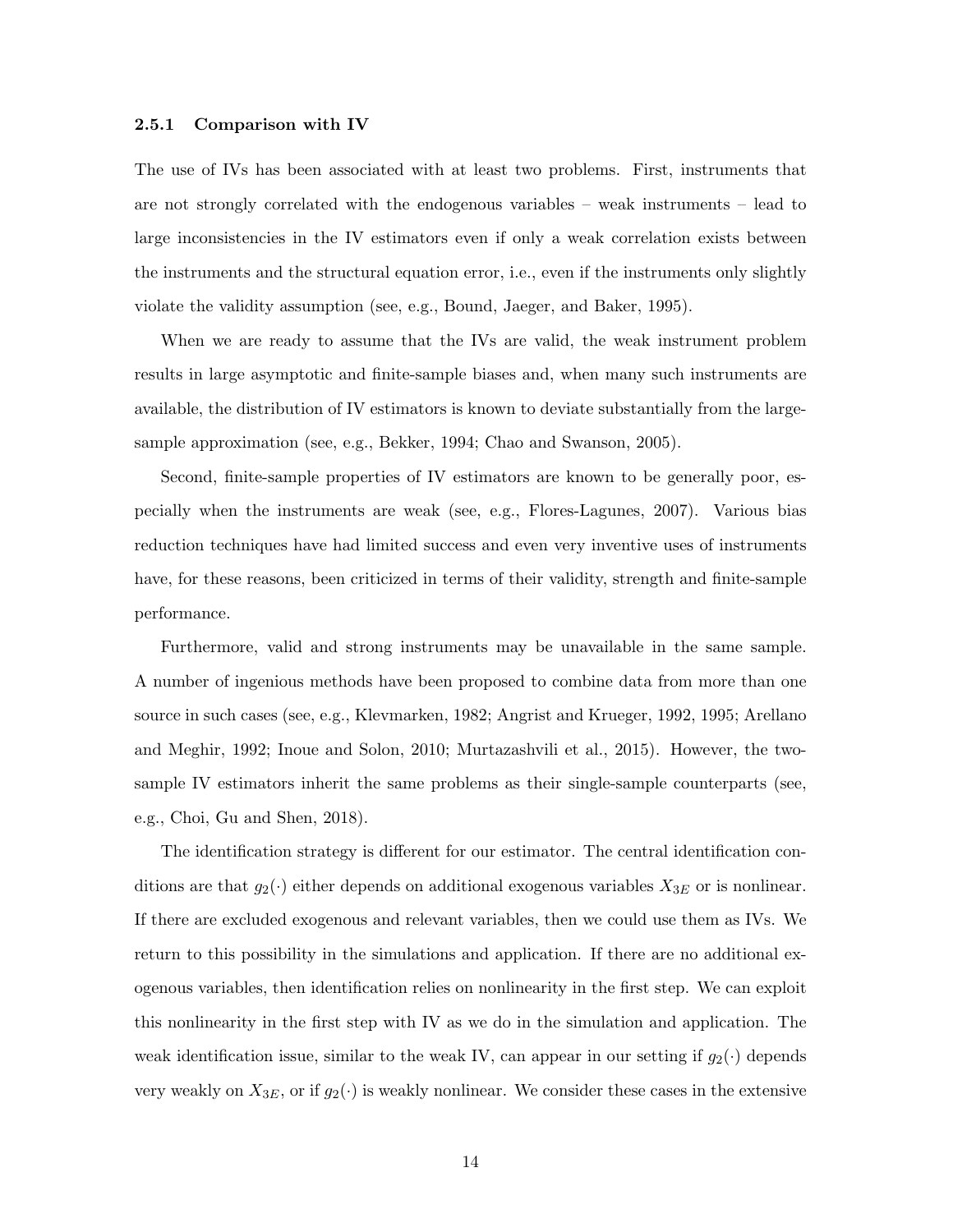simulation comparisons.

The validity of instruments can be checked. Note that  $X_2$  admits the reduced form  $X_2 = g_2(X_3) + \eta_2 = g_2(X_{3I}, X_{3E}) + \eta_2$ . If  $X_{3I}$  is non-empty (i.e., some common variables are included as regressors) and some elements of Z are relevant, then those elements are either a part of  $X_{3I}$  or correlated with  $X_{3I}$ . As a result, Z and  $X_2$  are also correlated, and the IV estimator of the omitted variable regression becomes inconsistent. Then, we are tempted to test the null of consistency of IV estimation indirectly by testing the null hypothesis  $H_0: g_2(X_{3I}, X_{3E}) = g_2(X_{3E})$  a.e. against the alternative  $H_1: g_2(X_{3I}, X_{3E}) \neq g_2(X_{3E})$  for a non-empty set on supp  $(X_{3I})$ . Several versions of the test of significance in nonparametric regressions have been proposed in the literature. Examples include Fan and Li (1996) and Racine (1997) for continuous regressors and Lavergne (2001) and Racine, Hart and Li (2006) for discrete or categorical regressors, to name a few.

#### 2.5.2 Comparison with PARA

PARA imputes a parametric, linear predictor of  $X_2$ . It seems attractive, as it is not subject to the curse of dimensionality in continuous common variables unlike PILS. However, it requires  $\dim(X_{3E}) > 0$  for identification because otherwise, the imputed predictor of  $X_2$  is a linear function of  $X_{3I}$ . In contrast, as in Assumption 3(iii), PILS achieves identification by nonlinearity even if  $X_{3E}$  is empty.

Moreover, as demonstrated in Proposition S1 of the online Supplement, consistency of PARA depends on whether or not  $X_1$  is present in [\(1\)](#page-4-0). When  $X_1$  is non-empty, which is the most common setting in practice, consistency generally fails due to the correlation between  $X_1$  and the error in the linear projection of  $X_2$  on  $X_3$ . This result, which we believe is new, further favors PILS, whose consistency does not depend on  $X_1$  being empty.

#### 2.5.3 Comparison with MSII(-FM)

While PILS and MSII(-FM) are both two-sample semiparametric estimators, the former has three novel features relative to the latter. First, while both MSII(-FM) and PILS are  $\sqrt{n}$ consistent and asymptotically normal two-sample estimators, their approaches to restoring consistency differ. Consistency of MSII(-FM) is established by imputing  $X_2$  from  $S_2$  and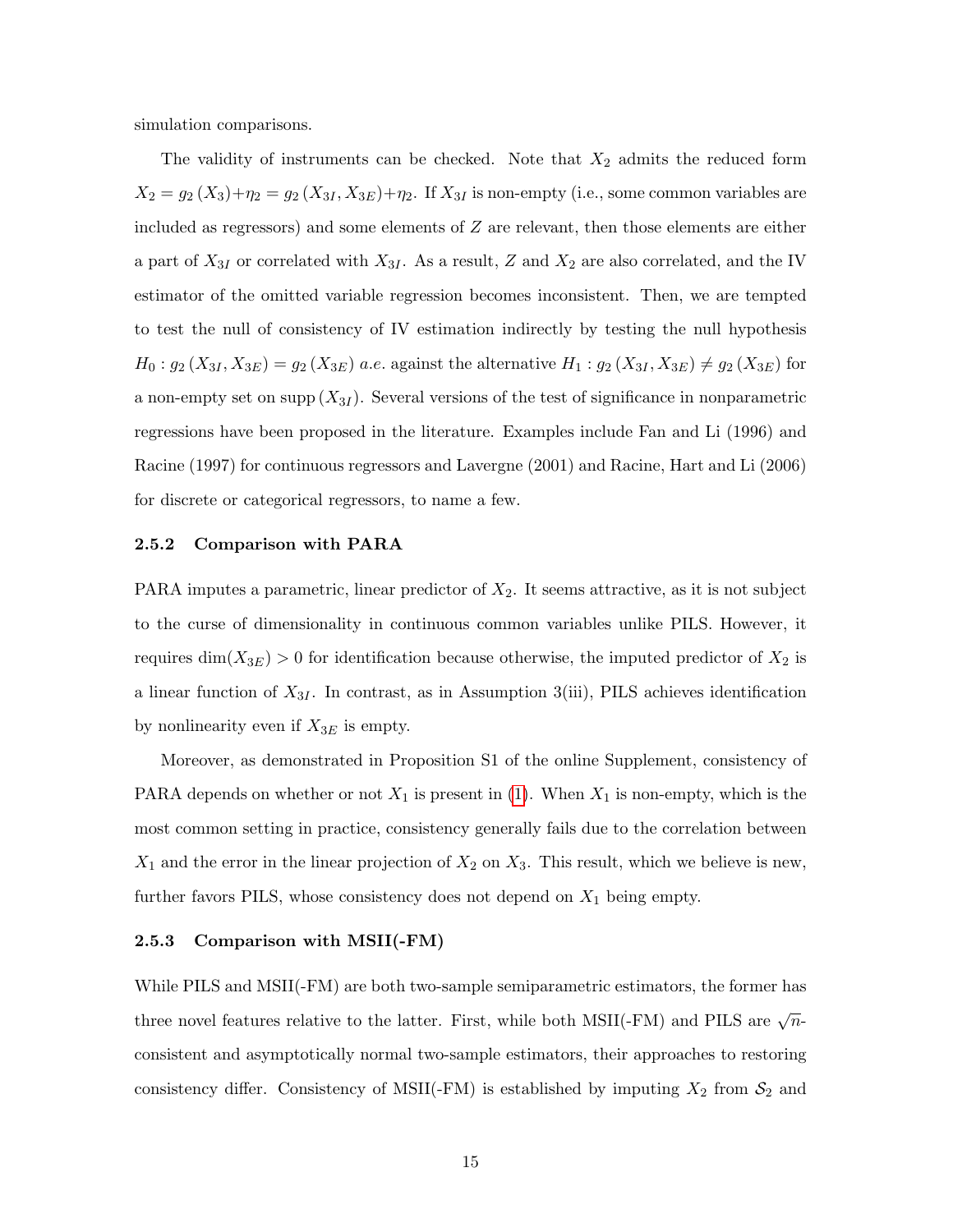then eliminating the non-vanishing bias caused by the imputation. The bias correction requires a consistent, nonparametric estimate of  $\Sigma_2$ , and the estimation error from  $\hat{\Sigma}_2$  is  $O_p(n^{-1/2})$ . As a consequence, the asymptotic variance of MSII(-FM) tends to be large and highly complicated because of multiple asymptotically normal terms with the same  $O_p(n^{-1/2})$  rate.

In contrast, consistency of PILS comes from directly imputing a consistent estimate of  $g_2(X_3) = E(X_2|X_3)$  in place of the missing  $X_2$ . By construction, it does not require bias correction that is a key ingredient in MSII(-FM).[2](#page-16-0) The asymptotic variance of PILS also comes from two  $O_p(n^{-1/2})$  terms, namely, the sampling error as in OLS and the approximation error from replacing the unobservable  $g_2$  with its kernel estimate  $\hat{g}_2$ . Although it is hard to compare asymptotic variances of PILS and MSII(-FM) analytically, Monte Carlo simulations below indicate that the former tends to be smaller than the latter.

Second, the asymptotic analysis we develop for PILS explicitly incorporates discrete matching variables. This is in contrast to the asymptotic analysis of Hirukawa and Prokhorov (2018), who do not accommodate discrete variables explicitly but argue that, similarly to the treatment effect literature (see, e.g., Abadie and Imbens, 2006), the inclusion of discrete matching variables with a finite number of support points does not affect convergence rates of MSII(-FM).

Third, we clarify the role of excluded continuous matching variables for identification. Hirukawa and Prokhorov (2018) maintain the assumption that all common variables enter the regression and are used for both estimation and matching. The price to pay for this assumption is that we need to impose nonlinearity of the conditional mean of the missing regressor given the matching variables in order to achieve identification. This paper relaxes the assumption so that some common variables may be employed only for imputation. The existence of such common variables allows for linearity in the conditional mean.

<span id="page-16-0"></span><sup>2</sup>From the viewpoint of imputation, the relationship between MSII(-FM) and PILS may be compared to the one between the NNM-based estimators studied by Abadie and Imbens (2006, 2011) and kernel-based matching estimators studied by Heckman, Ichimura and Todd (1998).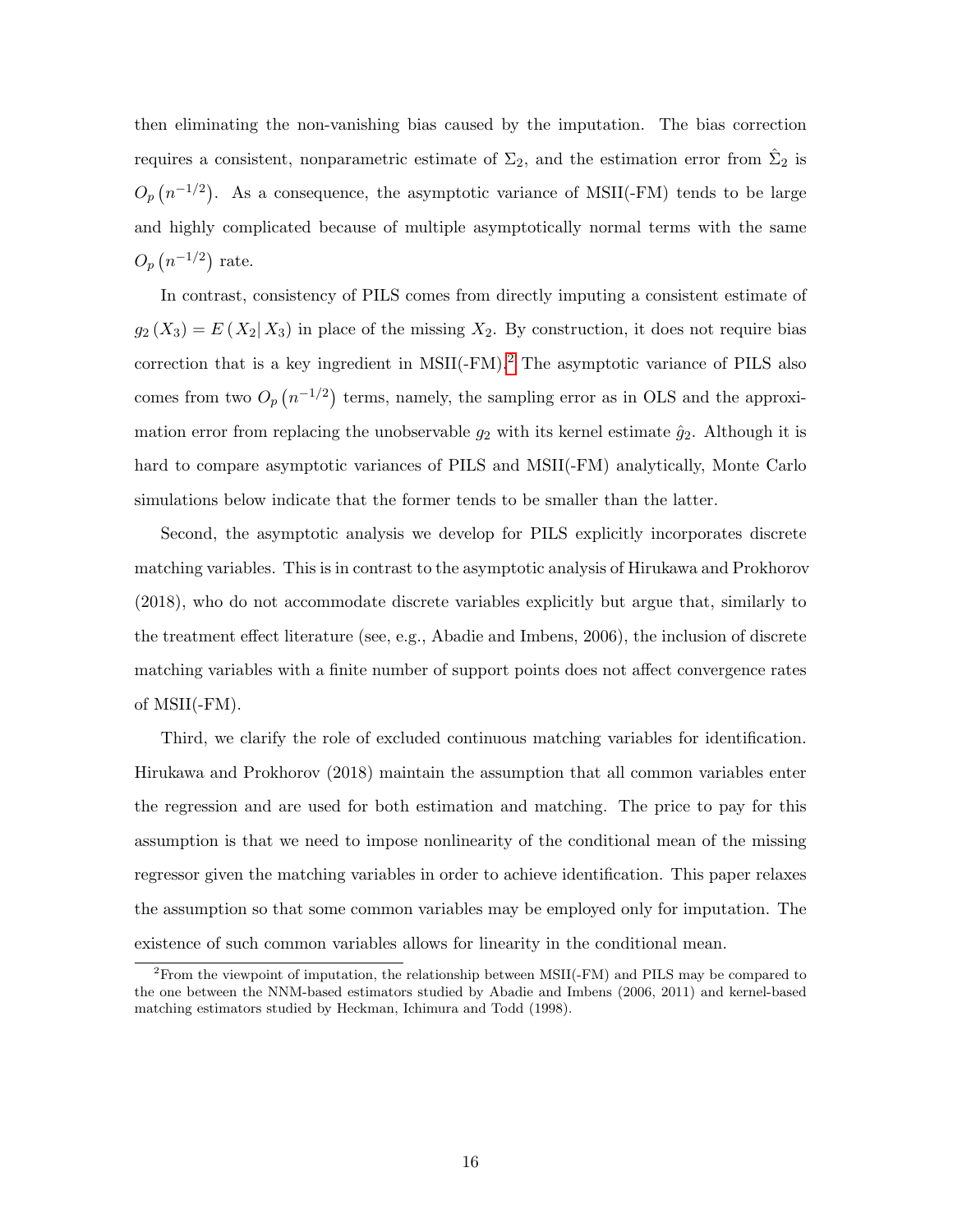### 3 Finite-Sample Performance

#### 3.1 Monte Carlo Setup

In this section we present selected results of an extensive Monte Carlo study comparing finite-sample properties of PILS with the alternative estimators. The design of the Monte Carlo study is meant to reflect the two scenarios depending on whether or not  $X_1$  is empty. Due to the limitation of space, we focus on the more realistic case in which  $X_1$  is non-empty. Monte Carlo designs and results when  $X_1$  is empty are available in the online Supplement.

The Monte Carlo study is designed to mimic important aspects of the return to schooling application in Section 4. These are: (a) allowing for both included and excluded continuous matching variables (*educ* and *age* in the application); (b) maintaining  $n/m = 2$  and considering the sample sizes of  $(n, m) = (2000, 1000)$ ; (c) permitting the included continuous matching variable  $X_{3IC}$  (educ) to become endogenous when  $X_2$  (abil) is omitted; and (d) setting the correlation between the endogenous variable  $X_{3IC}$  and the instrument Z (fatheduc) equal to 0.4. Of primary interest is estimation of  $\beta_3$ , the coefficient on  $X_{3IC}$  $(\text{educ}).$ 

In this Monte Carlo study, the data are generated as follows. Consider the linear regression model

<span id="page-17-0"></span>
$$
Y = \beta_0 + \beta_1 X_1 + \beta_2 X_2 + \beta_3 X_{3I_C} + u,\tag{2}
$$

where true parameter values are  $\beta_0 = \beta_1 = \beta_2 = \beta_3 = 1$ , and  $\beta_3$  is the parameter of interest. Reduced forms of the regressors  $X_1$  and  $X_2$  are

$$
X_1 = 1 + X_{3I_C}^2 + X_{3E_C} + 2X_{3E_D} + \eta_1, \text{ and}
$$
  

$$
X_2 = h(X_{3I_C}) - \frac{3}{4} (H_2 + 1) X_{3E_C} + 2X_{3E_D} + \eta_2
$$

for some function  $h(\cdot)$  to be specified shortly, where  $H_r := E\left\{X^r_{3I_C}h(X_{3I_C})\right\}$  for  $r \geq 0$ , and  $X_{3I_C}$ ,  $X_{3E_C}$  and  $X_{3E_D}$  are included continuous, excluded continuous and excluded discrete common variables, respectively. The regressor  $X_2$  is missing in the primary sample  $S_1$ . In this scenario, if we omit  $X_2$  from [\(2\)](#page-17-0) then we estimate the short regression

<span id="page-17-1"></span>
$$
Y = \beta_0 + \beta_1 X_1 + \beta_3 X_{3I_C} + (u + \beta_2 X_2) =: \beta_0 + \beta_1 X_1 + \beta_3 X_{3I_C} + v. \tag{3}
$$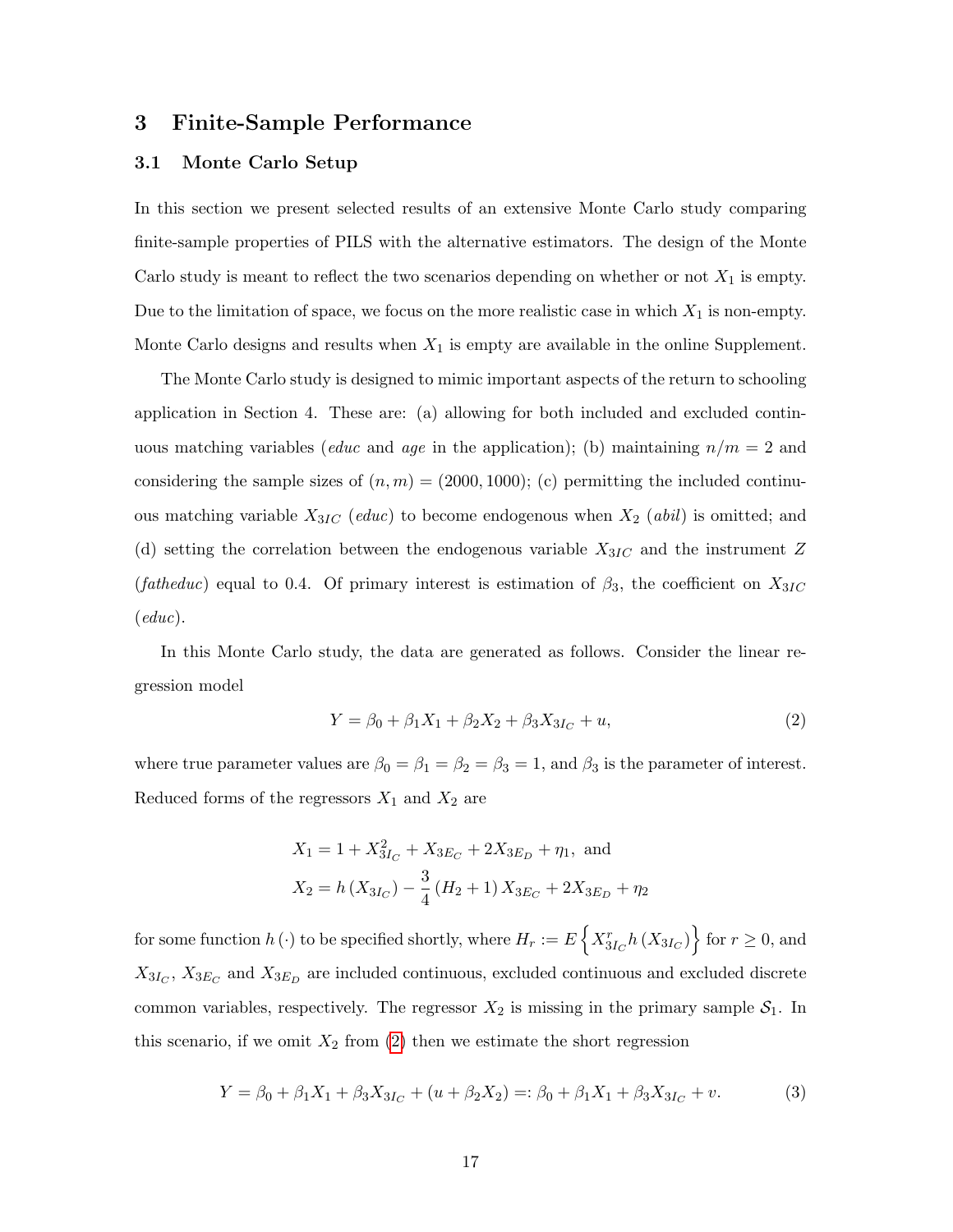Because  $X_{3I_C}$  is correlated with  $X_2$ , we generate the instrument for  $X_{3I_C}$  by  $Z = \pi (X_{3I_C} - 2H_1X_{3E_D}) +$  $\xi$ , where  $\pi = \sqrt{3\rho^2/\left\{4-\rho^2\left(4+3H_1^2\right)\right\}}$  for  $\rho = corr(X_{3I_C}, Z) \in \{0.4, 0.1\}$ . Notice that  $\rho = 0.4$  and 0.1 correspond to the cases of strong and weak instruments, respectively. We also make the following distributional assumptions:

$$
(u, \eta_1, \eta_2, \xi)' \sim N(0_{4 \times 1}, I_4);
$$
  
\n
$$
X_{3I_C}, X_{3E_C} \stackrel{iid}{\sim} U[-2, 2];
$$
  
\n
$$
X_{3E_D} \sim Bernoulli(1/2) - 1/2 = \begin{cases} -1/2 & \text{w.p. } 1/2 \\ 1/2 & \text{w.p. } 1/2 \end{cases};
$$
 and  
\n
$$
u \perp X_3 := (X_{3I_C}, X_{3E_C}, X_{3E_D}).
$$

The function  $h(\cdot)$  is specified as one of the following:

$$
h(x) = \begin{cases} x & \text{[Model A]}\\ \sin(\pi x/4) & \text{[Model B]}\\ \{(5/3) x + 3/2\} \mathbf{1} \{x < 0\} + \{-(4/3) x + 3/2\} \mathbf{1} \{x \ge 0\} & \text{[Model C]}\\ x + (5/\tau) \phi(x/\tau) - (5/2) \{\Phi(2/\tau) - 1/2\}, \tau = 3/4 & \text{[Model D]} \end{cases}
$$

where  $\phi(\cdot)$  and  $\Phi(\cdot)$  are the pdf and cdf of  $N(0,1)$ , respectively. Models A and B are monotone. Linearity of  $h(\cdot)$  in Model A does not cause identification failure, because two common variables  $(X_{3E_C}, X_{3E_D})$  are excluded from [\(2\)](#page-17-0). Model B is nonlinear and odd. Models C and D are non-monotone, and the former is even non-smooth when  $x = 0$ . Inspired by the Monte Carlo design of Horowitz and Spokoiny (2001), Model D can be viewed as a linear function with a bump. It follows from the distributional assumption on  $X_{3I_C}$  that values of  $(H_1, H_2, H_3)$  are:

$$
(H_1, H_2, H_3) = \begin{cases} (0, 4/3, 0) & [\text{Model A}] \\ (0, 8/\pi^2, 0) & [\text{Model B}] \\ (0, 2/9, -1) & [\text{Model C}] \\ (0, 4/3, -0.9989) & [\text{Model D}] \end{cases}.
$$

The above procedure provides us with two observable samples

$$
\mathcal{S}_1 = \{ (Y_i, X_{1i}, X_{3I_Ci}, X_{3E_Ci}, X_{3E_Di}, Z_i) \}_{i=1}^n \text{ and } \mathcal{S}_2 = \{ (X_{2j}, X_{3I_Cj}, X_{3E_Cj}, X_{3E_Dj}) \}_{j=1}^m.
$$

The complete sample

$$
\mathcal{S}^* = \{ (Y_i, X_{1i}, X_{2i}, X_{3I_Ci}, X_{3E_Ci}, X_{3E_Di}, Z_i) \}_{i=1}^n
$$

is the sample that would not be observed in practice. Finally, the matched sample

$$
\mathcal{S} = \left\{ \left( Y_i, X_{1i}, X_{2j_1(i)}, \dots, X_{2j_K(i)}, X_{3L(i)}, X_{3E_{C}(i)}, X_{3E_{D}(i)}, Z_i \right) \right\}_{i=1}^n
$$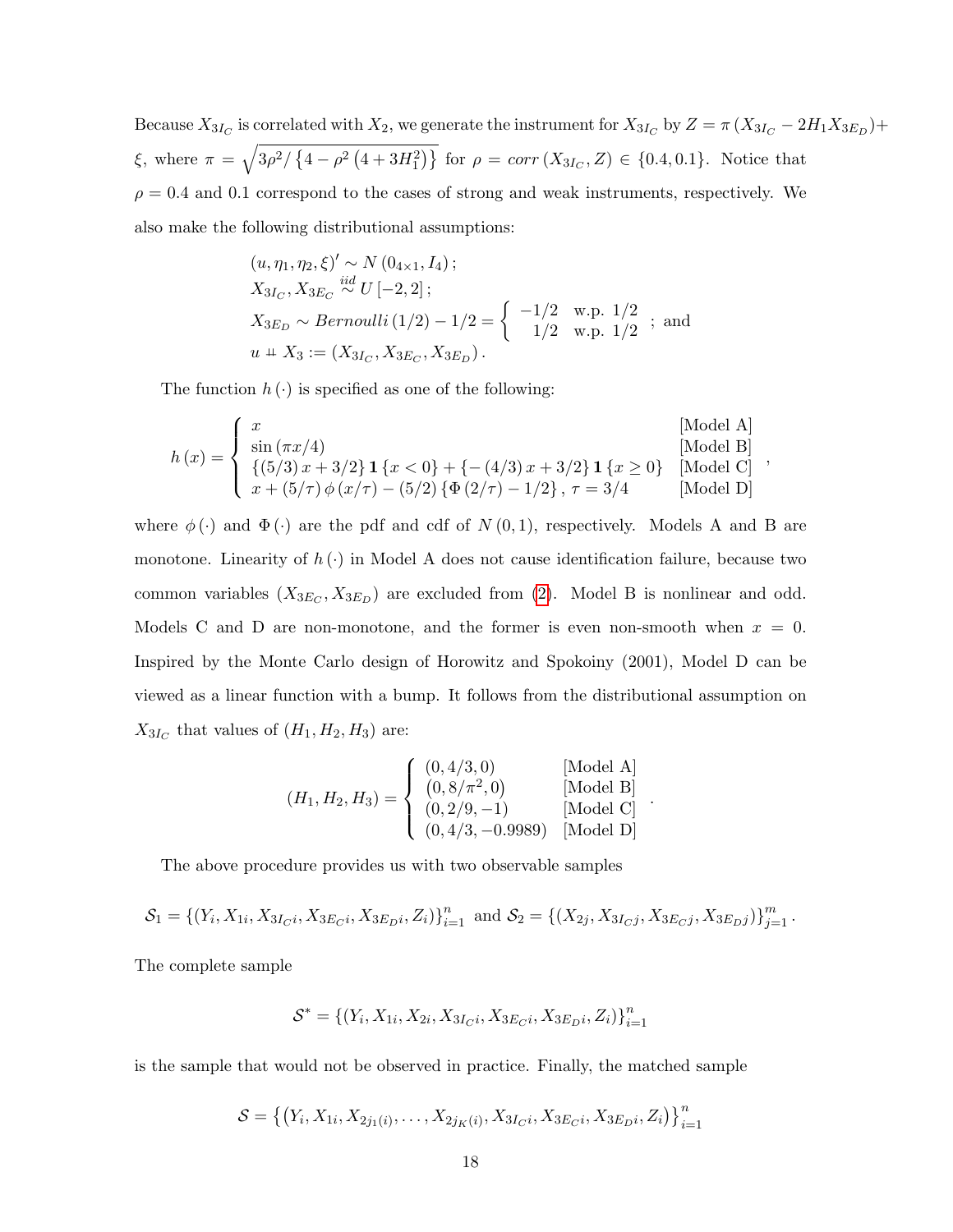is constructed via the NNM with respect to  $X_3 = (X_{3I_C}, X_{3E_C}, X_{3E_D})$  as in Hirukawa and Prokhorov (2018). The NNM is based on the Mahalanobis distance, and the number of matches is set equal to  $K = 1$  (single match) that is most commonly chosen. Sample sizes of  $S_1$  and  $S_2$  are  $n \in \{500, 1000, 2000\}$  and  $m = n/2$ . For each combination of the functional form of  $h(\cdot)$  and value of  $\pi$ , we draw 1000 Monte Carlo samples.

There are three options to estimate  $\beta_3$  consistently. The first option is to estimate the short regression [\(3\)](#page-17-1) using  $S_1$  only. While  $E(v) = E(X_1v) = 0$  holds,  $E(X_{3I_C}v) \neq 0$  (i.e.,  $X_{3I_C}$  is endogenous) is the case and OLS for [\(3\)](#page-17-1) is inconsistent. However, it turns out that  $\rho \neq 0$  and  $E(Zv) = 0$ . Hence, we can estimate  $\beta_3$  consistently by using Z as an instrument for  $X_{3I_C}$ . The remaining two options rely on both  $S_1$  and  $S_2$  to estimate the long regression in [\(2\)](#page-17-0). In the second option, after constructing the matched sample S from  $S_1$  and  $S_2$ , we run MSII-FM using S. As the third option we employ PILS using both  $S_1$  and  $S_2$ .

Based on the above estimation strategies, we compare the following estimators of  $\beta_3$ : (i) the infeasible OLS estimator for [\(2\)](#page-17-0) using  $S^*$  [OLS<sup>\*</sup>];<sup>[3](#page-19-0)</sup> (ii) the inconsistent OLS estimator for [\(3\)](#page-17-1) using  $S_1$  only [OLS-S]; (iii) the IV estimator for (3) using  $S_1$  only [IV-S]; (iv) the inconsistent MSOLS estimator for [\(2\)](#page-17-0) using  $\mathcal{S}$  [MSOLS]; (v) the MSII-FM estimator for (2) using  $S$  and second, third and fourth-order polynomials, where the first-step MSII estimator is reported as a benchmark [MSII, MSII-FM]; (vi) the PARA estimator for [\(2\)](#page-17-0) using  $S_1$  and  $\mathcal{S}_2$  [PARA]; (vii) the PILS estimator for [\(2\)](#page-17-0) using  $\mathcal{S}_1$ ,  $\mathcal{S}_2$  and the Epanechnikov kernel  $K_E(t) = (3/4) (1-t^2) \mathbf{1} \{ |t| \leq 1 \}$  $K_E(t) = (3/4) (1-t^2) \mathbf{1} \{ |t| \leq 1 \}$  $K_E(t) = (3/4) (1-t^2) \mathbf{1} \{ |t| \leq 1 \}$  [PILS-E];<sup>4</sup> and (viii) the PILS estimator for [\(2\)](#page-17-0) using  $S_1$ ,  $S_2$  and the beta kernel [PILS-B].

A few additional remarks are in order. First, implementing the two PILS estimators requires a choice of the smoothing parameters. We put  $\hat{h} = \hat{\sigma}_X (\log m/m)^{0.3}$  for the Epanechnikov kernel,  $\hat{b} = \hat{\sigma}_U (\log m/m)^{0.6}$  for the beta kernel, and  $\hat{\lambda} = (\log m/m)^{0.6}$  for the discrete kernel, where  $\hat{\sigma}_X$  and  $\hat{\sigma}_U$  are sample standard deviations of the continuous common variable

$$
K_{E,4}(t) = \frac{15}{8} \left( 1 - \frac{7}{3} t^2 \right) K_E(t) \text{ and } K_{E,6}(t) = \frac{175}{64} \left( 1 - 6t^2 + \frac{33}{5} t^4 \right) K_E(t),
$$

respectively. However, our early simulation results indicate huge finite-sample biases from these estimators, and thus are not reported.

<span id="page-19-1"></span><span id="page-19-0"></span><sup>&</sup>lt;sup>3</sup>OLS<sup>\*</sup> is consistent, because  $E(u) = E(X_1u) = E(X_2u) = E(X_3I_Cu) = 0.$ 

<sup>&</sup>lt;sup>4</sup>In addition to the second-order Epanechnikov kernel, we consider the fourth and sixth-order Epanechnikov kernels by Hansen (2005), where their functional forms are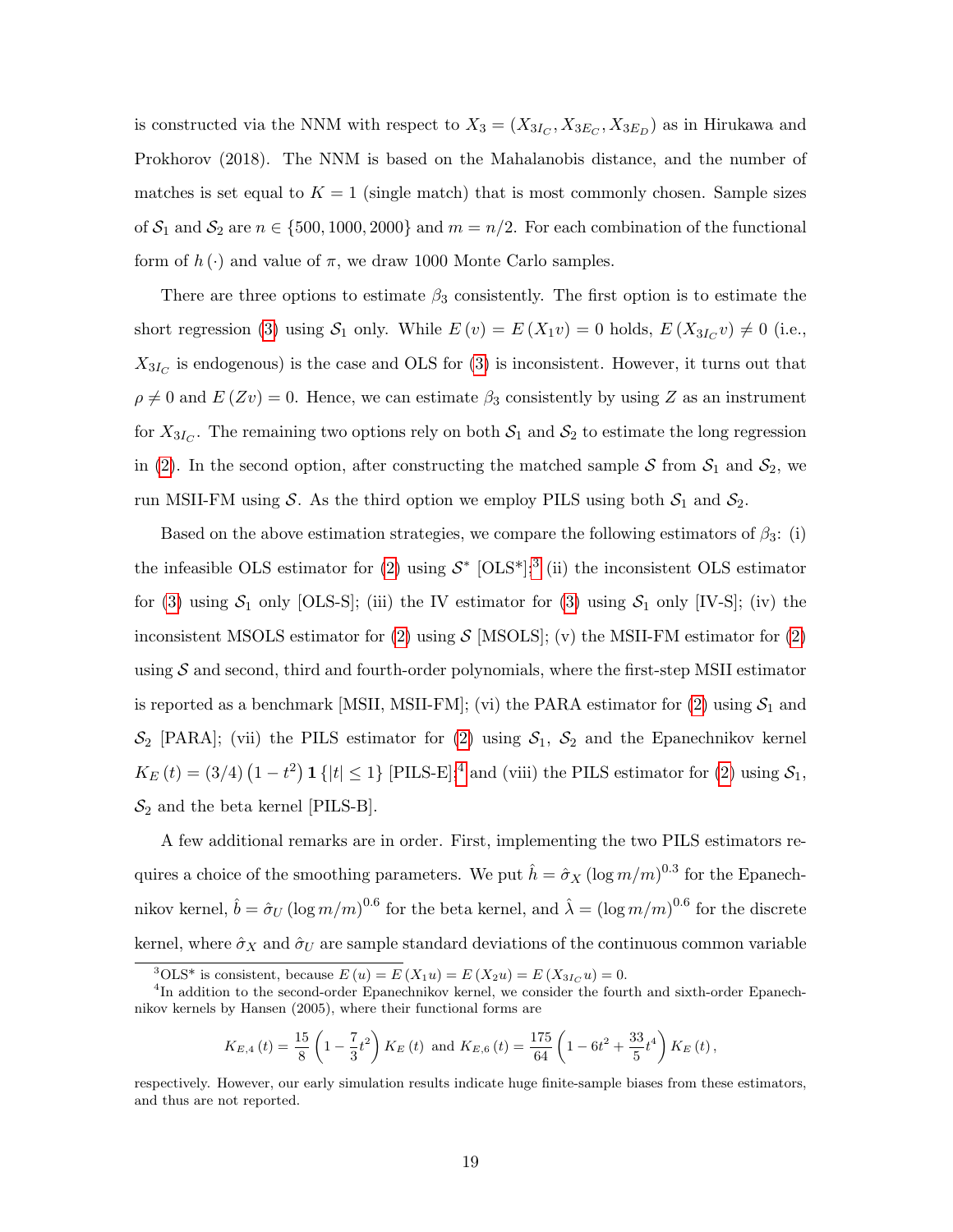in the original scale  $X (= X_{3I_C}, X_{3E_C})$  and in the transformed scale  $U := (X + 2)/4 \in [0, 1]$ , respectively. These shrinkage rates indeed fulfill the requirements in Section 2.4.4.

Second, the functional form of the imputed regressor in PARA matches the reduced form of  $X_2$  for Model A only. However, even if the reduced form of  $X_2$  is misspecified, it is still possible to estimate regression [\(2\)](#page-17-0) consistently by PARA. It turns out that under our Monte Carlo design, PARA is consistent if and only if  $h(\cdot)$  is odd, i.e., for both Models A and B; see Appendix A.5 for a proof of this claim, which is of independent interest.

For each estimator of  $\beta_3$ , the following performance measures are computed: (i) Mean (simulation average of the parameter estimate); (ii) SD (simulation standard deviation of the parameter estimate); (iii) RMSE (root mean-squared error of the parameter estimate); (iv)  $\overline{SE}$  (simulation average of the standard error); and (v) CR (coverage rate for the nominal 95% confidence interval). Formulae for standard errors are as follows: (a) heteroskedasticity-robust standard errors by Eicker (1963) and White (1980) are calculated for OLS\* and IV-S; (b) the one for MSII-FM follows Theorem 4 of Hirukawa and Prokhorov (2018); (c) the one for PILS appears in Theorem 2; and (d) the one for PARA is given in Proposition S2 of the online Supplement. Because of inconsistency we do not compute  $\overline{SE}$  or CR of OLS-S and MSOLS. Those of the first-step MSII are also omitted due to its nonparametric convergence rate. Likewise, we present  $\overline{SE}$  and  $CR$  of PARA only when it becomes consistent, i.e., for Models A and B.

### TABLE [1](#page-37-0) ABOUT HERE

#### 3.2 Results

Simulation results are summarized in Table [1.](#page-37-0) To save space, we present the results for  $(n, m) = (1000, 500), (2000, 1000)$ ; see the online Supplement for comprehensive results. In addition, there is not much difference in the results for different orders of the polynomial in MSII-FM, and thus only the results from a second-order polynomial are reported.

OLS\* is an infeasible, oracle estimator, and we should think of it merely as a benchmark. It is of more practical importance and interest to compare efficiency among other consistent estimators of  $\beta_3$ , which are all less efficient than OLS<sup>\*</sup>. However, the reasons for their efficiency losses differ between IV-S and two-sample estimators including MSII-FM, PILS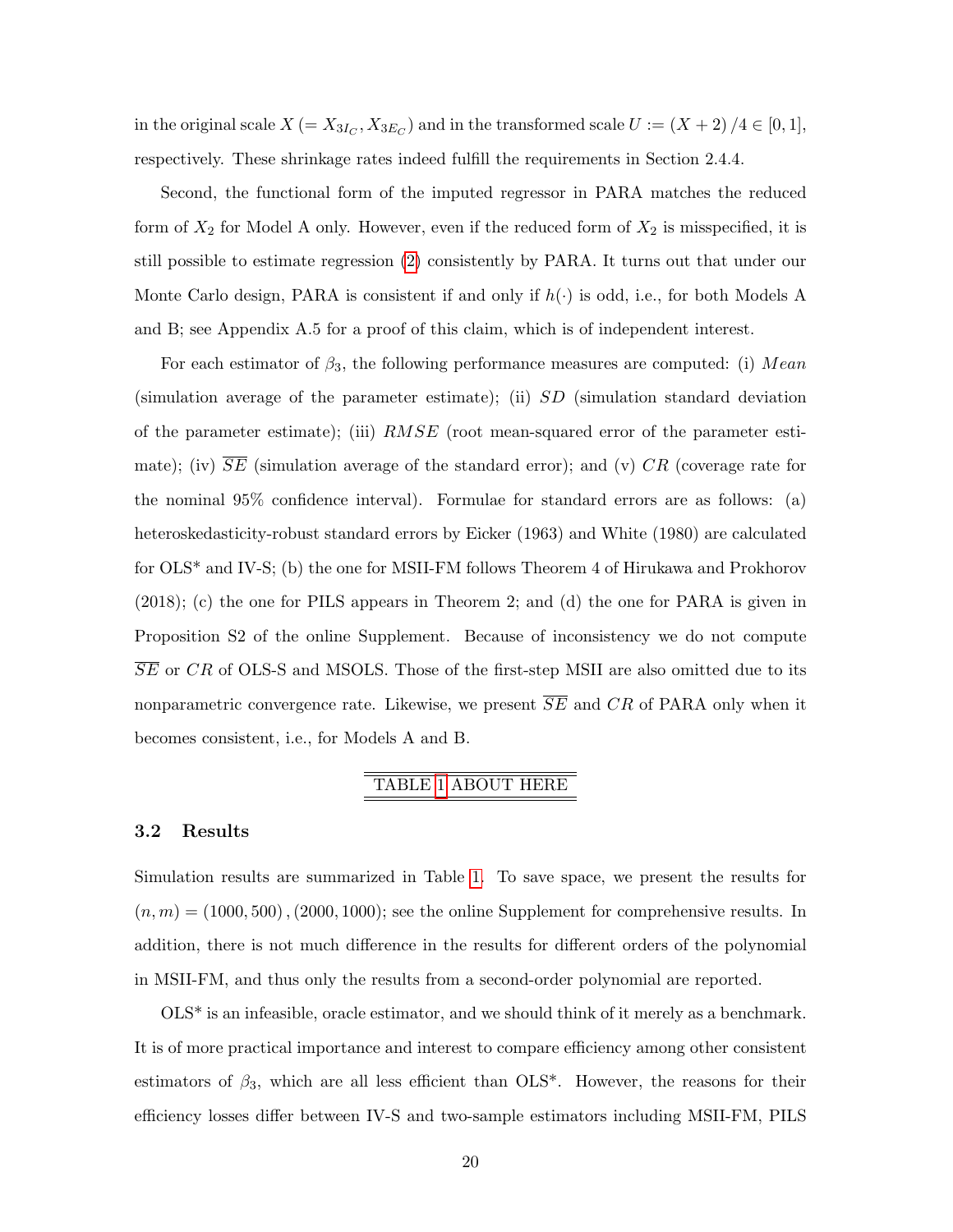and PARA (for Models A and B only). The efficiency loss of IV-S is due to leaving out the missing regressor  $X_2$  and relying on an instrument, whereas that of the two-sample estimators is attributed to imputing  $X_2$  from another data source. Moreover, IV-S using a valid but weak instrument ( $\rho = 0.1$ ) is severely biased and has huge standard deviations (and standard errors) even when  $(n, m) = (2000, 1000)$ . When the available instrument is weak, the advantage of two-sample estimators is more pronounced.

Now we turn to the two-sample estimators. MSII-FM appears to be less efficient than PILS. Furthermore, PILS-B is consistently centered around the true value, whereas the finite-sample bias of PILS-E is often substantial. Therefore, it appears that PILS-B is a safer choice than PILS-E. PARA may look less biased and more efficient than MSII-FM and PILS. However, this occurs only when PARA is consistent (i.e., for Models A and B), and only by a slight margin compared with PILS-B. For other models, it generates a considerable bias.

All in all, PILS-B appears to be an efficient estimation strategy within the regression framework with missing regressors. Although its standard deviations are always greater than those of OLS\*, the relative efficiency loss can be thought of as the price to pay for identifying and estimating the regression using two samples jointly. It may be tempting to rely on PARA, in particular, when  $X_1$  is empty. This is the best case scenario for PARA, because in this case it is always consistent. Nonetheless, as the online Supplement suggests, even in this case, PILS-B outperforms PARA in terms of efficiency  $(SD)$  and quality  $(RMSE)$ . Therefore, it is safe to employ PILS-B whenever two samples are available, regardless of whether  $X_1$  is empty or not.<sup>[5](#page-21-0)</sup>

### 4 An Application: Estimation of Return to Schooling

### 4.1 Earnings Function

Estimation of the causal link between education and earnings has been a focus of labor economists over the last several decades. Card (2001) suggested that endogeneity of education in the earnings equation might at least in part be responsible for the continuing interest

<span id="page-21-0"></span><sup>&</sup>lt;sup>5</sup>In the online Supplement, we report how PILS compares with nonlinear IV of a kind similar to Dieterle and Snell (2016). Again, PILS-B performs quite well in this setup.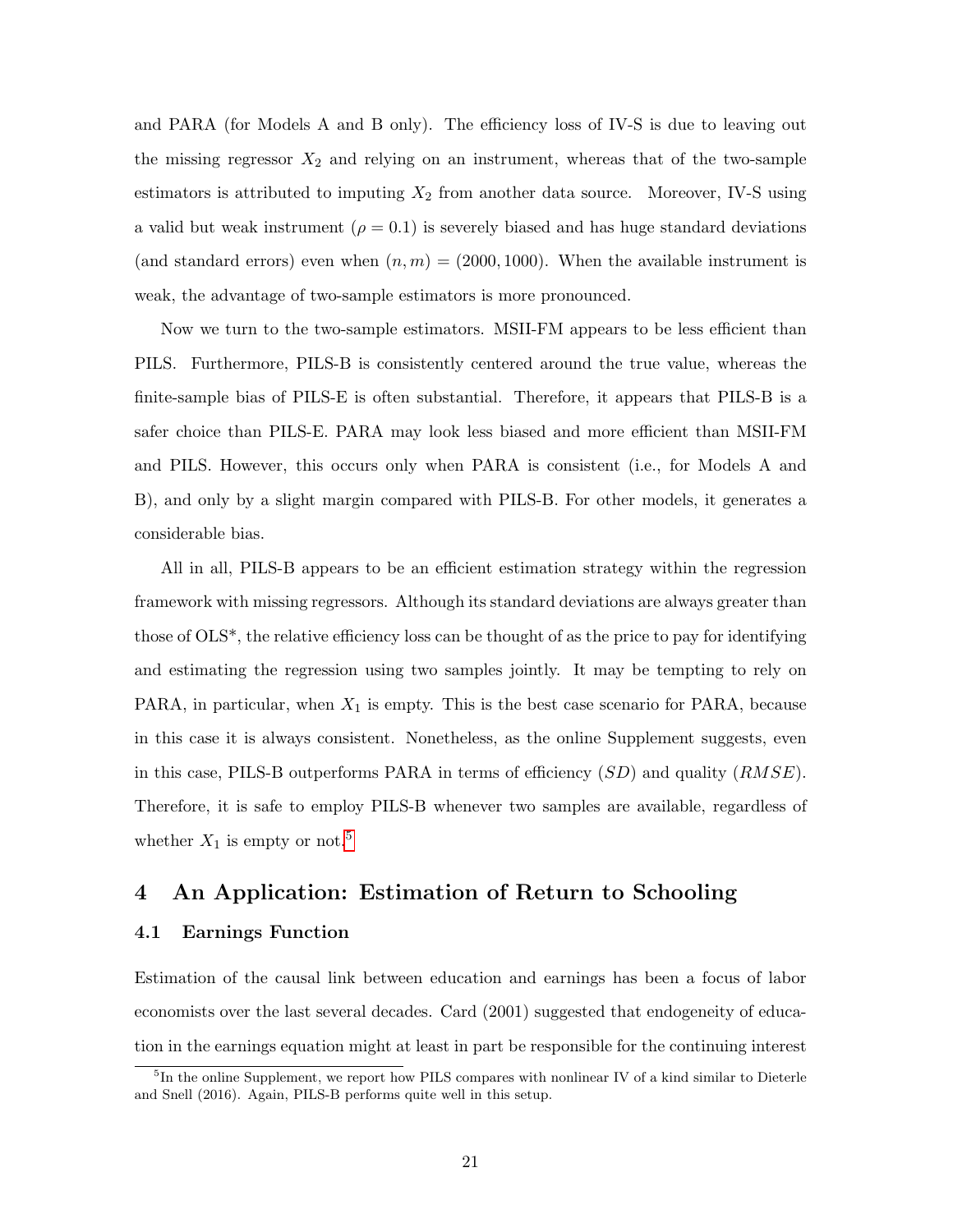in uncovering the causal effect of education on labor market outcomes. As Griliches (1977) discusses in detail, empirical labor economists have long speculated that the primary reason why education is endogenous when estimating the returns to schooling is some omitted explanatory variable(s) – unobservable factors that influence education such as ability and motivation – that are likely to have a direct effect on individual earnings and wages. The aim of this section is to estimate the rate of return to additional schooling using alternative estimators available to us. These include the traditional one-sample OLS and linear and nonlinear IV estimators as well as MSII, PARA, and PILS. A more comprehensive comparison can be found in the online Supplement.

Following the classical framework of the human capital earnings/wage function of Mincer (1974) we assume additivity and wish to use US data in order to estimate the causal effect of education on earnings using the following model:

<span id="page-22-1"></span>
$$
log (earnings) = \beta_0 + \beta_1 education + \beta_2ability + \beta_3 experience + \beta_4 experience^2
$$

$$
+ \beta_5 married + \beta_6 black + \beta_7 south + \beta_8 urban + u,
$$
(4)

where  $\log (earnings)$  is the natural logarithm of the individual's total annual labor income, education is the person's completed years of education, ability is the individual's ability/skills (with zero mean), experience is work experience of the person, married is an indicator for whether the individual is married, black is an indicator for whether the person is black, south is an indicator for whether the person currently lives in the southern geographical region, urban is an indicator of the individual's urban residence while growing up,<sup>[6](#page-22-0)</sup> and *u* is an idiosyncratic error.

The main issue with estimating equation [\(4\)](#page-22-1) is that econometricians are typically unable to observe the individual's skills. Because of that, the (one-sample) OLS estimator of the return to schooling –  $\beta_1$  – from equation [\(4\)](#page-22-1) where *ability* is excluded is likely to suffer from an "ability bias." Two textbook solutions to this problem are (1) to find within the same data set a valid proxy for the unobservable skills and use OLS estimation, and (2) to find within the same data set a valid instrumental variable for the individual's educational level and use the IV approach. Since in addition to these two approaches, we advocate

<span id="page-22-0"></span><sup>&</sup>lt;sup>6</sup>The publicly available part of the PSID survey that we use does not provide information on current urban residence.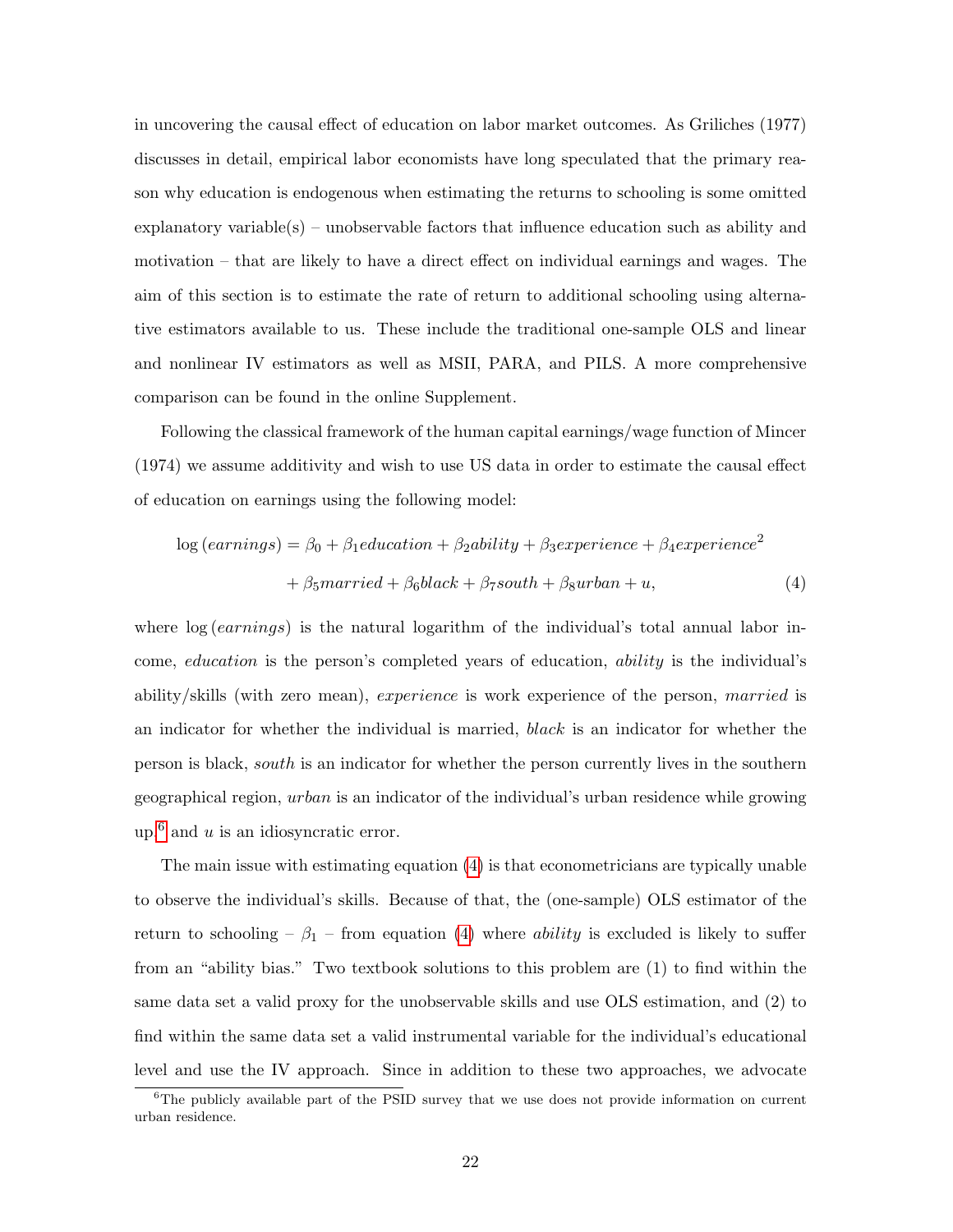using two-sample estimation, we would like to be able to apply in practice the one- and two-sample approaches to the same applied task.

#### 4.2 Constructing the Samples

To estimate earnings and wage equations for the US, labor economists frequently use such micro-data sets as CPS, PSID and the National Longitudinal Survey (NLS). While CPS has a larger sample and is more representative of the entire demographic composition of the US population than the other two surveys, it does not usually collect such important wage determinants as actual work experience and ability. PSID does provide information on actual work experience but, similar to CPS, generally does not collect data on ability. NLS routinely reports ability measures and contains data on actual and potential work experience but it is less representative of the US labor force. Given the features of these surveys, PSID and NLS seem most suitable as our main and auxiliary data sets, respectively.

We employ the 1972 wave of PSID as our main data set. We choose this wave so that we can estimate equation [\(4\)](#page-22-1) using not only IV and PILS but also using a proxy for unobserved skills and ability. While PSID generally does not contain any measures of unobserved ability, the 1972 wave is among the few PSID waves that do include an ability measure.

In the 1972 wave, the PSID respondents were administered a particular assessment of abstract thinking – the Lorge-Thorndike Intelligence Test (LTIT). In essence, this is a test of verbal skills – a sentence completion test – that Veroff et al. (1971, p.26) describe "as a feasible, reasonably valid assessment of what psychologists have labeled intelligence." Furthermore, Veroff et al. (1971, p.26) advise that this test "seems to correlate well with most different kinds of tests of intelligence, well enough to suggest using it singly without going to multiple measurement." LTIT administered to the PSID respondents contained 13 questions, where each question received a point for the correct response. Thus, the score for the entire sentence completion test can range from zero (the worst outcome) to 13 (the best outcome). We call the variable containing the total test score  $IQ\ score$ , and we demean it.

In addition to the information on the individual's ability discussed above, we also gather information on the individual's actual work experience, completed years of education, age,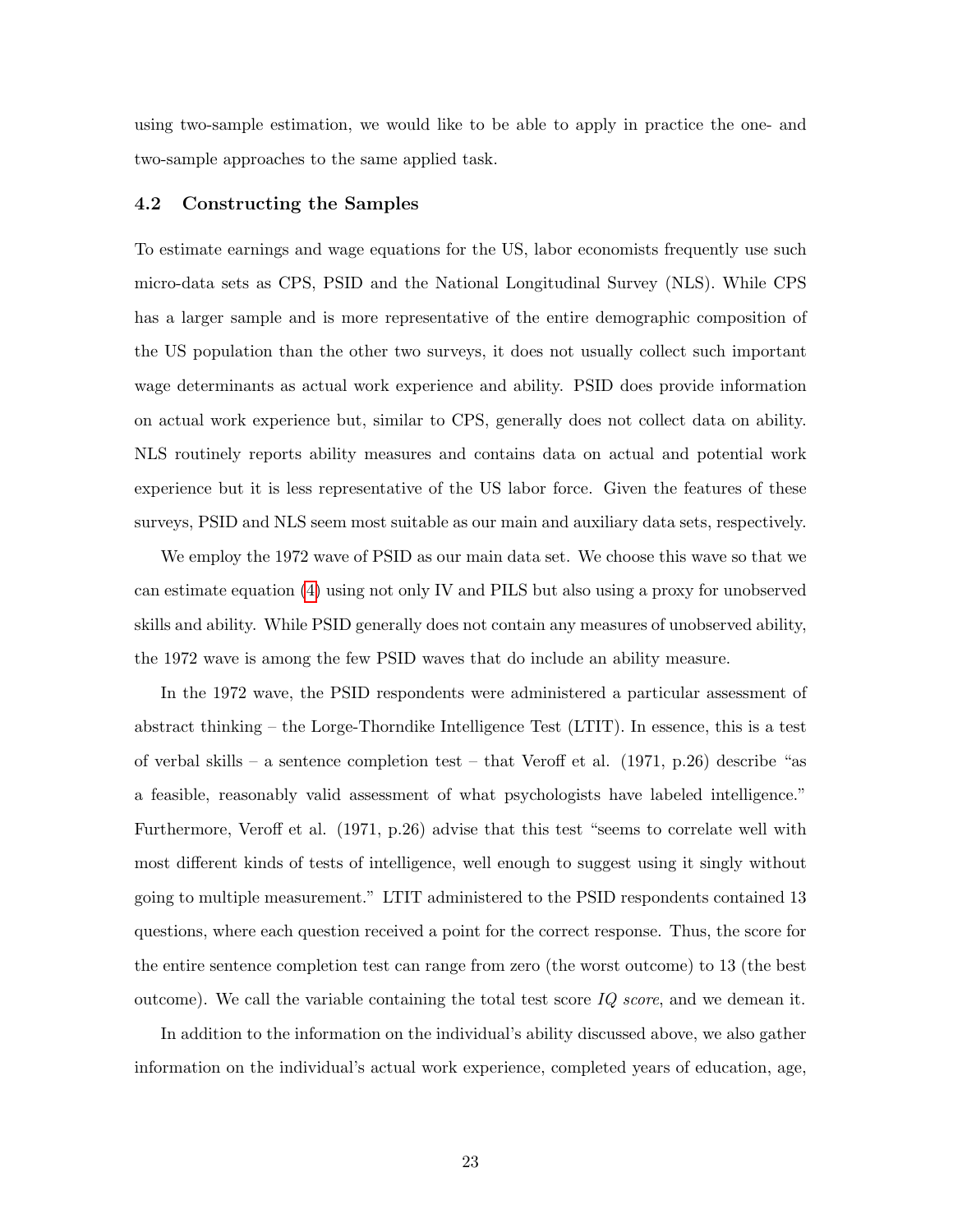whether the person is black, married, and lives in the southern geographical region<sup>[7](#page-24-0)</sup>. Furthermore, we include a dummy variable for whether the person grew up in an urban area and for whether the person grew up in the southern region. Finally, in our PSID sample, we also get the information on the completed years of education by the individual's father. The last variable – father's educational level – is used as an instrument for the individual's educational attainment when no measure of ability is available.

## TABLE [2](#page-38-0) ABOUT HERE

Our main sample contains 2430 men who reported positive labor income in 1971. Panel A of Table [2](#page-38-0) reports summary statistics for the variables in our PSID sample. The sample correlation between an individual's education and the father's education is 0.434.

To exploit the two-sample approaches, we need a second sample where the ability measure is available and/or potentially more reliable. We employ the CARD data set provided with Wooldridge (2013). This data set contains observations from the 1977 wave of the Young Men Cohort of NLS. We exploit observations with positive wages in 1976.

As an ability measure we employ the results of the "Knowledge of the World of Work" (KWW score) test that the NLS respondents were administered during their interviews in 1966. The KWW score from NLS is arguably a better measure of unobserved ability than the IQ score from the 1972 wave of PSID. A higher KWW score indicates higher intelligence. We demean this measure before using it to estimate equation [\(4\)](#page-22-1).

Panel B of Table [2](#page-38-0) provides summary statistics for the NLS sample of  $m = 1102$  respondents when education, married, black, south, and urban are used as the included common variables,  $X_{3I}$ , and age (the individual's age, in years) and south while growing up (an indicator for whether the person resided in the southern region while growing up) are used as the excluded common variables,  $X_{3E}$ . Note that *experience* and *experience*<sup>2</sup>, which are not observed in the NLS sample, represent  $X_1$  in regression [\(4\)](#page-22-1). The summary statistics for *experience* and *experience*<sup>2</sup> are provided in Panel A of Table [2.](#page-38-0)

<span id="page-24-0"></span><sup>&</sup>lt;sup>7</sup>We follow the 1979 NLS of Youth definition of the southern region. The southern region includes Alabama, Arkansas, Delaware, District of Columbia, Florida, Georgia, Kentucky, Louisiana, Maryland, Mississippi, North Carolina, Oklahoma, South Carolina, Tennessee, Texas, Virginia, and West Virginia.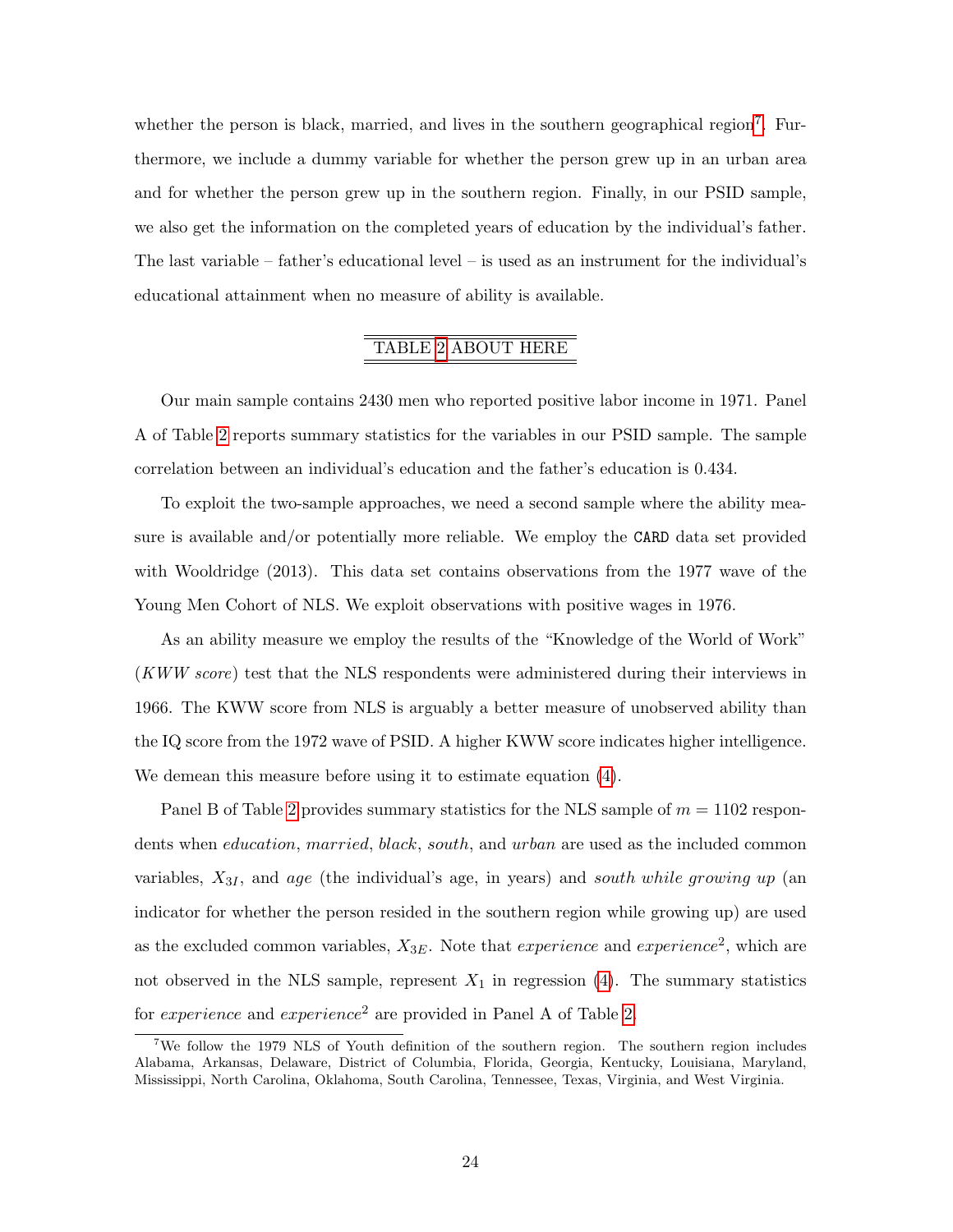#### 4.3 Estimation Approaches

We report estimation results in Table  $3.8$  $3.8$  Columns  $(1)-(3)$  report the parametric estimation results based on just the PSID sample. Columns (1) reports the OLS estimates using the ability proxy from the 1972 waive. Column (2) reports the OLS results that do not account for unobserved ability. In most real-life settings, the results in column (1) are infeasible and those in column (2) are subject to the "ability bias." Column (3) provides the IV estimates where the father's education is used as an IV for an individual's educational level.

Columns  $(4)$ – $(7)$  report two-sample estimates based on both the PSID and NLS samples. Columns (4), (5), and (7) contain the results based on semiparametric two-sample approaches, while column (6) reports the only estimates based on a fully parametric twosample procedure. Specifically, column (4) contains the OLS estimates when the two samples are combined using hot-deck imputation and no bias correction is applied. As discussed by Hirukawa and Prokhorov (2018), this estimator is inconsistent. Column (5) provides the MSII-FM results that account for the imputation biases. In essence, the MSII approach is a bias-corrected version of the MSOLS approach. Column (6) exhibits the PARA results as yet another two-sample estimator. It is worth emphasizing that by Proposition A2, PARA is not guaranteed to be consistent in this case. Finally, column (7) reports the PILS results using the beta kernel, chosen on the basis of the simulation results in previous section.

The two-sample estimators use five variables common to both samples – *education*, married, black, south, and  $urban -$  as included variables and two variables – age and south while growing  $up$  – as excluded variables. Note that since in our case both the main (PSID) and auxiliary (NLS) samples contain information on the individual's educational level, we treat *education* as a part of  $X_3$ . We choose not to employ *experience* as a common variable because experience in PSID represents actual experience, while experience in NLS represents potential experience, which is quite different. As a consequence, our entire set of common variables contains education, married, black, south, urban, age, south while growing up, where education and age are treated as continuous.

<span id="page-25-0"></span>The NNM used by MSOLS and MSII-FM adopts a single match  $(K = 1)$  based on the

<sup>8</sup>GAUSS codes implementing the IV and two-sample estimators as well as the data sets are available at <https://sites.google.com/site/artembprokhorovv0/papers/SimulationAndApplicationFiles.zip>.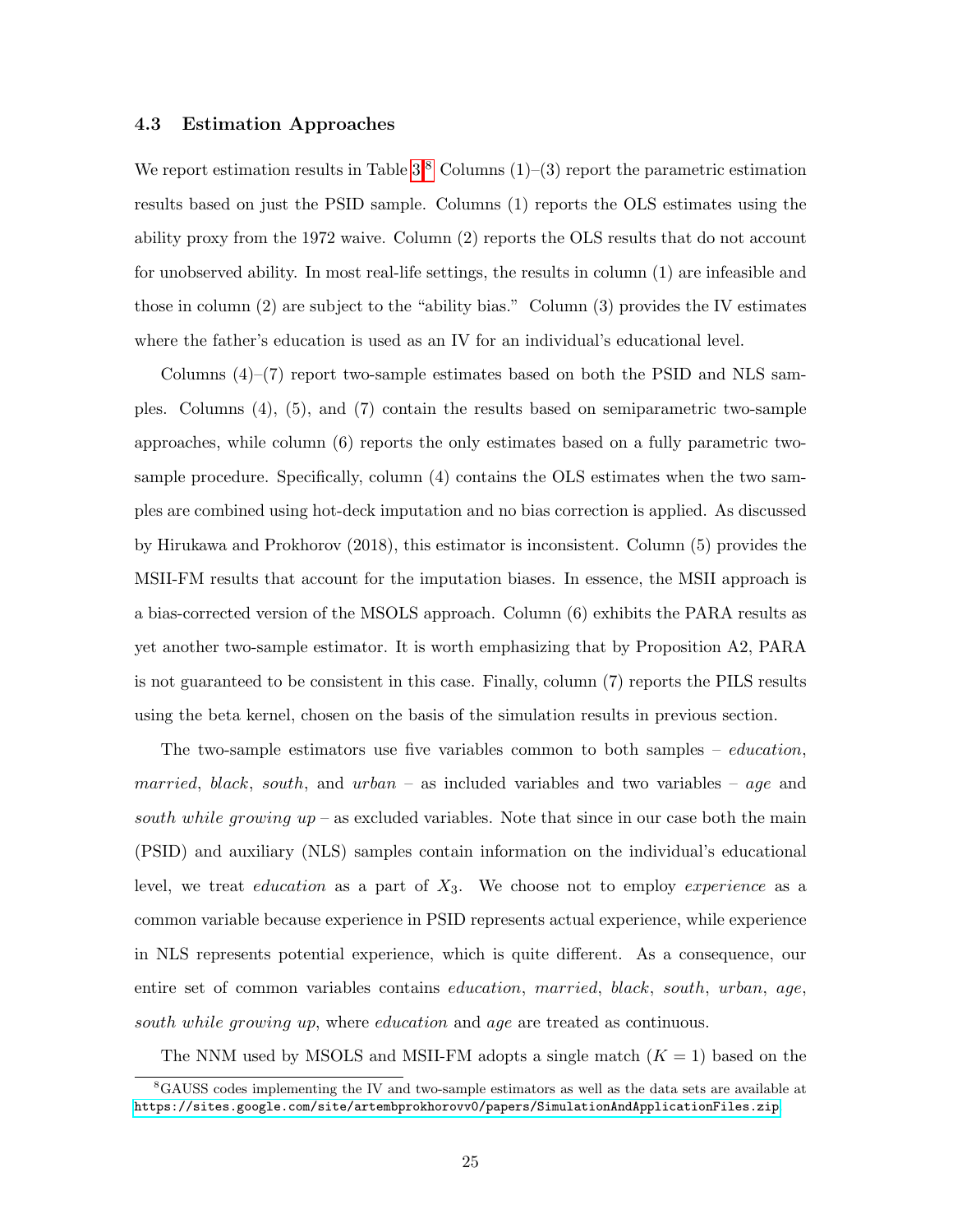Mahalanobis metric. We average the (demeaned) KWW score for ties in our second (NLS) sample and assign this average as a unique value of the ability measure to the respondent with the given values of our common variables. As a consequence,  $m = 1102$  respondents remain in our  $S_2$ . A second-order polynomial is used in MSII-FM.

Our choice of a kernel for PILS reflects the favorable performance of the beta kernel in simulations. For PILS, each continuous common variable  $X$  is converted from its original scale to a variable  $U := (X - m_X) / (M_X - m_X) \in [0, 1]$ , where  $M_X$  and  $m_X$  are maximal and minimal values in the pooled sample constructed from observations of X in  $S_1$  and  $S_2$ . The reason for using the maximum and minimum of the pooled sample is that the ranges of education and age are quite different between  $S_1$  and  $S_2$ . We use  $\hat{b} = \hat{\sigma}_U (\log m/m)^{0.6}$ and  $\hat{\lambda} = (\log m/m)^{0.6}$  for the beta and discrete kernels, respectively, where  $\hat{\sigma}_U$  is the sample standard deviation of a converted continuous common variable  $U$  in  $\mathcal{S}_2$ .

#### 4.4 Empirical Findings

It is immediately clear from Table [3](#page-39-0) that the PARA estimation results substantially differ from the rest. First, contrary to the corresponding OLS\* estimate, the estimate of the rate of return to education is negative. Second, the PARA estimate of the coefficient on ability is expectedly positive but extraordinarily large when compared to the OLS\* estimate. Third, PARA estimates are quite unstable in that the standard error of each coefficient estimate is much larger than those of the corresponding estimates from other methods in general. Because it is hard to provide a meaningful interpretation to the PARA results, we exclude them from further discussion. One lesson from the PARA estimates is that parametric imputation methods for missing regressors should be used with caution.

Table [3](#page-39-0) shows that the signs of coefficient estimates on all the regressors except *ability* are as expected and most of the estimates are significant. The MSOLS estimator yields negative and insignificant estimates of the ability effect, whereas the MSII estimator results in a positive and insignificant estimate. Interestingly, OLS\* and PILS are the only two estimators that produce positive (as one would expect) and statistically significant estimates of the ability effect. Finally, we note that the PILS standard errors tend to be smaller than those of MSII, as predicted in a previous section.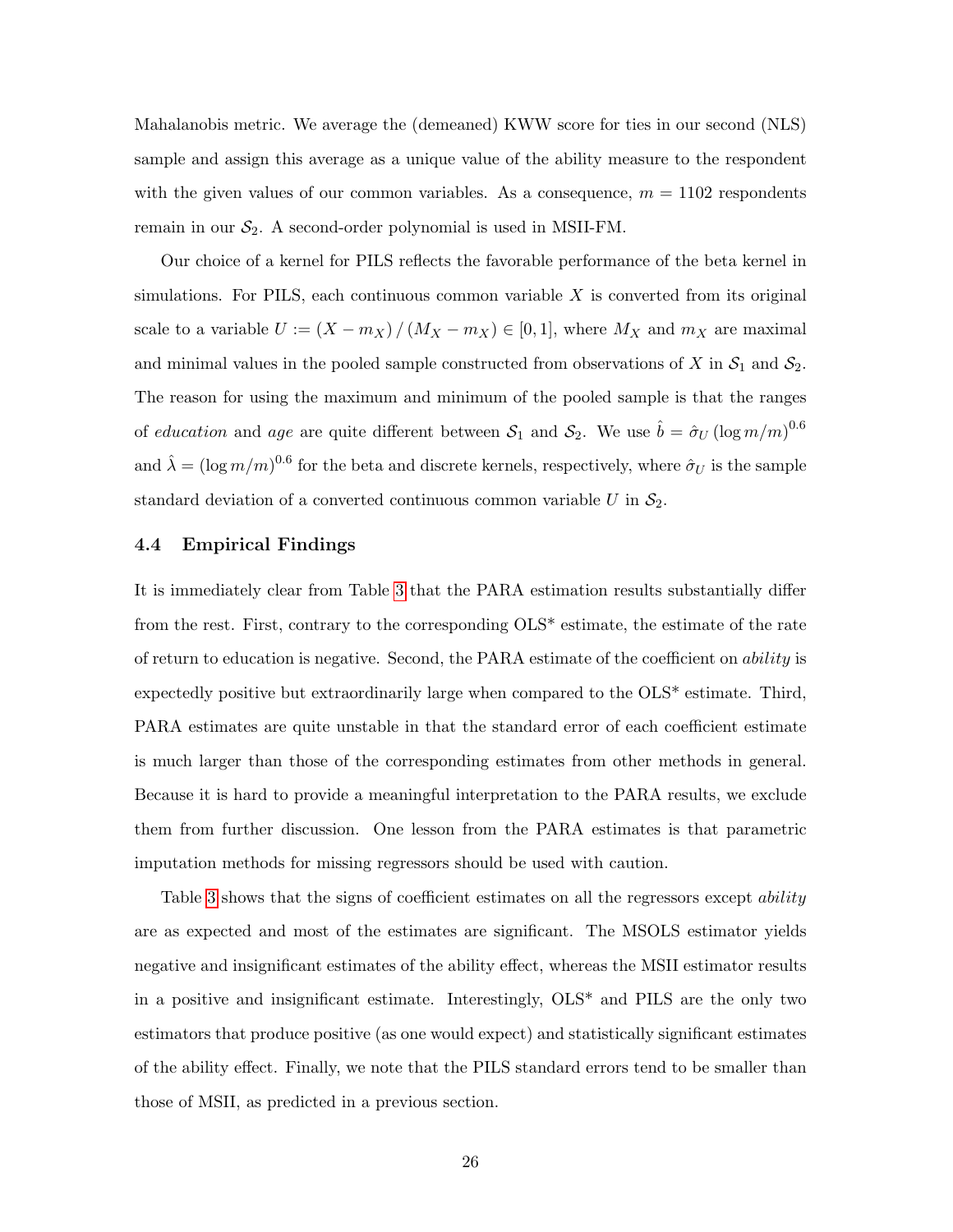### TABLE [3](#page-39-0) ABOUT HERE

Next we focus on the estimates of the rate of return to education. The estimates reported in Table [3](#page-39-0) provide evidence that the father's education is unlikely to be a valid instrument for an individual's education. This is because if the father's education were a valid IV, the OLS-S and MSOLS estimators of  $\beta_1$  would be upward-inconsistent. However, we observe that the IV estimate is the largest in magnitude. Furthermore, if this instrument is valid and there is no measurement error in the PSID ability measure then OLS\* and IV are both consistent. However, we see that the OLS\* and IV estimates are noticeably different, suggesting again that the two estimators are unlikely to be both consistent.

The infeasible  $OLS - OLS^* -$  is the second smallest (conceding in magnitude only to PILS). In addition, if there is no measurement error in the PSID ability measure then  $OLS^*$ is consistent, but OLS-S and MSOLS are still upward-inconsistent. This possibility seems to fit well with our estimates in Table [3.](#page-39-0) Indeed, the feasible one-sample estimate of  $\beta_1$ with omitted ability  $-$  OLS-S  $-$  is between IV and infeasible OLS. In fact, the MSOLS and MSII-FM estimates of  $\beta_1$  are also between the one-sample IV and infeasible OLS\* estimates. Therefore, there is ground to view the infeasible OLS\* as a benchmark result in our analysis.

Importantly, the only estimate of  $\beta_1$  that is smaller than the infeasible OLS is PILS. We note that PILS is also the second closest (in absolute value) to the infeasible OLS estimate, while the first closest is MSII-FM. This would be expected given that only MSII-FM and PILS are the consistent approaches if the instrument is invalid. Further note, that the possibility that PILS (and not OLS\*) is closer to the true return to education is not unrealistic. If the PSID ability measure is error-ridden, OLS\* is upward-inconsistent suggesting that PILS is likely to be the only estimator that delivers the closest estimate to the true population value.<sup>[9](#page-27-0)</sup>

### 5 Concluding Remarks

When some regressors are unavailable for a regression analysis, econometricians often resort to IV estimation. They typically make considerable effort to find and justify valid instru-

<span id="page-27-0"></span> $^{9}$  The online Supplement presents a detailed discussion on this claim.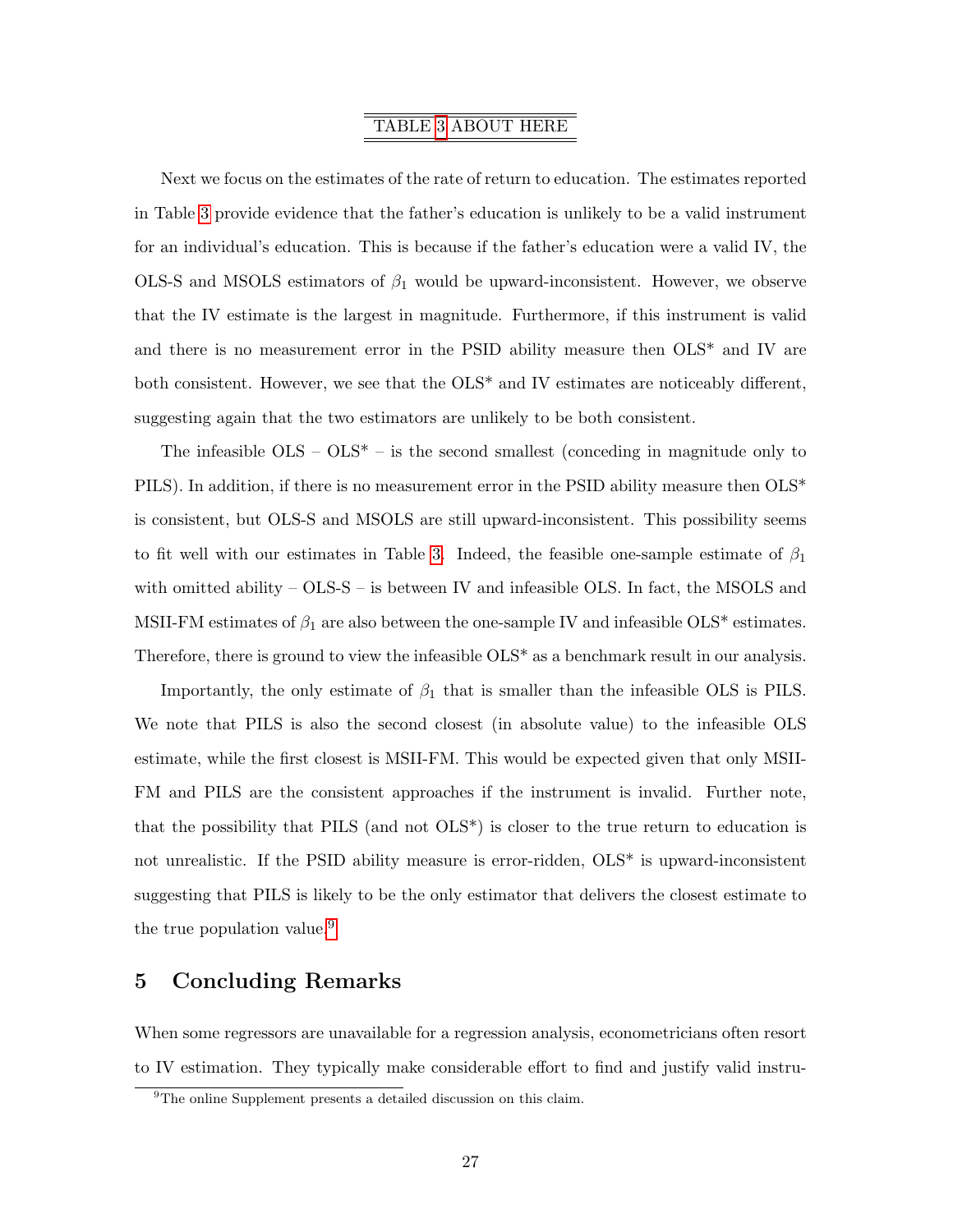ments for the regressors that are suspected to be endogenous due to their possible correlation with the omitted regressors. In this paper we have explored two-sample alternatives to this conventional approach.

We have developed the PILS estimation procedure for such models. The procedure first uses an auxiliary sample to obtain a nonparametric estimator of the conditional mean of the regressor which is missing in the main sample. Variables that are common in both samples are used in the conditioning set. In the second step of the procedure, we simply run OLS using a plug-in estimates of the conditional mean.

We establish asymptotic normality of PILS. Attractive finite-sample properties of PILS are confirmed in a Monte Carlo study. In particular, simulations demonstrate numerically that PILS is generally more efficient than IV and it dominates other available estimators, e.g., MSII(-FM), in terms of mean squared error. The results also indicate superior finitesample properties of PILS using the beta kernel.

However, in order for PILS to attain the parametric rate of convergence, the number of continuous common variables must be three or less (provided that nonnegative kernels are employed). In this respect, the curse of dimensionality plays out similarly to the NNM-based estimation considered by Hirukawa and Prokhorov (2018).

A natural extension is to adopt a dimension reduction method when using multiple common variables. This can be done using a sparsity-based algorithm, e.g., lasso of the first step, or using a propensity score algorithm. We leave these ideas for future research.

### A Appendix: Technical Proofs

### <span id="page-28-0"></span>A.1 Construction of Product Kernel for Estimating  $g_2(\cdot)$

We employ a continuous univariate kernel for each of  $d_{3C}$  continuous variables  $X_{3C,p}, p =$  $1, \ldots, d_{3C}$ . For simplicity, suppose that  $X_{3C,p}$  is smoothed by a univariate symmetric kernel  $K(\cdot)$  and bandwidth  $h_p$ . Then, the product kernel for  $X_{3C,p}$  is

$$
\mathcal{K}\left(t_{3C};x_{3C},\mathbf{h}\right) = \prod_{p=1}^{d_{3C}} \frac{1}{h_p} K\left(\frac{t_{3C,p} - x_{3C,p}}{h_p}\right),\,
$$

where  $t_{3C} := (t_{3C,1}, \ldots, t_{3C,d_{3C}}), x_{3C} := (x_{3C,1}, \ldots, x_{3C,d_{3C}})$  and  $\mathbf{h} := (h_1, \ldots, h_{d_{3C}})$  are vectors of data points, design points and bandwidths, respectively.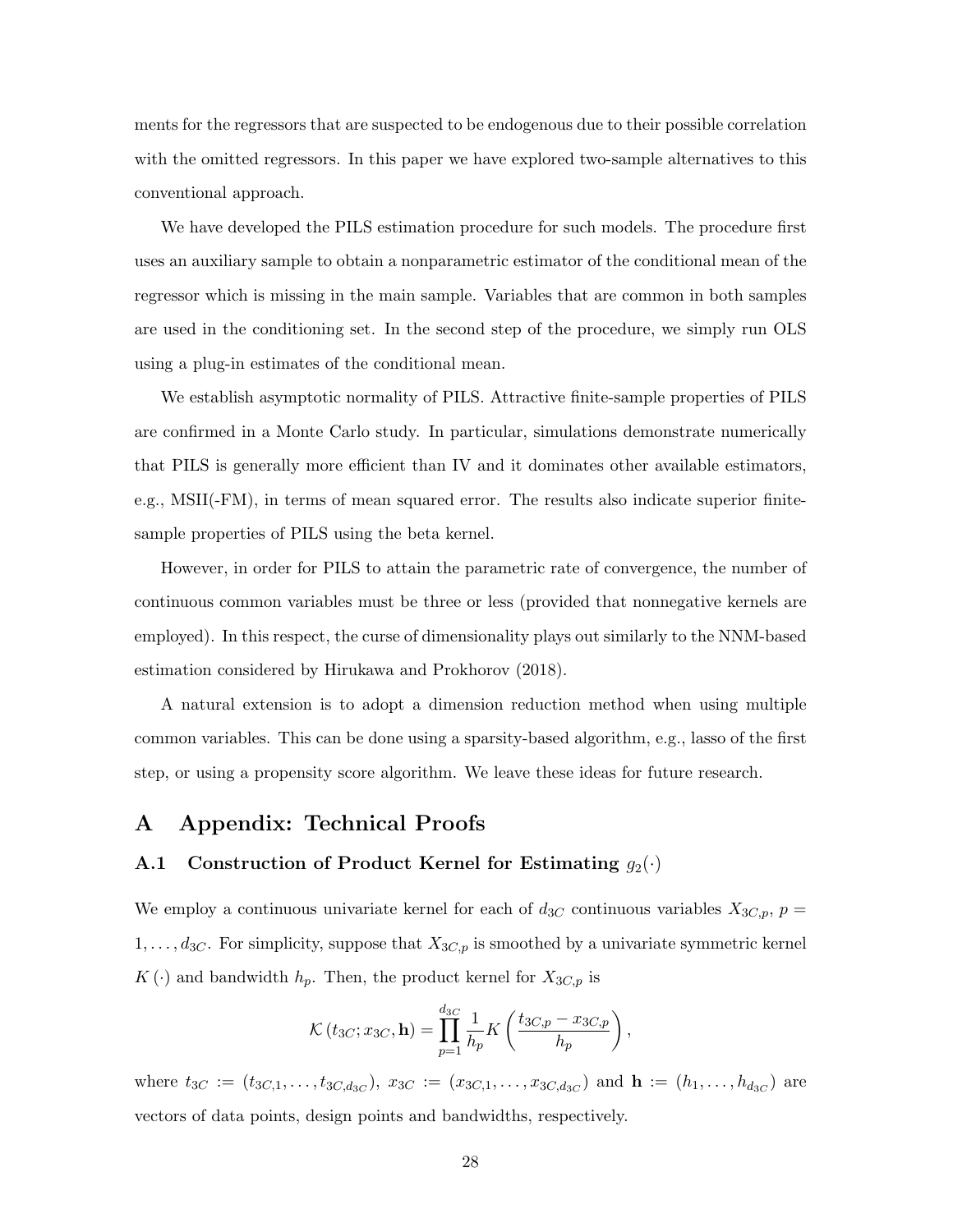Next, we construct a kernel for the discrete component. While a variety of discrete kernels can be applied for this component, our focus is on those given by Aitchison and Aitken (1976). In what follows a product of their discrete kernels is exclusively considered. Each of  $d_{3D}$  discrete variables  $X_{3D,q}$ ,  $q = 1, \ldots, d_{3D}$  is assumed to take  $r_q (\geq 2)$  different values, i.e.,  $X_{3D,q} \in \{0, 1, \ldots, r_q - 1\}$ . In addition, each discrete variable is classified into either unordered or ordered, because the kernels employed for the two types of categorical variables differ slightly. The univariate discrete kernel for an unordered variable is

$$
l(t_{3D,q}; x_{3D,q}, \lambda_q) := \begin{cases} 1 & \text{if } t_{3D,q} = x_{3D,q} \\ \lambda_q/(r_q-1) & \text{if } t_{3D,q} \neq x_{3D,q} \end{cases}
$$

where  $t_{3D,q}$ ,  $x_{3D,q}$  and  $\lambda_q \in (0,1)$  are the data point, design point and bandwidth, respectively. The univariate discrete kernel for an ordered variable takes the form of

$$
\ell(t_{3D,q}; x_{3D,q}, \lambda_q) := \binom{r_q}{|t_{3D,q} - x_{3D,q}|} (1 - \lambda_q)^{r_q - |t_{3D,q} - x_{3D,q}|} \lambda_q^{|t_{3D,q} - x_{3D,q}|}.
$$

If there are  $q_1 \leq d_{3D}$  unordered discrete variables, then the product kernel for all  $d_{3D}$ discrete variables is given by

$$
\mathcal{L}(t_{3D};x_{3D},\lambda)=\left\{\prod_{q=1}^{q_1}l(t_{3D,q};x_{3D,q},\lambda_q)\right\}\left\{\prod_{q=q_1+1}^{d_{3D}}\ell(t_{3D,q};x_{3D,q},\lambda_q)\right\},\,
$$

where  $t_{3D} := (t_{3D,1}, \ldots, t_{3D,d_{3D}}), x_{3D} := (x_{3D,1}, \ldots, x_{3D,d_{3D}})$  and  $\lambda := (\lambda_1, \ldots, \lambda_{d_{3D}}).$ 

For the continuous component, we also apply an alternative nonstandard kernel. Taking compactness of  $\mathbb{X}_{3C}$  into account (see Assumption 2), we employ the beta kernel by Chen (1999) in place of the univariate symmetric kernel. For a design point  $x \in [0,1]$  and the smoothing parameter b, the beta kernel is defined as

$$
K_{B(x,b)}(t) = \frac{t^{x/b} (1-t)^{(1-x)/b}}{B\{x/b+1, (1-x)/b+1\}} \mathbf{1}\left\{t \in [0,1]\right\}.
$$

It turns out that convergence properties of nonparametric estimators based on this kernel family have not been established. In a companion paper (Hirukawa, Murtazashvili and Prokhorov, 2020), we provide a careful proof of weak and strong uniform convergence with rates of nonparametric estimators smoothed by the beta kernel.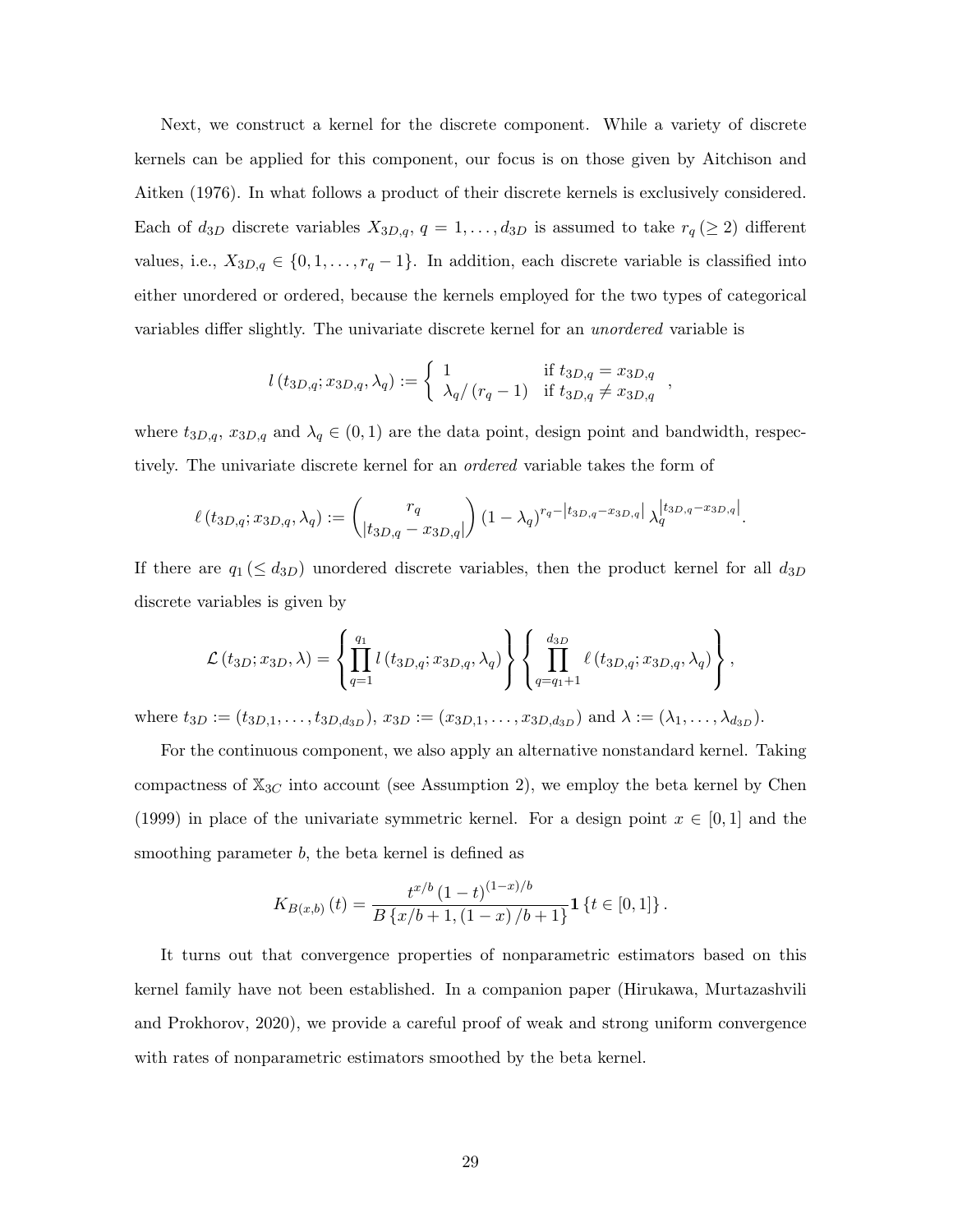#### A.2 Proof of Theorem 1

The proof requires a lemma on uniform consistency of the kernel regression estimator  $\hat{g}_2(\cdot)$ . Let  $g_{2k}(\cdot)$  be the kth element of  $g_2(\cdot)$  for  $k = 1, \ldots, d_2$ . In order to differentiate the continuous kernels used in the nonparametric estimation of  $g_{2k}(\cdot)$ , we denote the estimates obtained using  $\nu$ th-order symmetric and beta kernels by  $\hat{g}_{2k}^{S\nu}(\cdot)$  and  $\hat{g}_{2k}^{B}(\cdot)$ , respectively. Then, the lemma below establishes weak uniform consistency with rates of  $\hat{g}_{2k}^{S\nu}(\cdot)$  and  $\hat{g}_{2k}^B\left(\cdot\right)$ .

**Lemma A1.** If Assumptions 1–6 hold, then, for  $k = 1, ..., d_2$ , as  $m \to \infty$ ,

$$
\sup_{x_3 \in \mathbb{X}_3} |E \{\hat{g}_{2k}^{S\nu}(x_3)\} - g_{2k}(x_3)| = O\left(\sum_{p=1}^{d_{3C}} h'_p + \sum_{q=1}^{d_{3D}} \lambda_q\right),
$$
  
\n
$$
\sup_{x_3 \in \mathbb{X}_3} |\hat{g}_{2k}^{S\nu}(x_3) - E \{\hat{g}_{2k}^{S\nu}(x_3)\}| = O_p\left(\sqrt{\frac{\log m}{m \prod_{p=1}^{d_{3C}} h_p}}\right),
$$
  
\n
$$
\sup_{x_3 \in \mathbb{S}_{X_{3C}} \times \mathbb{X}_{3D}} |E \{\hat{g}_{2k}^B(x_3)\} - g_{2k}(x_3)| = O\left(\sum_{p=1}^{d_{3C}} b_p + \sum_{q=1}^{d_{3D}} \lambda_q\right), and
$$
  
\n
$$
\sup_{x_3 \in \mathbb{S}_{X_{3C}} \times \mathbb{X}_{3D}} |\hat{g}_{2k}^B(x_3) - E \{\hat{g}_{2k}^B(x_3)\}| = O_p\left(\sqrt{\frac{\log m}{m \sqrt{\prod_{p=1}^{d_{3C}} b_p \theta_p}}}\right).
$$

#### A.2.1 Proof of Lemma A1

First two statements on  $\hat{g}_{2k}^{S\nu}(\cdot)$  are implied by Theorem 2.1 of Li and Ouyang (2005). Remaining two statements on  $\hat{g}_{2k}^B\left(\cdot\right)$  are established by Theorem 6 of Hirukawa, Murtazashvili and Prokhorov (2020) with  $r_n = O(1)$  due to uniform boundedness from below of  $f(\cdot)$ .

#### A.2.2 Proof of Theorem 1

To save space, we concentrate only on the case with the beta estimator  $\hat{g}_2^B(\cdot)$ . The PILS estimator admits the expansion

<span id="page-30-0"></span>
$$
\hat{\beta}_{PLLS} = \beta + S_{n,\hat{X},\hat{X}}^{-1} S_{n,\hat{X},\hat{X}} - S_{n,\hat{X},\hat{X}}^{-1} S_{n,\hat{X},\{g_2(X_3) - \hat{g}_2^B(X_3)\}}' \beta_2 \n= \beta + S_{n,\hat{X},\hat{X}}^{-1} S_{n,\hat{X},\{g_2(X_3) - E\{\hat{g}_2^B(X_3) | X_3\}}' \beta_2 \n+ S_{n,\hat{X},\hat{X}}^{-1} S_{n,\hat{X},\hat{\epsilon}} - S_{n,\hat{X},\hat{X}}^{-1} S_{n,\hat{X},\{\hat{g}_2^B(X_3) - E\{\hat{g}_2^B(X_3) | X_3\}}' \beta_2
$$
\n(A1)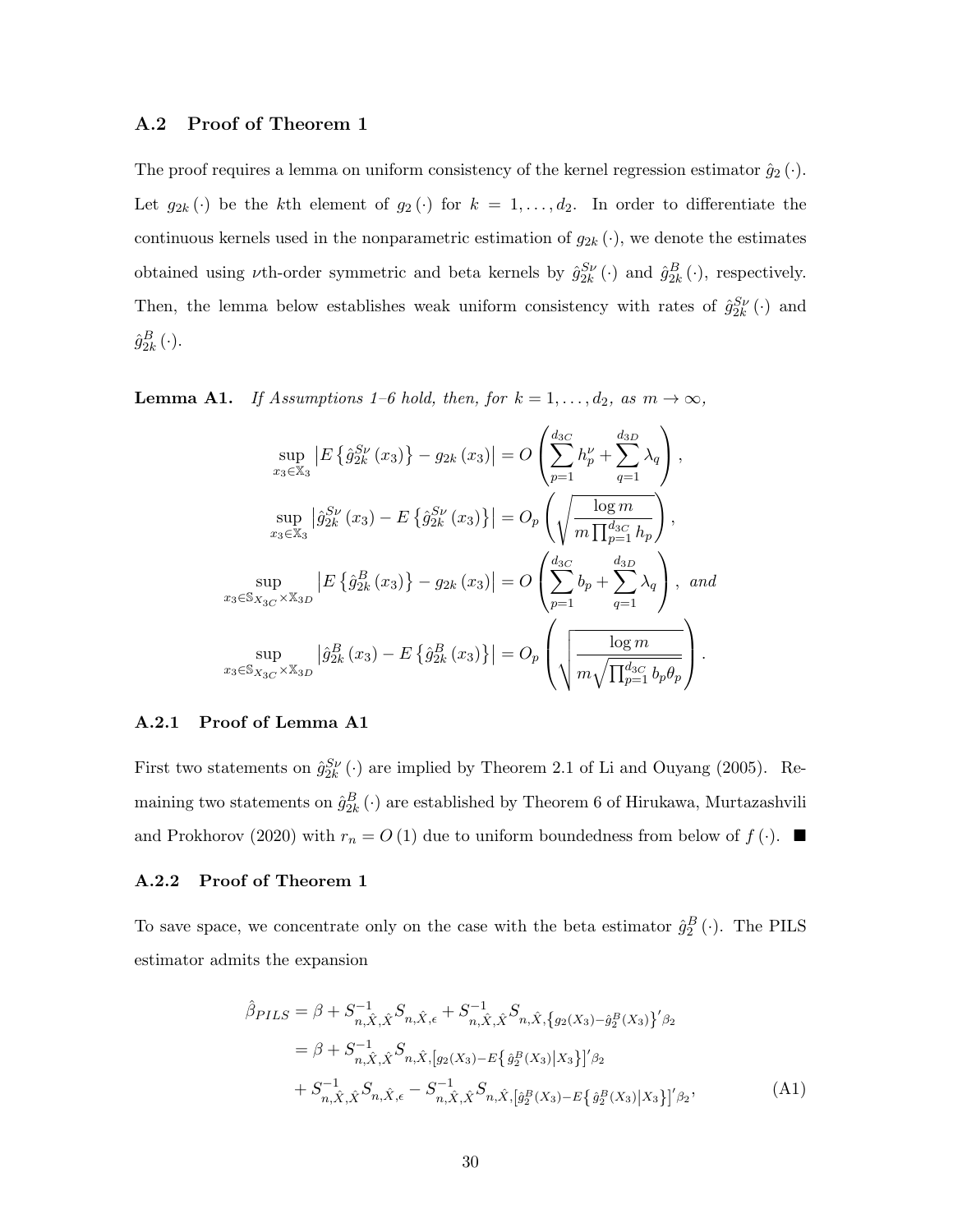where the third and fourth terms on the right-hand side can be interpreted as those of the sampling error in regression  $(1)$  and the approximation error of  $g_2$ , respectively. It follows from Lemma A1 that  $B_{g_2} := S_{g_2}^{-1}$  $\sum_{p=1}^{n-1} \delta_{p}^{S} \hat{X}_{p} \hat{X}_{p} = \sum_{p=1}^{n} \delta_{p}^{B}(X_{3}) \hat{X}_{3} \hat{X}_{p} = O_{p} \left( \sum_{p=1}^{d_{3C}} b_{p} + \sum_{q=1}^{d_{3D}} \lambda_{q} \right).$ Each of the last two terms is  $O_p(n^{-1/2})$  by the central limit theorem (CLT); see the proof of Theorem 2 below for more details. Therefore,

$$
\hat{\beta}_{PLS} = \beta + O_p \left( \sum_{p=1}^{d_{3C}} b_p + \sum_{q=1}^{d_{3D}} \lambda_q \right) + O_p \left( n^{-1/2} \right) + O_p \left( n^{-1/2} \right) \stackrel{p}{\rightarrow} \beta
$$

as  $n, m \to \infty$ .

### A.3 Proof of Theorem 2

We continue to focus on the case with the beta estimator  $\hat{g}_2^B(\cdot)$ . Short-hand notations such as  $g_{2i} = g_2(X_{3i}), E_i(\hat{g}_{2i}^B) = E\{\hat{g}_2^B(X_{3i}) | X_{3i}\}, \text{ and } \mathcal{W}_{j,i} = \mathcal{W}(X_{3j}; X_{3i}, \mathbf{b}, \lambda) \text{ also apply.}$ Then, by Lemma A1 and CLT,

<span id="page-31-0"></span>
$$
S_{n,\hat{X},\hat{X}} = S_{n,X,X} + o_p(1) \xrightarrow{p} \Phi_{X,X} > 0, \text{ and} \tag{A2}
$$

$$
\sqrt{n}S_{n,\hat{X},\epsilon} = \frac{1}{\sqrt{n}}\sum_{i=1}^{n} X_i \epsilon_i + o_p(1) \stackrel{d}{\to} N\left(0_{(d+1)\times 1}, \Omega_1\right)
$$
(A3)

for the sampling error part. Moreover,

$$
S_{n,\hat{X},\left[\hat{g}_{2}^{B}(X_{3})-E\left\{\hat{g}_{2}^{B}(X_{3})|X_{3}\right\}\right]'\beta_{2}}=S_{n,X,\left[\hat{g}_{2}^{B}(X_{3})-E\left\{\hat{g}_{2}^{B}(X_{3})|X_{3}\right\}\right]'\beta_{2}}+S_{n,\hat{X}-X,\left[\hat{g}_{2}^{B}(X_{3})-E\left\{\hat{g}_{2}^{B}(X_{3})|X_{3}\right\}\right]'\beta_{2}}
$$

for the approximation error part, where the second term is of a smaller order of magnitude than the first term. Also observe that  $\hat{g}_{2i}^B - E_i \left( \hat{g}_{2i}^B \right) = \left\{ \tilde{g}_{2i}^B - E_i \left( \tilde{g}_{2i}^B \right) \right\} + \left( \tilde{\eta}_{2i}^B - \eta_{2i} \right) + \eta_{2i}$ , where  $\tilde{\varphi}_i^B := \sum_{j=1}^m \varphi_j \mathcal{W}_{j,i} / \sum_{j=1}^m \mathcal{W}_{j,i}$  for  $\varphi \in \{g_2, \eta_2\}$ . Then, by a similar argument to Proposition 9 of Stengos and Yan (2001) and CLT,

$$
\sqrt{n}S_{n,\hat{X},\left[\hat{g}_{2}^{B}(X_{3})-E\left\{\hat{g}_{2}^{B}(X_{3})|X_{3}\right\}\right]'\beta_{2}}=\frac{1}{\sqrt{n}}\sum_{i=1}^{n}X_{i}\eta_{2i}'\beta_{2}+o_{p}(1)\stackrel{d}{\to}N\left(0_{(d+1)\times 1},\Omega_{2}\right).
$$
 (A4)

Finally, it is straightforward to see that for every  $i$  and  $k$ ,

<span id="page-31-1"></span>
$$
E\left[\left(\hat{X}_i\epsilon_i\right)\left\{\hat{X}_k\left(\hat{g}_{2k}^B - E_k\left(\hat{g}_{2k}^B\right)\right)'\beta_2\right\}'\right] = 0_{(d+1)\times(d+1)}.\tag{A5}
$$

The result is established by substituting  $(A2)$ – $(A5)$  into  $(A1)$  and rearranging it.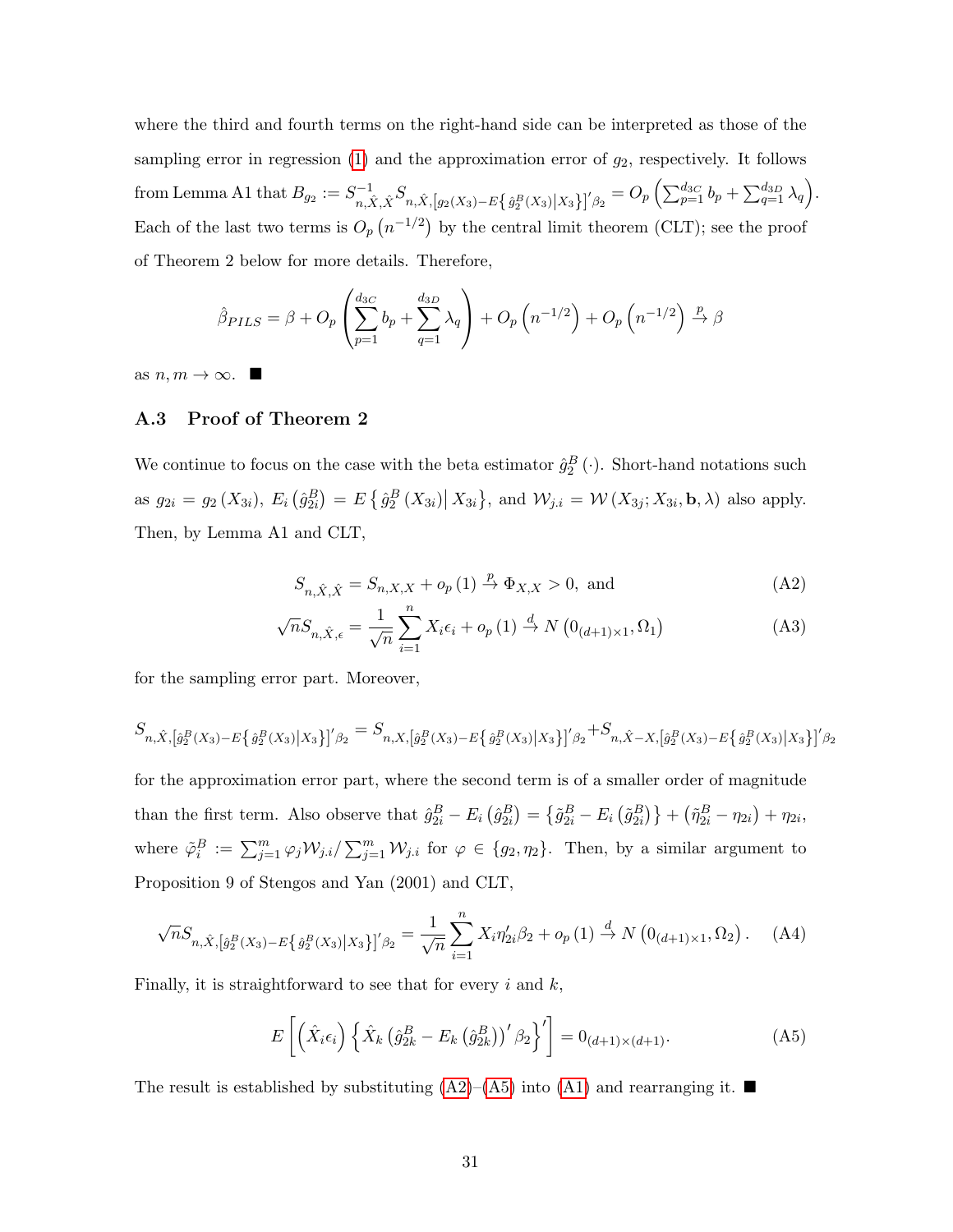#### <span id="page-32-0"></span>A.4 Proof of Corollary 1

Again to save space, we provide the proof for the case with the beta estimator  $\hat{g}_2^B(\cdot)$ . To control the convergence rate of  $\theta$ , let  $\theta \propto b^{\delta/d_{3C}}$  for a sufficiently small  $\delta > 0$  so that  $b/\theta \to 0$  can be established. Because  $B_{g_2} = O_p(b) + o_p(n^{-1/2}), \sqrt{n}(\hat{\beta}_{PLLS} - \beta - B_{g_2}) =$  $\sqrt{n} \left( \hat{\beta}_{PLLS} - \beta \right) + o_p(1)$  holds if

$$
nb^2 = O\left\{ \left( \frac{n}{m} \right) (\log m)^{4\alpha} m^{1-4\alpha} \right\} \to 0.
$$

This is the case if one of the following conditions is true: (i)  $n/m \to \kappa$  and  $\alpha > 1/4$ ; (ii)  $n/m \to 0$  and  $\alpha > 1/4$ ; or (iii)  $n/m \to \infty$ ,  $n/m^{4\alpha} \to 0$  at a polynomial rate and  $\alpha > 1/4$ . It also follows from Assumption 6'(b) that

$$
\frac{\log m}{m (b\theta)^{d_{3C}/2}} = O\left\{ \left(\frac{\log m}{m}\right)^{1-\alpha(d_{3C}+\delta)} \right\} \to 0
$$

should be the case. This holds if  $1-\alpha (d_{3C} + \delta) > 0$  or  $\alpha < 1/(d_{3C} + \delta) < 1/d_{3C}$ . Therefore, for  $\hat{\beta}_{PLS}$  to be  $\sqrt{n}$ -consistency,  $\alpha$  must satisfy  $1/4 < \alpha < 1/d_{3C}$ . This range is non-empty if  $d_{3C}$  ≤ 3. ■

### A.5 Proof of Claim about Consistency of PARA in Simulations

Let proj  $(X_2|X_3) = A\mathcal{X}_3 = A_0 + A_1X_{3I_C} + A_2X_{3E_C} + A_3X_{3E_D}$ . Then, since  $X_{3I_C}$ ,  $X_{3E_C}$ ,  $X_{3E_D}$ , and  $\eta_2$  are zero-mean mutually independent random variables, the reduced form of  $X_2$  implies that all the following statements are true:

- 1.  $A_0 = 0$ ,  $A_2 = -(3/4) (H_2 + 1)$ ,  $A_3 = 2$ ;
- 2.  $A_1$  satisfies  $A_1 X_{3I_C} = \text{proj}\left\{h(X_{3I_C}) | X_{3I_C}\right\}$ ; and
- 3. The projection error  $e = X_2 AX_3 = h(X_{3I_C}) A_1X_{3I_C} + \eta_2$ .

By Proposition S1 of the online Supplement, PARA is consistent if and only if  $E(X_1e)$  = 0. However, it follows from the reduced form of  $X_1$  and distributional assumptions on  $X_{3I_C}$ ,  $X_{3E_C}$ ,  $X_{3E_D}$ , and  $\eta_1$  that  $E(X_1e) = H_2 = E\left\{X_{3I_C}^2h(X_{3I_C})\right\}$  holds. The right-hand side is zero if and only if  $h(\cdot)$  is odd, which establishes the claim.  $\blacksquare$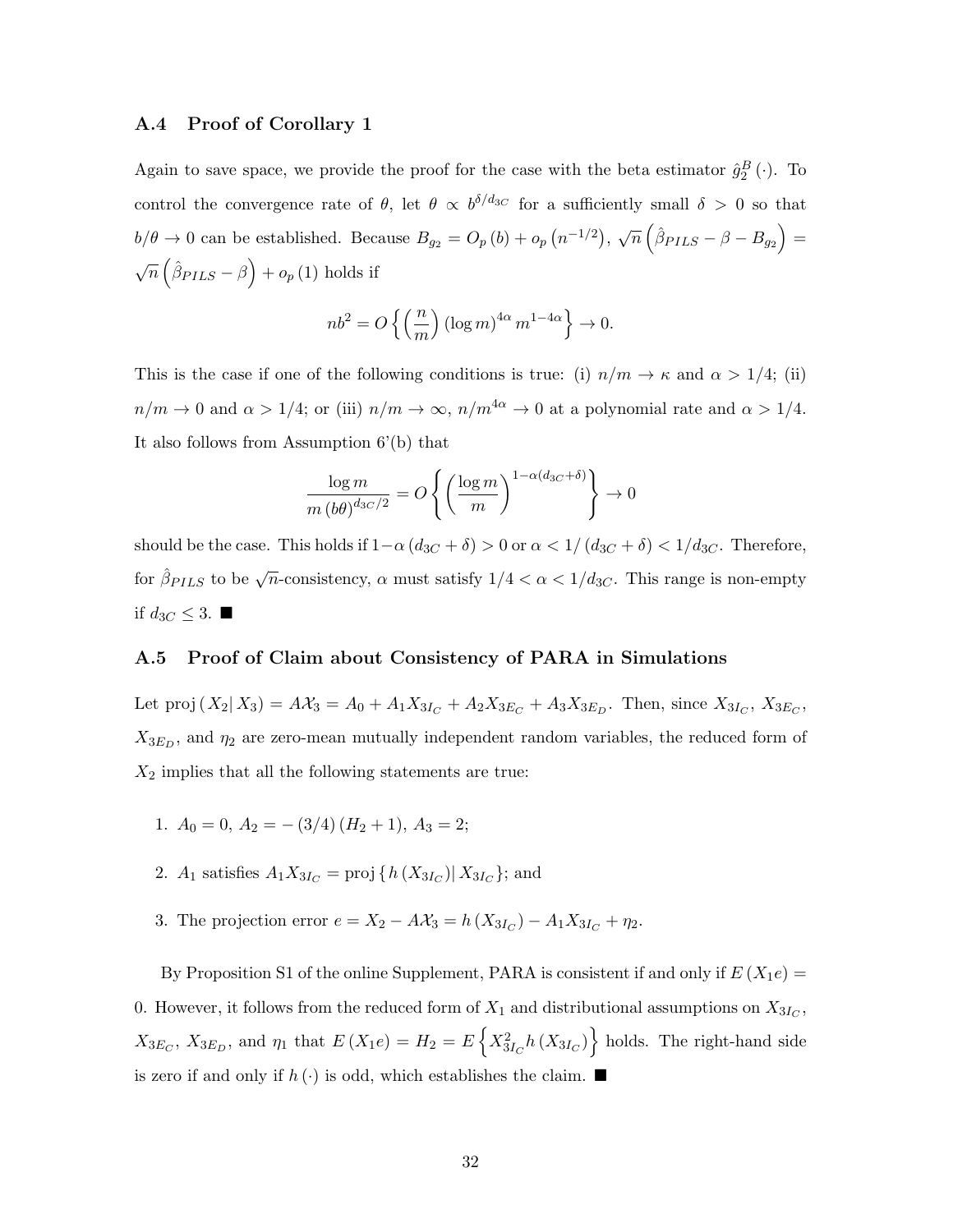### References

- [1] Abadie, A., and G.W. Imbens (2006): "Large Sample Properties of Matching Estimators for Average Treatment Effects," Econometrica, 74, 235 - 267.
- [2] Abadie, A., and G.W. Imbens (2011): "Bias-Corrected Matching Estimators for Average Treatment Effects," Journal of Business & Economic Statistics, 29, 1-11.
- [3] Aitchison, J., and C. G. G. Aitken (1976): "Multivariate Binary Discrimination by the Kernel Method," Biometrika, 63, 413 - 420.
- [4] Angrist, J., and A. Krueger (1992): "The Effect of Age at School Entry on Educational Attainment: An Application of Instrumental Variables with Moments from Two Samples," Journal of the American Statistical Association, 87, 328 - 336.
- [5] Angrist, J., and A. Krueger (1995): "Split-Sample Instrumental Variables Estimates off the Return to Schooling," Journal of Business  $\mathscr$  Economic Statistics, 13, 225-235.
- [6] Arellano, M., and C. Meghir (1992): "Female Labour Supply and on the Job Search: An Empirical Model Estimated Using Complementary Data Sets," Review of Economic Studies, 59, 537 - 559.
- [7] Bekker, P. A. (1994): "Alternative Approximations to the Distributions of Instrumental Variable Estimators," Econometrica, 62, 657 - 681.
- [8] Black, B., M. Trainor, and J. E. Spencer (1999): "Wage Protection Systems, Segregation and Gender Pay Inequalities: West Germany, the Netherlands and Great Britain," Cambridge Journal of Economics, 23, 449 - 464.
- [9] Blackburn, M., and D. Neumark (1992): "Unobserved Ability, Efficiency Wages, and Interindustry Wage Differentials," Quarterly Journal of Economics, 1077, 1421 - 1436.
- [10] Bound, J., D. A. Jaeger, and R. M. Baker (1995): "Problems with Instrumental Variables Estimation When the Correlation between the Instruments and the Endogenous Explanatory Variable Is Weak," Journal of the American Statistical Association, 90, 443 - 450.
- [11] Callan, T., and C. Harmon (1999): "The Economic Returns to Schooling in Ireland," Labour Economics, 6, 543 - 550.
- [12] Card, D. (1995): "Using Geographic Variation in College Proximity to Estimate the Return to Schooling," in L. N. Christophides, E. K. Grant, and R. Swidinsky (eds.), Aspects of Labour Market Behavior: Essays in Honour of John Vanderkamp. Toronto: University of Toronto Press, 201 - 222.
- [13] Card, D. (2001): "Estimating the Return to Schooling: Progress on Some Persistent Econometric Problems," Econometrica, 69, 1127 - 1160.
- [14] Chao, J. C, and N. R. Swanson (2005): "Consistent Estimation with a Large Number of Weak Instruments," Econometrica, 73, 1673 - 1692.
- [15] Chen, S. X. (1999): "Beta Kernel Estimators for Density Functions," Computational Statistics and Data Analysis, 31, 131 - 145.
- [16] Choi, J., J. Gu, and S. Shen (2018): "Weak-Instrument Robust Inference for Two-Sample Instrumental Variable Regression," Journal of Applied Econometrics, 33, 109 - 125.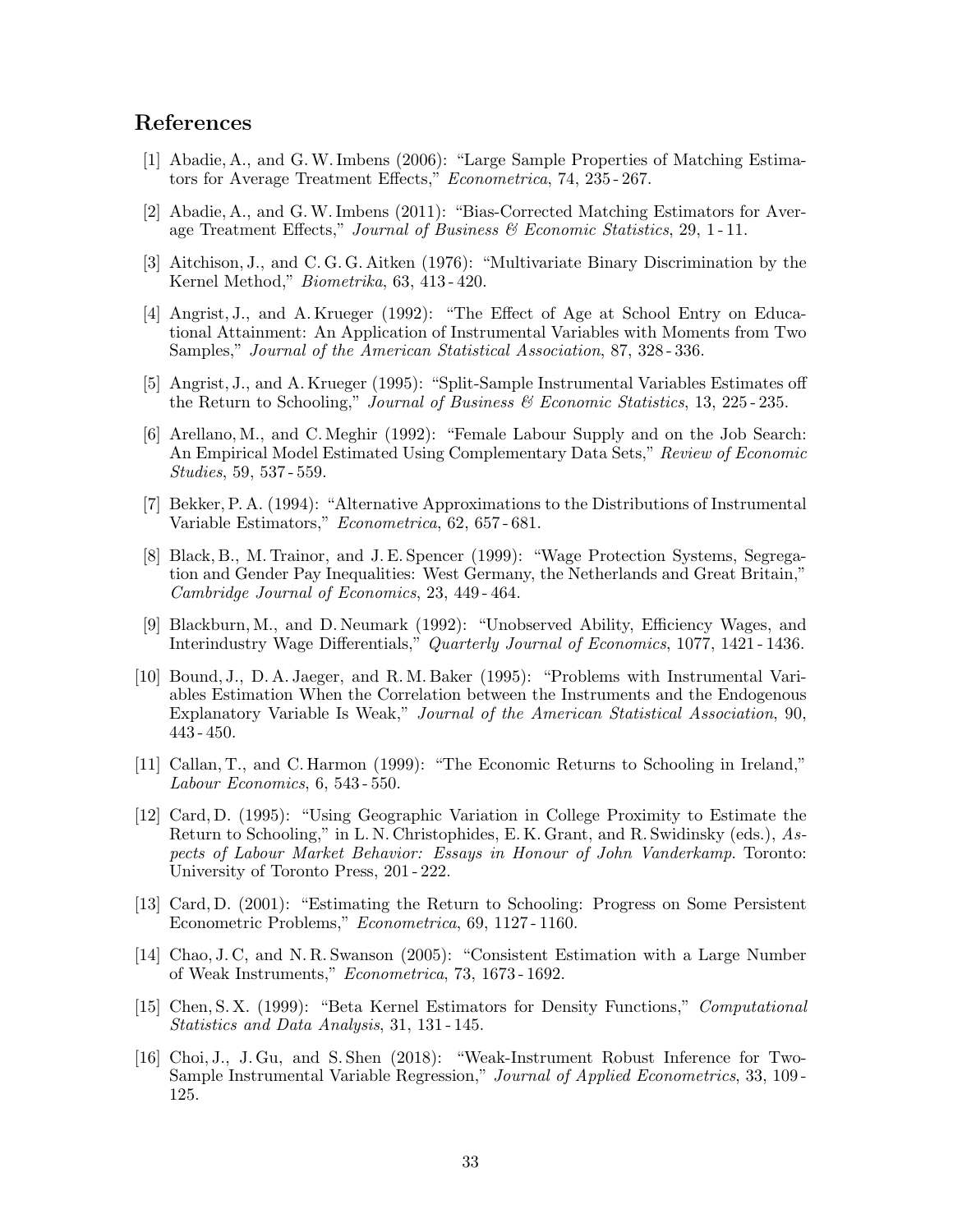- [17] Dieterle, S. G., and A. Snell (2016): "A Simple Diagnostic to Investigate Instrument Validity and Heterogeneous Effects When Using a Single Instrument," Labour Economics, 42, 76 - 86.
- [18] Eicker, F. (1963): "Asymptotic Normality and Consistency of the Least Squares Estimators for Families of Linear Regressions," Annals of Mathematical Statistics, 34, 447 - 456.
- [19] Fan, J., and Q. Yao (1998): "Efficient Estimation of Conditional Variance Functions in Stochastic Regression," Biometrika, 85, 645 - 660.
- [20] Fan, Y., and Q. Li (1996): "Consistent Model Specification Tests: Omitted Variables and Semiparametric Functional Forms," Econometrica, 64, 865 - 890.
- [21] Fang, H., M. P. Keane, and D. Silverman (2008): "Sources of Advantageous Selection: Evidence from the Medigap Insurance Market," Journal of Political Economy, 116, 303 - 350.
- [22] Flavin, M., and S. Nakagawa (2008): "A Model of Housing in the Presence of Adjustment Costs: A Structural Interpretation of Habit Persistence," American Economic Review, 98, 474 - 495.
- [23] Flores-Lagunes, A. (2007): "Finite Sample Evidence of IV Estimators under Weak Instruments," Journal of Applied Econometrics, 22, 677 - 694.
- [24] Griliches, Z. (1977): "Estimating the Return to Schooling: Some Econometrics Problems," Econometrica, 45, 1 - 22.
- [25] Griliches, Z. (1979): "Sibling Models and Data in Economics: Beginnings of a Survey" Journal of Political Economy, LXXXVII, Part 2, S37-64.
- [26] Guerre, E., I. Perrigne, and Q. Vuong (2000): "Optimal Nonparametric Estimation of First-Price Auctions," Econometrica, 68, 525 - 574.
- [27] Hansen, B. E. (2005): "Exact Mean Integrated Squared Error of Higher Order Kernel Estimators," Econometric Theory, 21, 1031 - 1057.
- [28] Hansen, B. E. (2008): "Uniform Convergence Rates for Kernel Estimation with Dependent Data," Econometric Theory, 24, 726 - 748.
- [29] Heckman, J. J., H. Ichimura, and P. Todd (1998): "Matching as an Econometric Evaluation Estimator," Review of Economic Studies, 65, 261 - 294.
- [30] Hirukawa, M., and A. Prokhorov (2018): "Consistent Estimation of Linear Regression Models Using Matched Data," Journal of Econometrics, 203, 344 - 358.
- [31] Hirukawa, M., Murtazashvili I., and A. Prokhorov (2020): "Uniform Convergence Rates for Nonparametric Estimators Smoothed by the Beta Kernel," Technical Report.
- [32] Hoogerheide, L., J. Brock, and R. Thurik (2012): "Family Background Variables as Instruments for Education in Income Regressions: A Bayesian Analysis," Economics of Education Review, 31, 515 - 523.
- [33] Horowitz, J. L., and V. G. Spokoiny (2001): "An Adaptive, Rate-Optimal Test of a Parametric Mean-Regression Model Against a Nonparametric Alternative," Econometrica, 69, 599 - 631.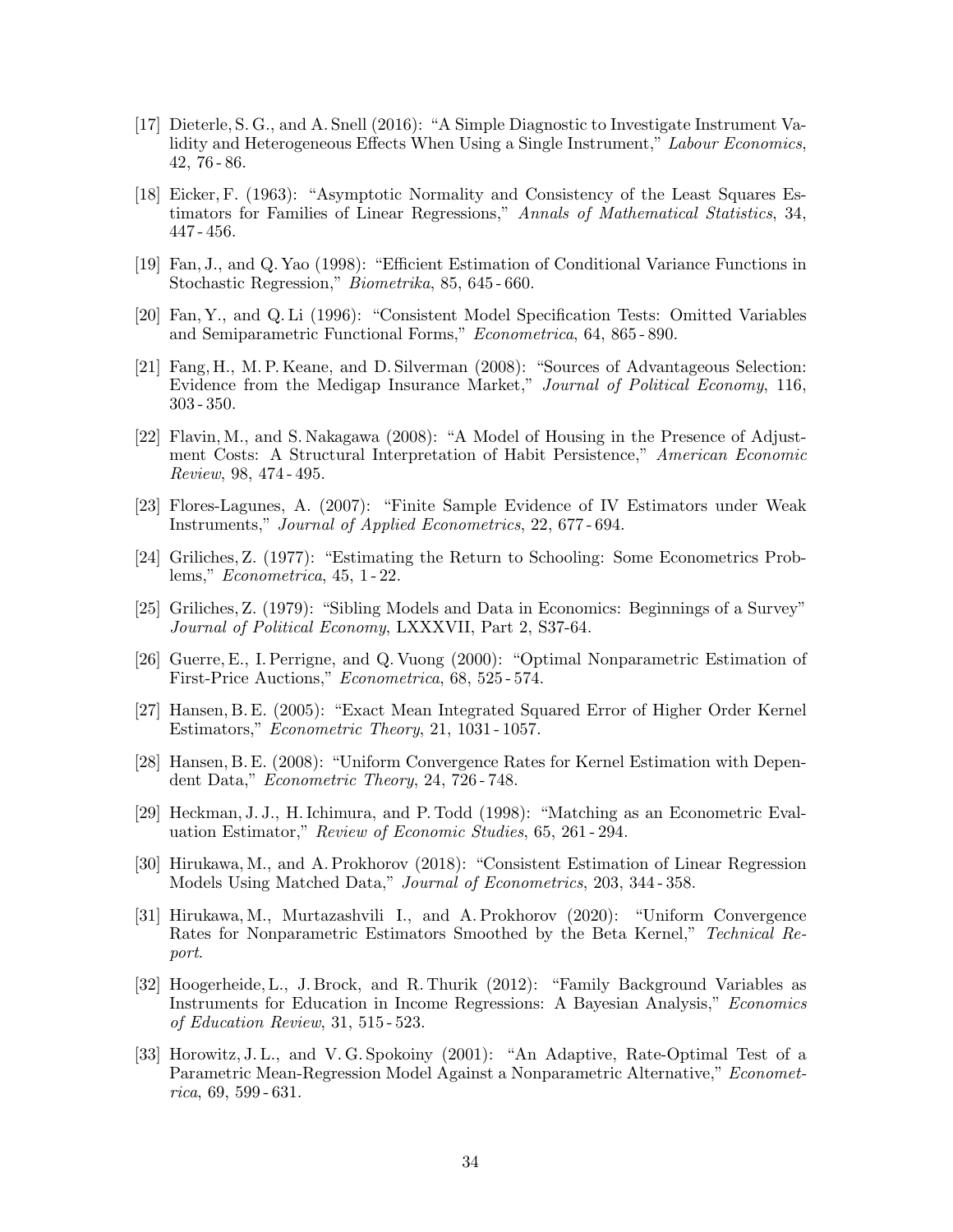- [34] Hsu, Y.-C., J.-C. Liao, and E. S. Lin (2018): "Two-step Series Estimation and Specification Testing of (Partially) Linear Models with Nonparametrically Generated Regressors," Working Paper, Academia Sinica.
- [35] Inoue, A., and G. Solon (2010): "Two-Sample Instrumental Variables Estimators," Review of Economics and Statistics, 92, 557 - 561.
- [36] Klevmarken, A. (1982): "Missing Variables and Two-Stage Least Squares Estimation from More than One Data Set," IUI Working Paper, No. 62, The Research Institute of Industrial Economics (IUI), Stockholm.
- [37] Lavergne, P. (2001): "An Equality Test across Nonparametric Regressions," Journal of Econometrics, 103, 307 - 344.
- [38] Li, Q., and D. Ouyang (2005): "Uniform Convergence Rate of Kernel Estimation with Mixed Categorical and Continuous Data," Economics Letters, 86, 291 - 296.
- [39] Marron, J. S. (1994): "Visual Understanding of Higher-Order Kernels," Journal of Computational and Graphical Statistics, 3, 447 - 458.
- [40] Marron, J. S., and M. P.Wand (1992): "Exact Mean Integrated Squared Error," Annals of Statistics, 20, 712 - 736.
- [41] Mincer, J. A. (1974): Schooling, Experience and Earnings. New York: National Bureau of Economic Research.
- [42] Murtazashvili, I., D. Liu, and A. Prokhorov (2005): "Two-sample nonparametric estimation of intergenerational income mobility in the United States and Sweden," Canadian Journal of Economics, 48, 1733 - 1761.
- [43] Newey,W. K. (1994): "Kernel Estimation of Partial Means and a General Variance Estimator," Econometric Theory, 10, 233 - 253.
- [44] Newey,W. K. (2009): "Two-Step Series Estimation of Sample Selection Models," Econometrics Journal, 12, S217 - S229.
- [45] Pacini, D. (2019): "Two-Sample Least Squares Projection," Econometric Reviews, 38, 95 - 123.
- [46] Pagan, A. (1984): "Econometric Issues in the Analysis of Regressions with Generated Regressors," International Economic Review, 25, 221 - 247.
- [47] Parker, S. C., and C. M. Van Praag (2006): "Schooling, Capital Constraints, and Entrepreneurial Performance: The Endogenous Triangle," Journal of Business  $\mathcal B$  Economic Statistics, 24, 416 - 431.
- [48] Racine, J. S. (1997): "Consistent Significance Testing for Nonparametric Regression," Journal of Business & Economic Statistics, 15, 369 - 378.
- [49] Racine, J. S., J. Hart, and Q. Li (2006): "Testing the Significance of Categorical Predictor Variables in Nonparametric Regression Models," Econometric Reviews, 25, 523 - 544.
- [50] Racine, J. S., and Q. Li (2004): "Nonparametric Estimation of Regression Functions with Both Categorical and Continuous Data," *Journal of Econometrics*, 119, 99-130.
- [51] Rilstone, P. (1996): "Nonparametric Estimation of Models with Generated Regressors," International Economic Review, 37, 299 - 313.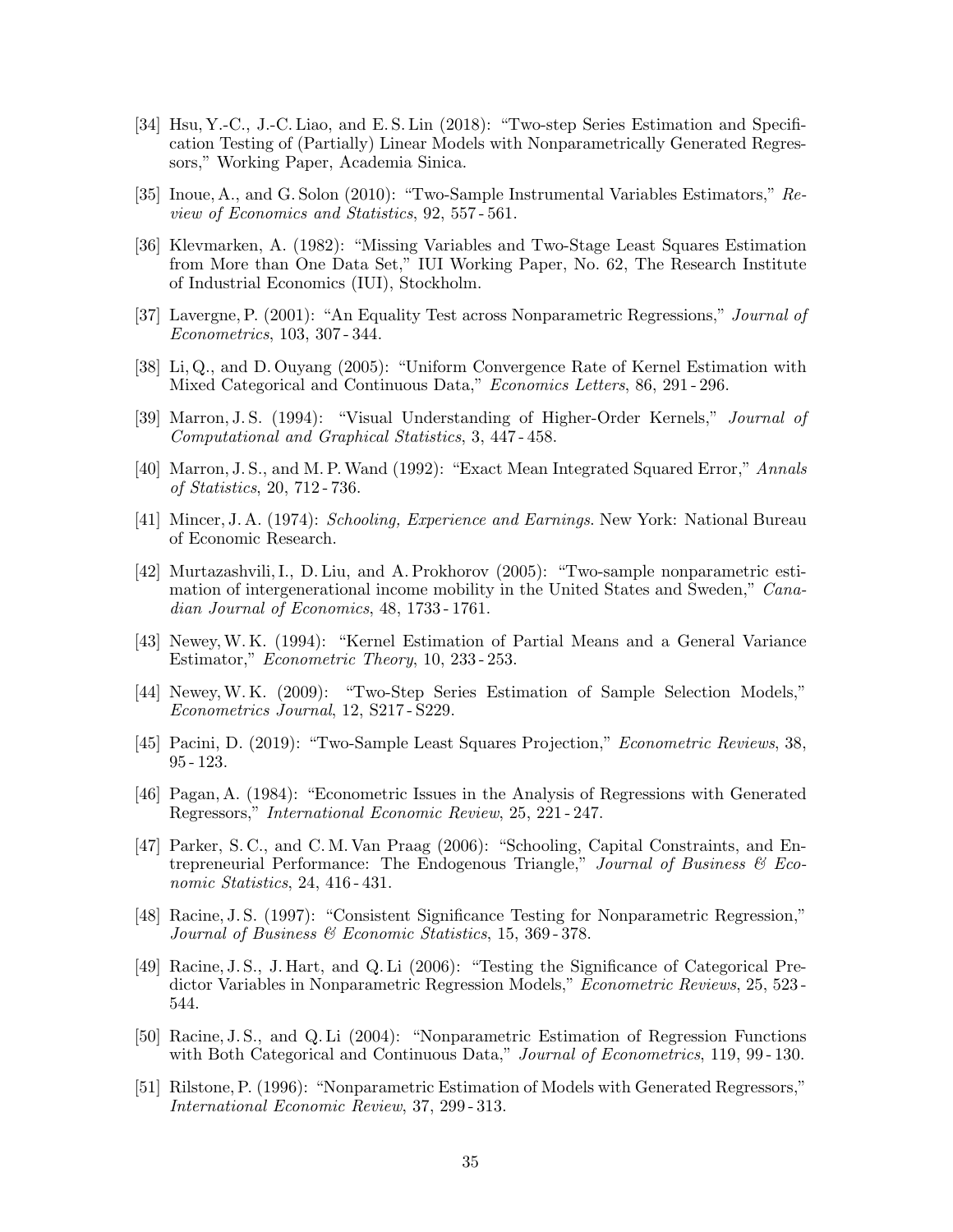- [52] Stengos, T., and B. Yan (2001): "Double Kernel Nonparametric Estimation in Semiparametric Econometric Models," Journal of Nonparametric Statistics, 13, 883 - 906.
- [53] Stone, C. J. (1982): "Optimal Global Rates of Convergence for Nonparametric Regression," Annals of Statistics, 10, 1040 - 1053.
- [54] Su, L., I. Murtazashvili, and A. Ullah (2013): "Local Linear GMM Estimation of Functional Coefficient IV Models with an Application to Estimating the Rate of Return to Schooling," Journal of Business & Economic Statistics, 31, 184-207.
- [55] Veroff, J., L. McClelland, and K. Marquis (1971): "Measuring Intelligence and Achievement Motivation in Surveys," Technical Series Paper #71-01, Survey Research Center-Institute for Social Research, University of Michigan, Ann Arbor.
- [56] White, H. (1980): "A Heteroskedasticity-Consistent Covariance Matrix Estimator and a Direct Test for Heteroskedasticity," Econometrica, 48, 817 - 838.
- [57] Wooldridge, J. M. (2013): Introductory Econometrics: A Modern Approach, 5th Edition. Mason, OH: South-Western Cengage Learning.
- [58] Yatchew, A. (1997): "An Elementary Estimator of the Partial Linear Model," Economics Letters, 57, 135 - 143.
- [59] Zabalza, A., and J. L. Arrufat (1985): "The Extent of Sex Discrimination in Great Britain," in A. Zabalza and Z. Tzannatos (eds.), Women and Equal Pay: The Effects of Legislation on Female Employment and Wages in Britain, Cambridge, U.K.: Cambridge University Press, 70 - 96.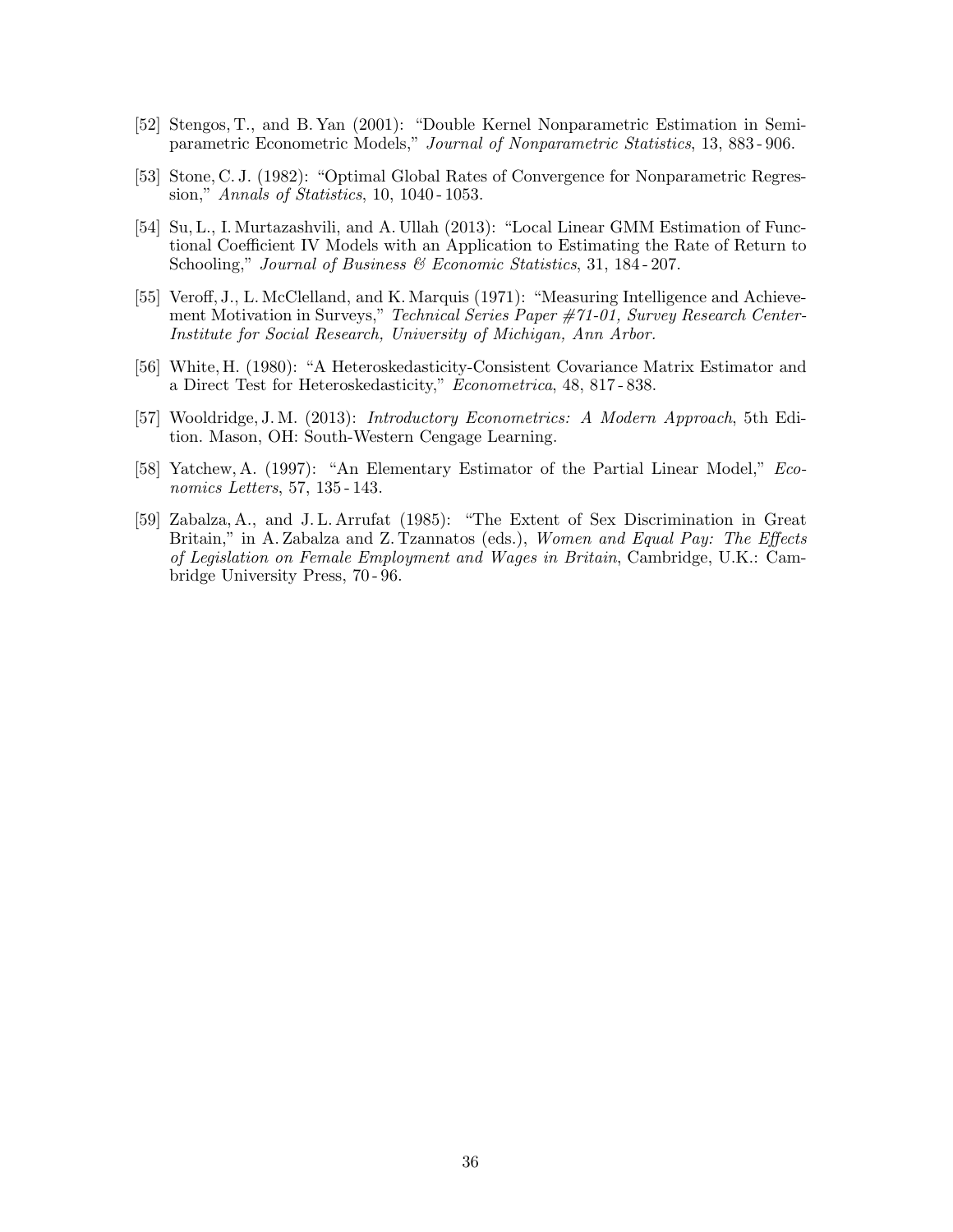| Table 1: Monte Carlo Results |
|------------------------------|
|                              |

<span id="page-37-0"></span>

|                                                                                        |                                 | $(n,m) = (1000, 500)$ |                  |                                    |                                               |                                                                                  | $(n,m) = (2000, 1000)$ |                        |                           |                          |
|----------------------------------------------------------------------------------------|---------------------------------|-----------------------|------------------|------------------------------------|-----------------------------------------------|----------------------------------------------------------------------------------|------------------------|------------------------|---------------------------|--------------------------|
| Estimator                                                                              | Mean                            | SD                    | RMSE             | $\overline{SE}$                    | CR                                            | Mean                                                                             | SD                     | RMSE                   | SE                        | CR                       |
|                                                                                        |                                 |                       |                  |                                    |                                               |                                                                                  |                        |                        |                           |                          |
|                                                                                        | Model A: $h(x) = x$             |                       |                  |                                    |                                               |                                                                                  |                        |                        |                           |                          |
| $OLS^*$                                                                                | 0.9998                          | 0.0336                | 0.0336           | 0.0334                             | $95\%$                                        | 0.9998                                                                           | 0.0236                 | 0.0236                 | 0.0235                    | $95\%$                   |
| OLS-S                                                                                  | 2.0004                          | 0.0516                | 1.0017           |                                    | $\overline{\phantom{m}}$                      | 1.9997                                                                           | 0.0383                 | 1.0004                 |                           |                          |
| IV-S: $\rho = 0.4$                                                                     | 1.0004                          | 0.1460                | 0.1460           | 0.1431                             | 95%                                           | 1.0042                                                                           | 0.1019                 | 0.1020                 | 0.1008                    | 94%                      |
| $\rho = 0.1$<br>MSOLS                                                                  | 0.9028                          | 0.8699                | 0.8754           | 0.8039                             | 95%                                           | 0.9376                                                                           | 0.5032                 | 0.5070                 | 0.4897                    | 96%                      |
| <b>MSII</b>                                                                            | 1.3686<br>0.9671                | 0.0639<br>0.1105      | 0.3741<br>0.1153 | $\qquad \qquad -$                  | $\qquad \qquad -$<br>$\overline{\phantom{0}}$ | 1.3684<br>0.9868                                                                 | 0.0441<br>0.0714       | 0.3711<br>0.0726       |                           | $\equiv$                 |
| MSII-FM                                                                                | 0.9518                          | 0.1125                | 0.1224           | 0.0972                             | $91\%$                                        | 0.9795                                                                           | 0.0719                 | 0.0748                 | 0.0656                    | $93\%$                   |
| PARA                                                                                   | 1.0004                          | 0.0727                | 0.0727           | 0.0725                             | $95\%$                                        | 1.0035                                                                           | 0.0533                 | 0.0534                 | 0.0514                    | 94%                      |
| PILS-E                                                                                 | 1.0847                          | 0.0773                | 0.1147           | 0.0881                             | $85\%$                                        | 1.0569                                                                           | 0.0541                 | 0.0785                 | 0.0650                    | $89\%$                   |
| PILS-B                                                                                 | 1.0080                          | 0.0769                | 0.0773           | 0.0815                             | 96%                                           | 1.0108                                                                           | 0.0549                 | 0.0559                 | 0.0602                    | 96%                      |
|                                                                                        | Model B: $h(x) = \sin(\pi x/4)$ |                       |                  |                                    |                                               |                                                                                  |                        |                        |                           |                          |
| $OLS^*$                                                                                |                                 | 0.0295                | 0.0295           |                                    | 95%                                           |                                                                                  |                        |                        |                           | 95%                      |
| OLS-S                                                                                  | 0.9996<br>1.6084                | 0.0517                | 0.6106           | 0.0297<br>$\overline{\phantom{0}}$ | $\overline{\phantom{m}}$                      | 1.0000<br>1.6075                                                                 | 0.0212<br>0.0383       | 0.0212<br>0.6087       | 0.0210                    | $\overline{\phantom{a}}$ |
| IV-S: $\rho = 0.4$                                                                     | 1.0023                          | 0.1391                | 0.1391           | 0.1367                             | 96%                                           | 1.0045                                                                           | 0.0973                 | 0.0974                 | 0.0965                    | 95%                      |
| $\rho = 0.1$                                                                           | 0.9459                          | 0.7678                | 0.7697           | 0.7171                             | 96%                                           | 0.9591                                                                           | 0.4442                 | 0.4461                 | 0.4417                    | 97%                      |
| <b>MSOLS</b>                                                                           | 1.2205                          | 0.0573                | 0.2278           | $\frac{1}{2}$                      | $\bar{a}$                                     | 1.2227                                                                           | 0.0399                 | 0.2263                 | $\overline{\phantom{m}}$  | $\qquad \qquad -$        |
| <b>MSII</b>                                                                            | 0.9800                          | 0.0860                | 0.0883           |                                    |                                               | 0.9937                                                                           | 0.0565                 | 0.0568                 | $\overline{a}$            |                          |
| MSII-FM                                                                                | 0.9733                          | 0.0869                | 0.0909           | 0.0678                             | 86\%                                          | 0.9906                                                                           | 0.0567                 | 0.0575                 | 0.0465                    | 89%                      |
| PARA                                                                                   | 0.9994                          | 0.0620                | 0.0620           | 0.0621                             | $95\%$                                        | 1.0029                                                                           | 0.0455                 | 0.0456                 | 0.0440                    | $93\%$                   |
| PILS-E<br>PILS-B                                                                       | 1.0468<br>0.9961                | 0.0674<br>0.0668      | 0.0820<br>0.0669 | 0.0717<br>0.0664                   | 91\%<br>$96\%$                                | 1.0330<br>1.0019                                                                 | 0.0465<br>0.0470       | 0.0571<br>0.0471       | 0.0529<br>0.0490          | 93%<br>96%               |
|                                                                                        |                                 |                       |                  |                                    |                                               |                                                                                  |                        |                        |                           |                          |
|                                                                                        |                                 |                       |                  |                                    |                                               | Model C: $h(x) = \{(5/3)x + 3/2\} 1 \{x < 0\} + \{-(4/3)x + 3/2\} 1 \{x \ge 0\}$ |                        |                        |                           |                          |
| $OLS^*$                                                                                | 0.9996                          | 0.0266                | 0.0266           | 0.0276                             | 96%                                           | 1.0001                                                                           | 0.0199                 | 0.0199                 | 0.0195                    | 94%                      |
| OLS-S                                                                                  | 1.1658                          | 0.0520                | 0.1738           |                                    | $\overline{\phantom{m}}$                      | 1.1667                                                                           | 0.0384                 | 0.1711                 |                           |                          |
| IV-S: $\rho = 0.4$                                                                     | 1.0002                          | 0.1314                | 0.1314           | 0.1334                             | $95\%$                                        | 1.0041                                                                           | 0.0912                 | 0.0913                 | 0.0943                    | 96%                      |
| $\rho = 0.1$<br><b>MSOLS</b>                                                           | 0.9855<br>1.0601                | 0.6594<br>0.0527      | 0.6595<br>0.0799 | 0.6506                             | $98\%$                                        | 1.0076<br>1.0630                                                                 | 0.3991<br>0.0381       | $\,0.3992\,$<br>0.0736 | 0.4120                    | $97\%$                   |
| MSII                                                                                   | 0.9913                          | 0.0695                | 0.0700           | $\overline{\phantom{a}}$           | $\overline{\phantom{a}}$                      | 0.9996                                                                           | 0.0472                 | 0.0472                 | $\overline{\phantom{a}}$  | $\equiv$                 |
| MSII-FM                                                                                | 0.9896                          | 0.0699                | 0.0706           | 0.0502                             | 84%                                           | 0.9988                                                                           | 0.0473                 | $\,0.0473\,$           | 0.0350                    | 85%                      |
| PARA                                                                                   | 0.9561                          | 0.0825                | 0.0935           |                                    |                                               | 0.9586                                                                           | 0.0594                 | 0.0724                 |                           |                          |
| $PILS-E$                                                                               | 1.0111                          | 0.0607                | 0.0617           | 0.0710                             | $97\%$                                        | 1.0104                                                                           | 0.0419                 | 0.0432                 | 0.0532                    | 98%                      |
| PILS-B                                                                                 | 0.9959                          | 0.0604                | 0.0605           | 0.0664                             | 97%                                           | 1.0008                                                                           | 0.0420                 | 0.0420                 | 0.0495                    | 98%                      |
| Model D: $h(x) = x + (5/\tau) \phi(x/\tau) - (5/2) \{\Phi(2/\tau) - 1/2\}, \tau = 3/4$ |                                 |                       |                  |                                    |                                               |                                                                                  |                        |                        |                           |                          |
| $OLS^*$                                                                                | 1.0004                          | 0.0325                | 0.0325           | 0.0332                             | 95%                                           | 0.9997                                                                           | 0.0233                 | 0.0233                 | 0.0235                    | 95%                      |
| OLS-S                                                                                  | 1.9992                          | 0.0513                | 1.0005           | $\equiv$                           | $\overline{\phantom{m}}$                      | 2.0000                                                                           | 0.0379                 | 1.0008                 |                           | $\overline{\phantom{0}}$ |
| IV-S: $\rho = 0.4$                                                                     | 0.9966                          | 0.1419                | 0.1419           | 0.1432                             | 96%                                           | 1.0038                                                                           | 0.1013                 | 0.1013                 | 0.1008                    | 94%                      |
| $\rho = 0.1$                                                                           | 0.8913                          | 0.8477                | 0.8547           | 0.8034                             | $95\%$                                        | 0.9587                                                                           | 0.4982                 | 0.4999                 | 0.4896                    | 96%                      |
| MSOLS                                                                                  | 1.3634                          | 0.0624                | 0.3687           | $\overline{\phantom{a}}$           | $\overline{\phantom{a}}$                      | 1.3616                                                                           | 0.0445                 | 0.3644                 | $\equiv$<br>$\frac{1}{2}$ | $\frac{1}{1}$            |
| <b>MSII</b>                                                                            | 0.9556<br>0.9397                | 0.1089<br>0.1113      | 0.1176<br>0.1266 | 0.0985                             | 90%                                           | ${0.9803}$<br>0.9730                                                             | 0.0682<br>0.0689       | 0.0710                 | 0.0655                    | 94%                      |
| MSII-FM<br>PARA                                                                        | 0.7369                          | 0.1320                | 0.2944           |                                    | $\overline{\phantom{a}}$                      | 0.7371                                                                           | 0.0948                 | 0.0740<br>0.2795       |                           | $\overline{\phantom{0}}$ |
| PILS-E                                                                                 | 1.0774                          | 0.0752                | 0.1079           | 0.0884                             | $89\%$                                        | 1.0510                                                                           | 0.0519                 | 0.0728                 | 0.0652                    | 91%                      |
| PILS-B                                                                                 | 0.9884                          | 0.0761                | 0.0770           | 0.0830                             | $96\%$                                        | 0.9959                                                                           | 0.0529                 | 0.0531                 | 0.0609                    | 98\%                     |
|                                                                                        |                                 |                       |                  |                                    |                                               |                                                                                  |                        |                        |                           |                          |

Notes:  $Mean =$  simulation average of the parameter estimate;  $SD =$  simulation standard deviation of the parameter estimate;  $RMSE =$  root mean-squared error of the parameter estimate;  $\overline{SE}$  = simulation average of the standard error; and  $CR =$  coverage rate for the nominal 95% confidence interval.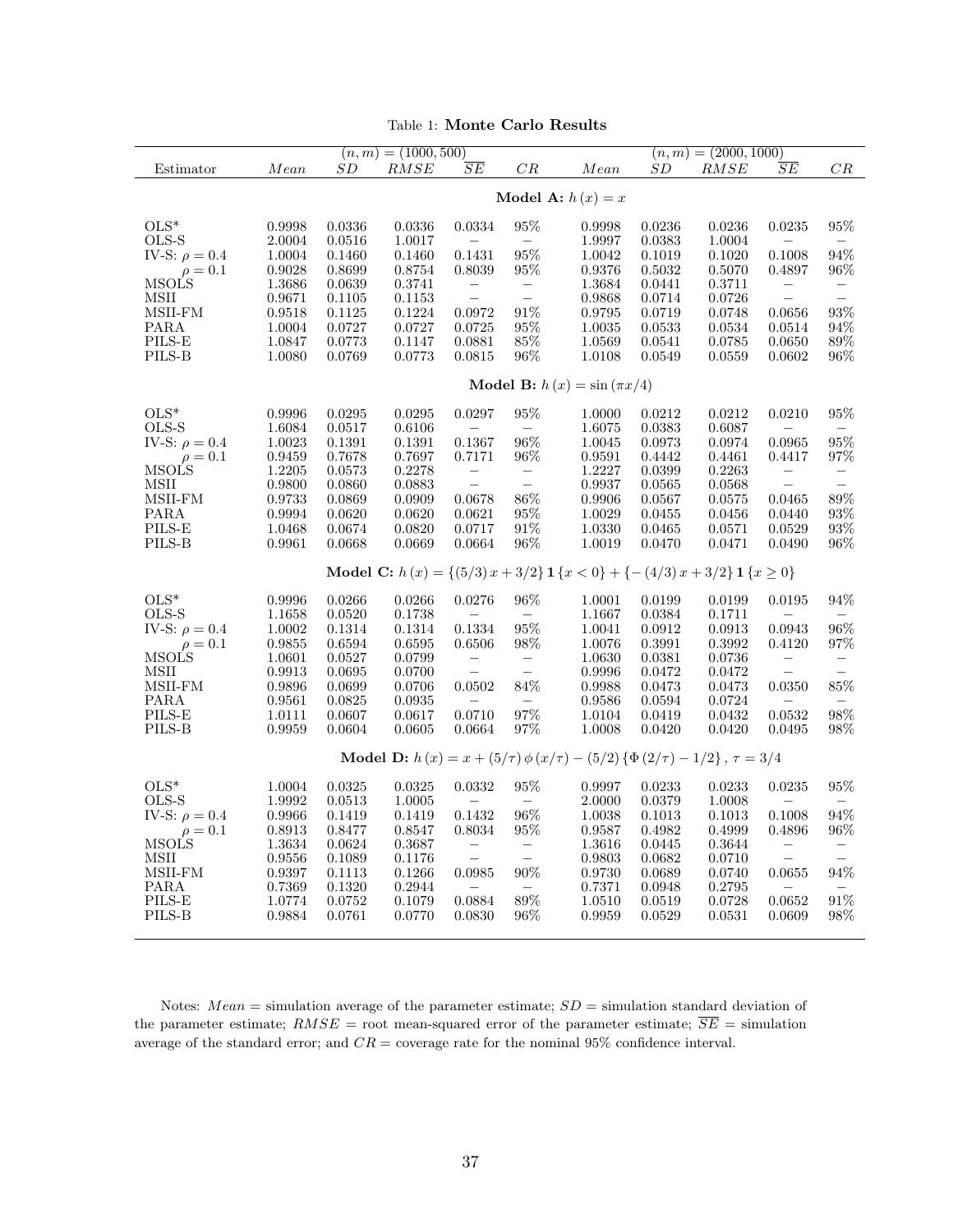<span id="page-38-0"></span>

| Variable                                    | Mean    | Std. Dev. | Min.           | Median       | Max.         |  |  |  |
|---------------------------------------------|---------|-----------|----------------|--------------|--------------|--|--|--|
| Panel A: The PSID Sample                    |         |           |                |              |              |  |  |  |
| Earnings                                    | 8763.24 | 5968.39   | 30             | 7900         | 70000        |  |  |  |
| log (Earnings)                              | 8.84    | 0.80      | 3.40           | 8.97         | 11.16        |  |  |  |
| Education                                   | 12.15   | 3.09      | 5              | 12           | 17           |  |  |  |
| Experience                                  | 19.57   | 13.17     | $\overline{0}$ | 18           | 68           |  |  |  |
| Married                                     | 0.89    | 0.31      | 0              | 1            | 1            |  |  |  |
| Black                                       | 0.26    | 0.44      | 0              | $\theta$     | 1            |  |  |  |
| South                                       | 0.41    | 0.49      | $\overline{0}$ | 0            | 1            |  |  |  |
| $U$ rban                                    | 0.28    | 0.45      | $\theta$       | $\theta$     | 1            |  |  |  |
| Age                                         | 38.57   | 13.48     | 17             | 37           | 86           |  |  |  |
| South while growing up                      | 0.46    | 0.50      | $\overline{0}$ | $\theta$     | 1            |  |  |  |
| IQ score                                    | 9.49    | 2.28      | $\theta$       | 10           | 13           |  |  |  |
| Father's education                          | 9.26    | 3.06      | $\theta$       | 8            | 17           |  |  |  |
| $\overline{\text{Panel}}$ B: The NLS sample |         |           |                |              |              |  |  |  |
| Education                                   | 12.98   | 3.20      | $\mathbf{1}$   | 13           | 18           |  |  |  |
| Married                                     | 0.63    | 0.48      | $\theta$       | 1            | $\mathbf{1}$ |  |  |  |
| Black                                       | 0.34    | 0.48      | 0              | $\theta$     | 1            |  |  |  |
| South                                       | 0.53    | 0.50      | $\overline{0}$ | 1            | 1            |  |  |  |
| $U$ rban                                    | 0.58    | 0.49      | $\theta$       | 1            | 1            |  |  |  |
| Age                                         | 28.47   | 3.14      | 24             | 28           | 34           |  |  |  |
| South while growing up                      | 0.55    | 0.50      | $\theta$       | $\mathbf{1}$ | 1            |  |  |  |
| KWW score                                   | 32.48   | 8.42      | 4              | 33           | 56           |  |  |  |

Table 2: Sample Characteristics

Notes:  $(n =)2430$  individuals in the PSID sample.  $(m =)1102$  individuals in the NLS sample. Demeaned  $IQ\ score$  and  $KWW\ score$  are used.